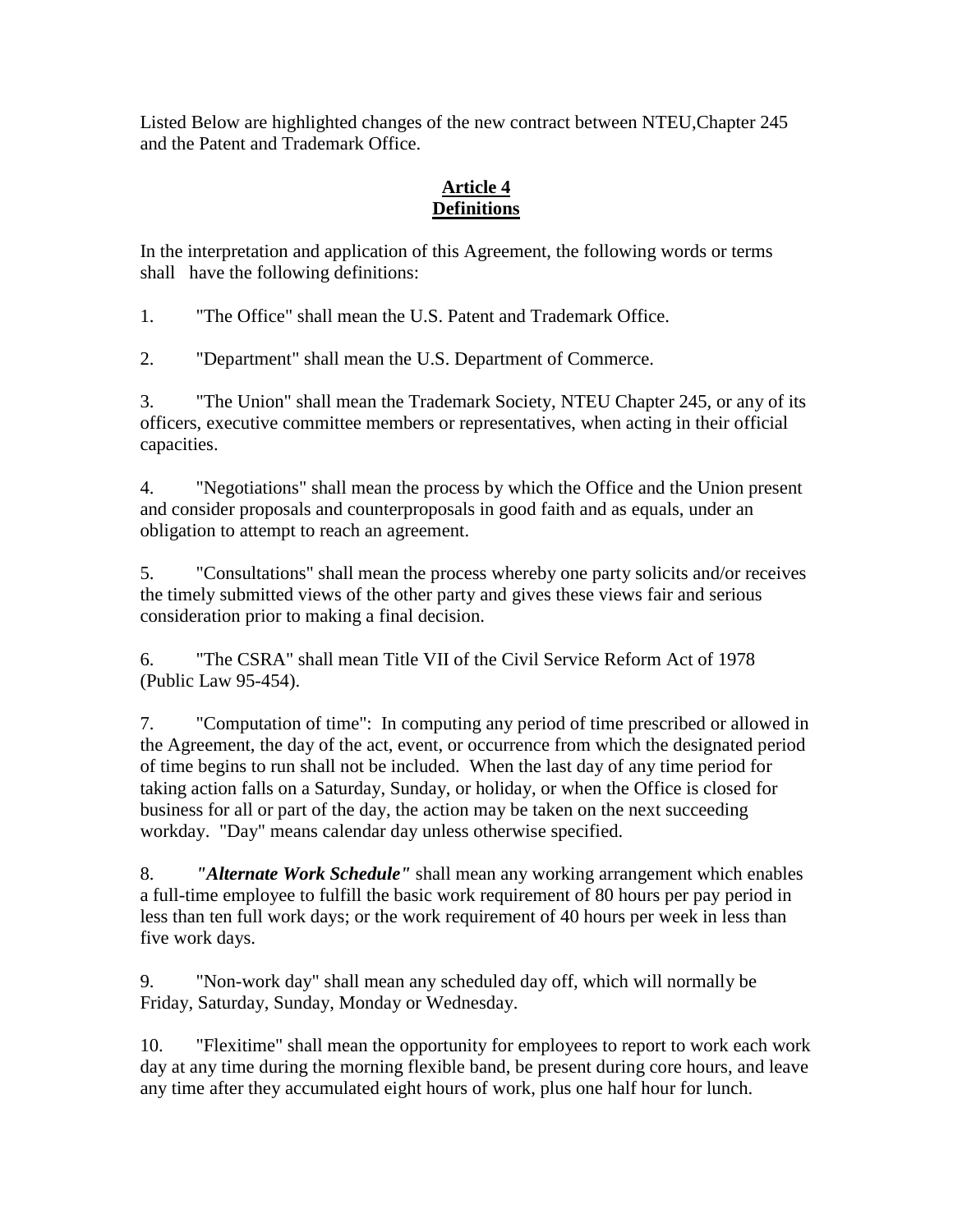11. "Restricted flexitime" shall mean a limited form of flexitime which occurs when certain employees are not permitted to report at a time of their own choosing during the morning flexible band, but they may be required to report no earlier than a specified time during the morning flexible band.

### **Article 8 Employee Obligations**

## **Section 1**

All employees are presumed to know and expected to comply with all laws and duly published regulations and policies which relate to their employment and conduct. The fact that a particular law, regulation, or policy may not be called to their attention by the Office will not excuse any violation on their part.

## **Section 2**

All employees are expected to observe Office hours and refrain from unauthorized absences and leave abuse.

## **Section 3**

A. Employees will make a good faith effort to return telephone messages when received the same work day or, if received after 2:00 p.m., not later than the next work morning.

B. Bargaining unit members are responsible for setting up their outgoing voice mail messages properly.

### **Section 4**

Unit employees shall provide a current mailing address and home phone number to their immediate supervisor.

## **Section 5**

Each employee shall attempt to perform to the best of his or her capability.

### **Section 6**

Employees are to maintain a neat, clean, business-like appearance during working hours. Clothing and behavior must be appropriate to the conduct of government business and shall not be of a kind that would reasonably bring criticism to the Office.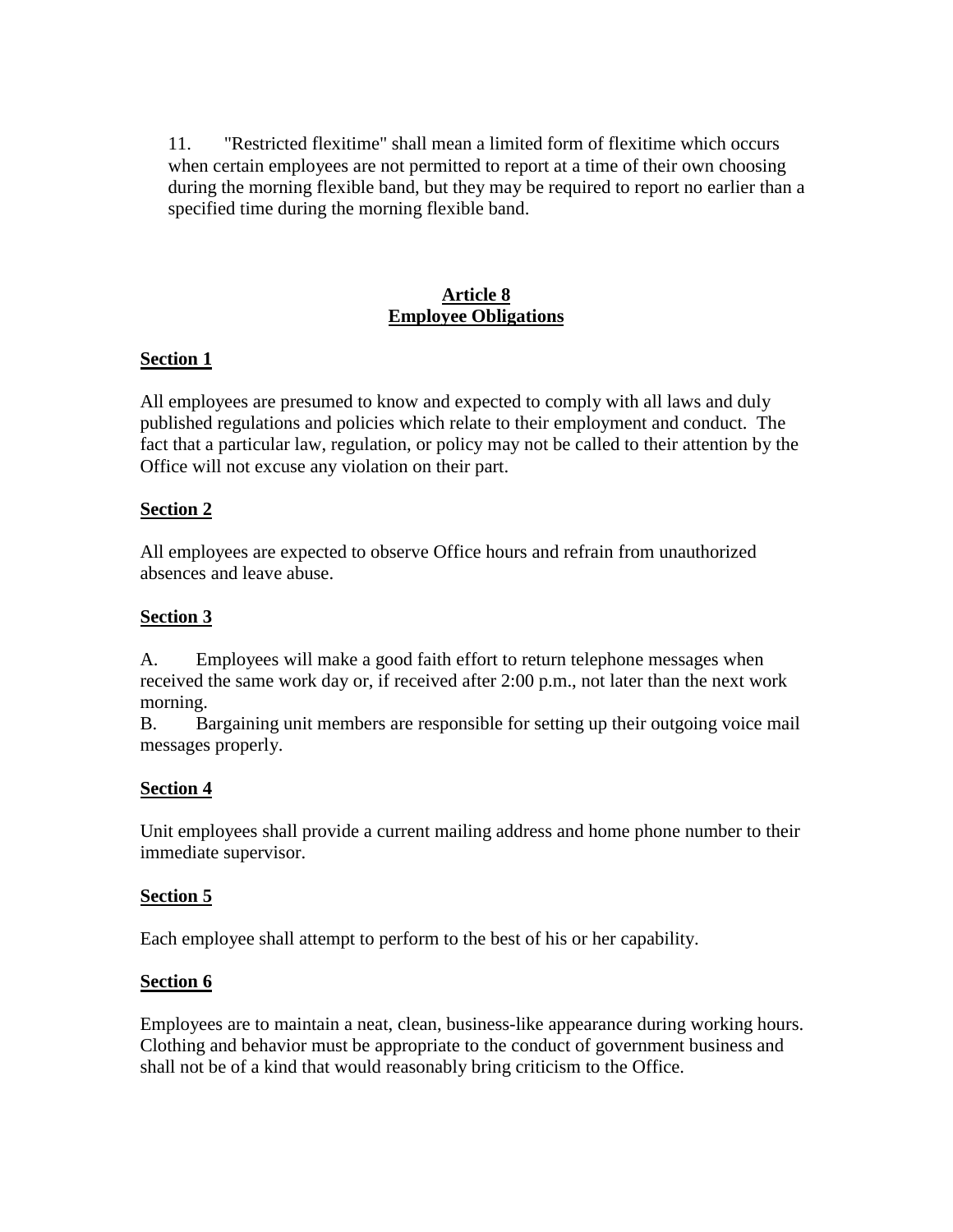### **Section 7**

*In all contacts with the public and with other government employees, employees will be responsive, courteous and considerate. [Deleted "whether by telephone,by letter, or in person."]*

## **Section 8**

Employees shall not intentionally falsify Office records. Falsification of any Office records may be the basis for disciplinary action.

## **Section 9**

The employer is entitled to require truthful answers from employees in response to questions in matters of official interest. An employee who fails to provide such answers is subject to disciplinary action, including removal. An employee need not answer a question from a manager or management representative if it does not pertain to official business.

## **Section 10**

Bargaining unit members will utilize electronic mail for the purpose of both receiving work related messages or information and for responding to work related inquiries made by electronic mail. Electronic messages will generally be reviewed at least once a day. *An employee may consult with his/her manager to determine how to appropriately respond to an external customer's email.*

### **Section 11**

The parties acknowledge that from time to time the Office issues electronic versions of Office policies and procedures that typically contain the most up-to-date and accurate data available and that such versions are the preferred source of guidance and should be utilized.

#### **Article 11 Grievance Procedure**

### **Section 1**

The Office and the Union recognize and endorse the importance of considering employee complaints and grievances promptly and, whenever possible, informally. The parties agree that this grievance procedure will provide a mutually acceptable means of resolving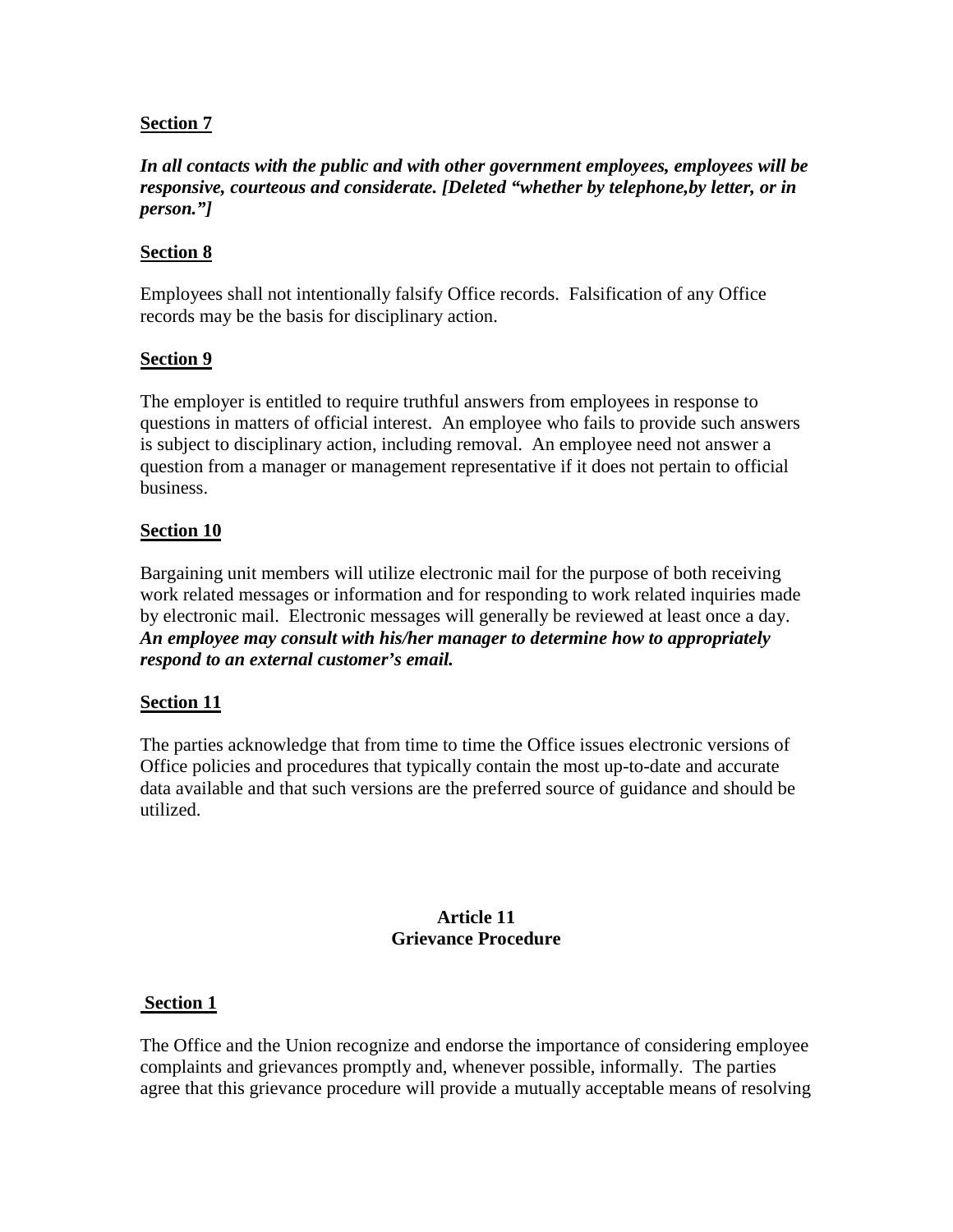complaints and grievances at the lowest level possible, and the Office and Union agree to work toward this end.

### **Section 2**

- A. The procedure described in these sections shall constitute the sole and exclusive procedure available to bargaining unit members for resolving grievances under this or any other negotiated agreement between the parties, e.g. flexitime.
- B. This procedure is available to any member of the unit, to the Union on its behalf or on behalf of member(s) of the bargaining unit, and to the Office. Any of the aforementioned parties making use of this procedure shall be referred to, for the purpose of this article, the Grievant.

### **Section 3: Definition and Scope**

A grievance is any complaint:

- 1. by a member of the bargaining unit concerning any matter relating to the employment of that member; or
- 2. by the Union of the Office concerning any matter that relates to the employment of any bargaining unit member or group of members or that relates to the rights of the Union or the Office; or
- 3. by any bargaining unit matter that affects the member personally, or by the Union or by the Office concerning:
	- (a) the effect or interpretation, or a claim of breach of this Agreement;
	- (b) any claimed violation, misinterpretation, or misapplication of any law, regulation, or established personnel policy or practice affecting conditions of employment;
	- (c) any claimed discriminatory or inequitable treatment; any violation of the Merit System principles of 5 USC Section 2301; or any prohibited personnel practice of 5 USC Section 2302.

## **Section 4**

The following matters are considered not grievable under the provisions of this procedure: Those matters excluded from coverage under 5 U.S.C. §7121(c) relating to:

- A. any claimed violation of prohibited political activities;
- B. retirement, life insurance, or health insurance;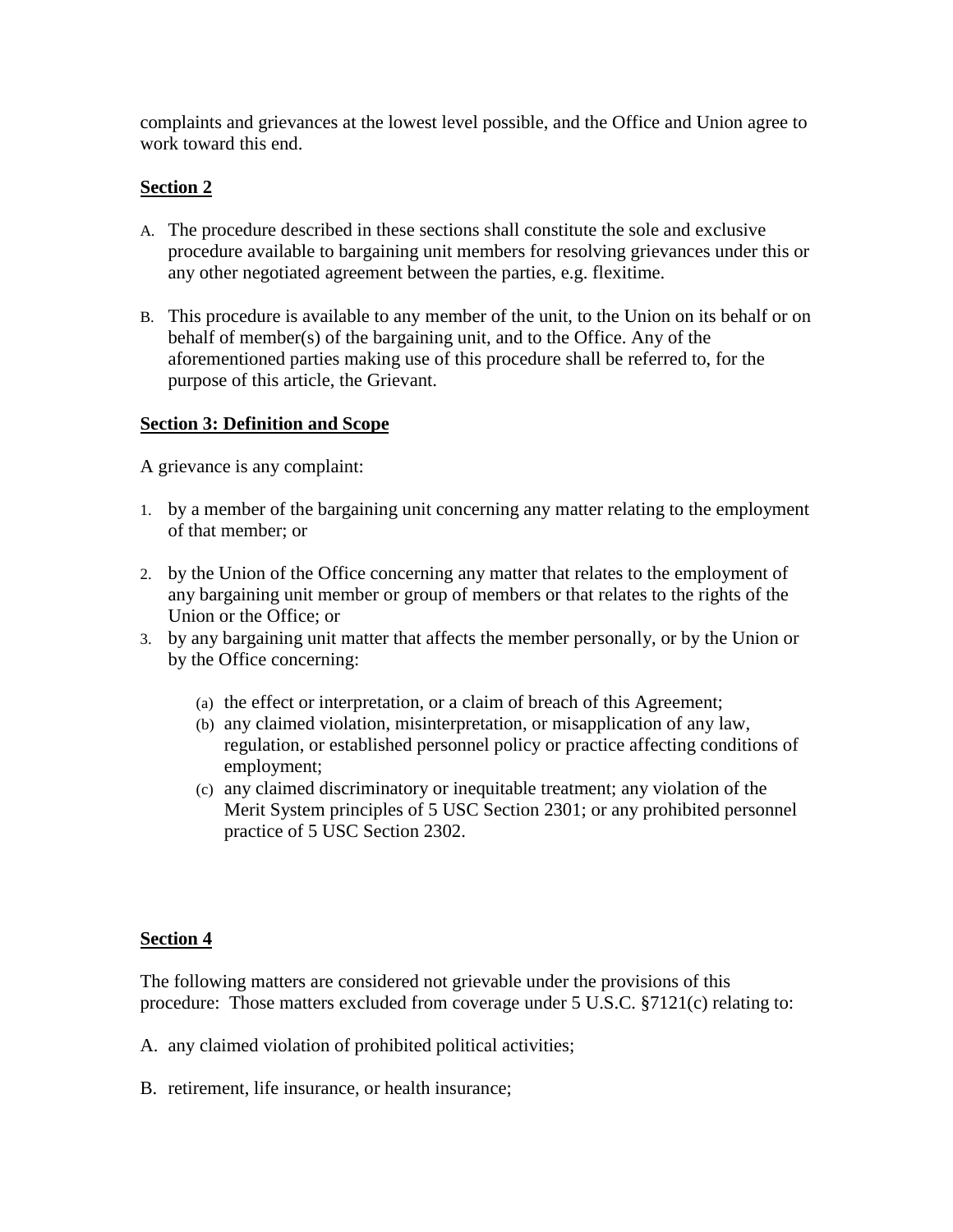- C. suspension of removal in the interest of national security;
- D. any examination, certification or appointment;
- E. the classification of any position which does not result in the reduction in grade or pay of an employee;

### **Section 5**

The Office may cease to process and terminate a grievance upon:

- A. the Union's written request, when the Union is the Grievant;
- B. the voluntary termination of the Grievant's employment except where pay relief is

involved;

- C. the death of a Grievant , except where pay relief is involved;
- D. failure of the Grievant or the Union to meet any of the time limits herein; or
- E. failure of the Grievant to properly set forth the substance of this grievance as required by section 11(A) of this article. However, if the Grievant has substantially complied with the provisions of section 11(A) but has omitted some material, the Office shall notify the Grievant at the first level of the grievance procedure and the Grievant shall have five (5) working days to provide the omitted material to avoid termination. The Office's period for response to the grievance shall be reset to start from the time the omission is corrected; or

### *F. the request of the grievant*

### **Section 6**

In the event the Office fails to meet the requirements of these sections, the Union or the grievant is permitted to proceed to the next step of the grievance procedure. However, if a decision is rendered after the time limit, that decision shall become a part of the record.

### **Section 7**

In the event either party should declare a grievance non-grievable or non-arbitrable, the original grievance shall be considered amended to include this issue. The earlier this declaration is made, the better. All disputes of grievability or arbitrability shall be referred to arbitration as a threshold.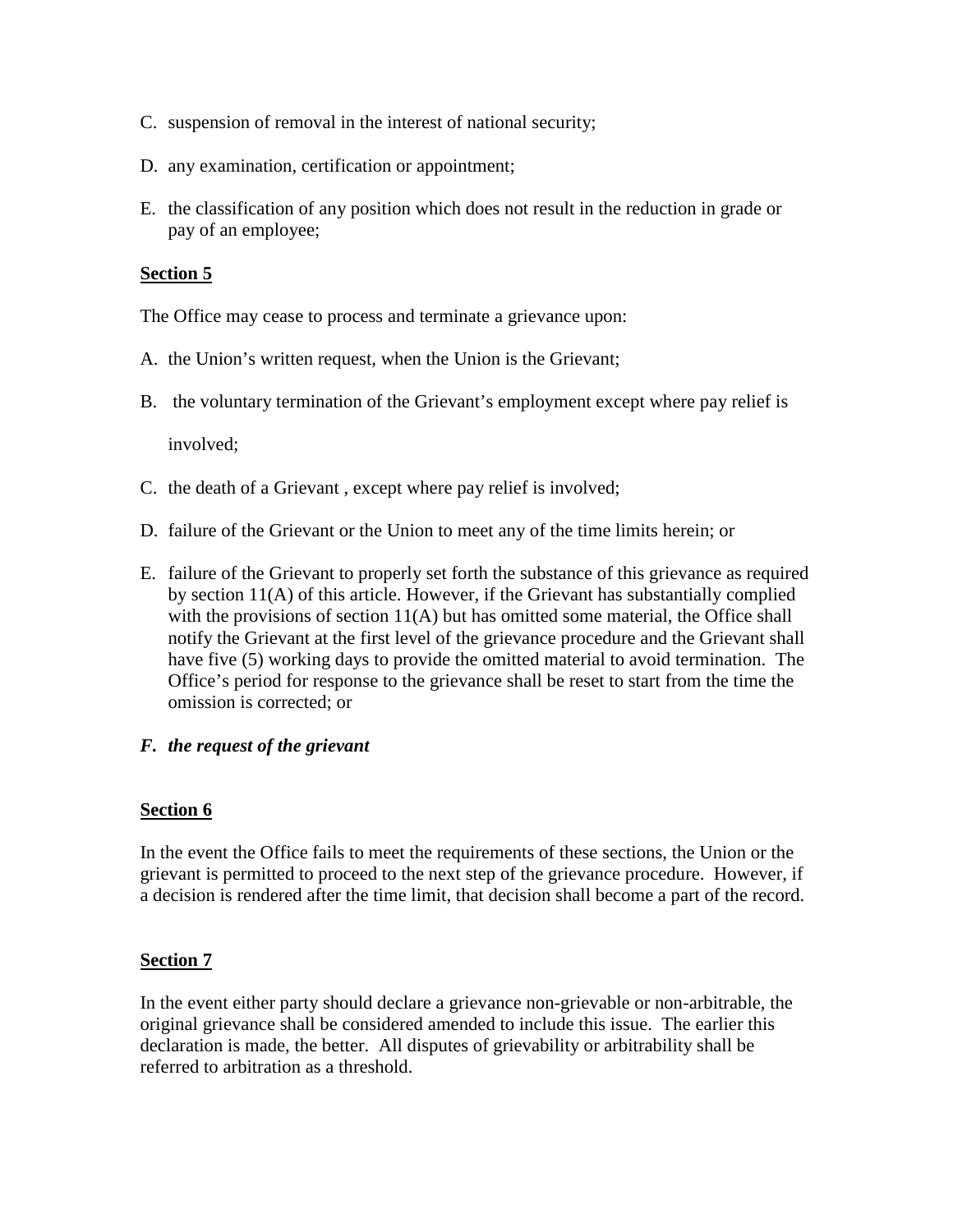### **Section 8**

When the Office and the Union agree that grievances should be combined, the Union will select one case for processing under the grievance procedure. The employees will be advised that in processing one grievance for the group, the decision of the case selected will be binding on all other cases. Names of all employees involved in this procedure will be made a part of the record of the case selected for processing, and when a decision is made on the grievance, each employee will be individually notified.

## **Section 9**

A matter of concern or dissatisfaction orally expressed by an employee to his or her supervisor is not a grievance provided for by this section and is not subject to them.

### **Section 10**

A Grievant shall have the right to represent herself/himself.

#### **Section 11**

The following steps constitute the required steps for processing grievances:

- A. First Step
	- 1. The grievance must be reduced to writing. The written grievance shall be submitted within (30) calendar days after the event or action prompting the grievance, or the date the Grievant became aware of, or should have become aware of, the event or action*. If the grievant files a FOIA or information request simultaneously with the grievance and the information is received before a hearing occurs or a decision is rendered, the grievant, at his or her request, will be granted a five (5) working day extension to amend the grievance. However, such amendment must be within the scope of the original grievance and must be based upon the information received. The deciding official will be allowed five (5) additional working days to render a decision.*
	- 2. The written grievance shall be submitted to the lowest level supervisor with authority to resolve the grievance (usually the employee's immediate supervisor), who shall render a written decision within five (5) working days. If the management official to whom the grievance is submitted believes that he or she does not have the authority to resolve the grievance, he or she will direct the grievance to the proper official within three (3) working days. *If, because of the nature of the grievance, either the Union or the Office believes that the immediate supervisor is not the appropriate Step One official, that party may contact the Labor Management Relations (LMR) Office to discuss whether such supervisor should hear the grievance. LMR will consult with the appropriate official(s) and shall designate the Step One official. If an employee*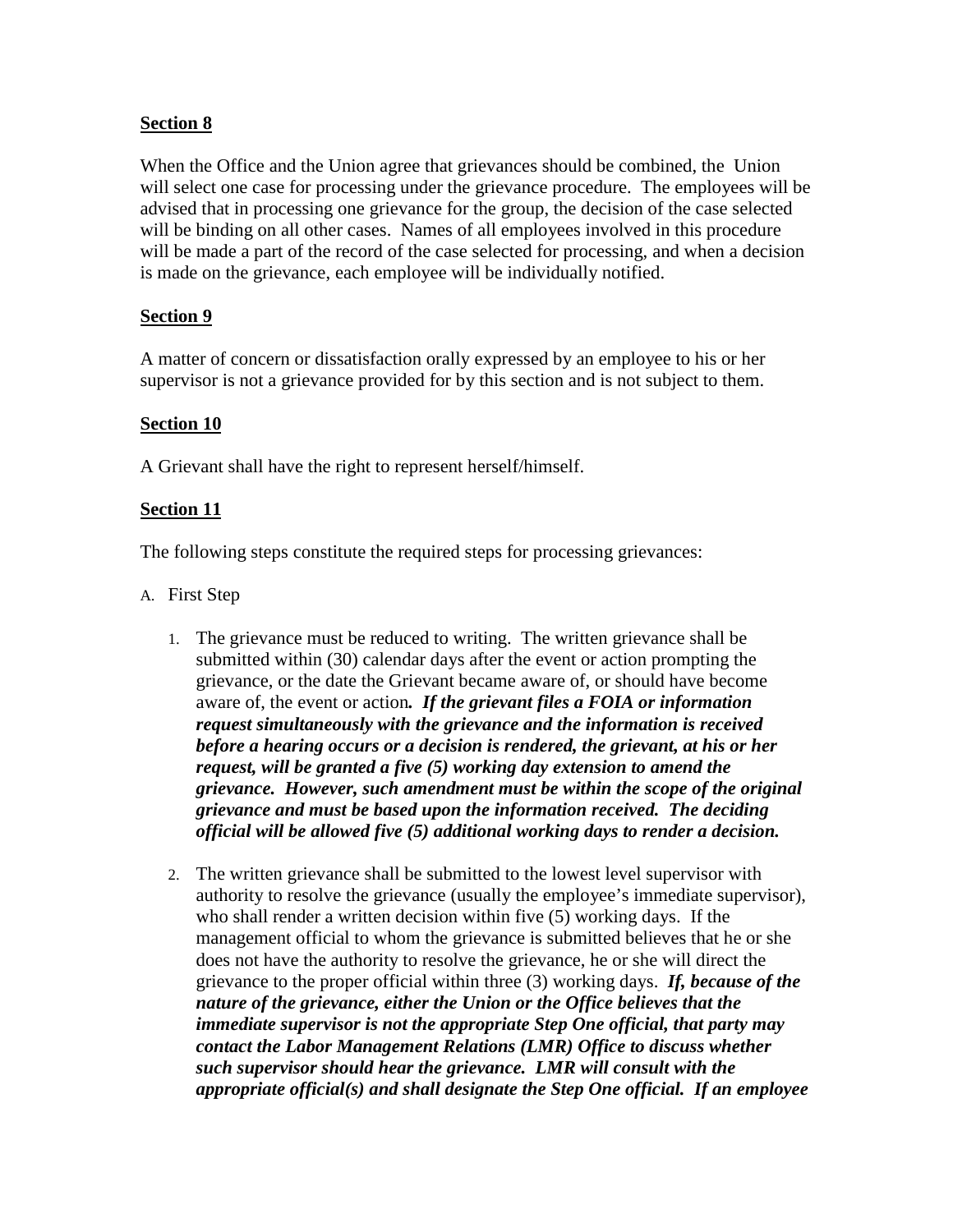*is grieving a performance rating and has already requested reconsideration by the approving official, the grievance will begin at Step Two.* The proper official shall render a written decision within five  $(5)$  working days of receiving the grievance *[deleted "from themanagement official"]*. If the proper official is the Commissioner for Trademarks, second step procedures will be used.

- 3. In the case of an Office grievance, the designee of subparagraph A.4(f) of this section should be the employee who will handle the grievance for the Office and the Union President shall be the person to receive the written grievance.
- 4. The written grievance must contain the following information:
	- a) name, grade, title, and work unit of the Grievant, name of the person representing the Grievant, or name of the person representing the Union if it is a Union grievance;
	- b) the name and title of the official to whom the grievance is submitted and the date submitted;
	- c) a detailed statement describing the facts involved, the date the incident occurred which gave rise to the grievance, or the date the Grievant became aware of the incident;
	- d) the Agreement article(s) and section(s),  $law(s)$ , regulation(s), rule(s) and/or other item(s) violated, misinterpreted or misapplied;
	- e) the remedy desired;
	- f) a statement that the Union, or its designee, is representing the Grievant, or that the grievant chooses self representation; and
	- g) the Grievant's signature
- B. If the first step fails to produce a satisfactory resolution, the Grievant may proceed to the second step.
- C. Second Step
	- 1. Within five (5) working days of the decision at the first step, the grievant must present in writing a request to proceed with the grievance to the Assistant Commissioner for Trademarks or a designated representative, who may not be the step one decision maker.
	- 2. The written request shall include a copy of the original grievance, the step one decision and should specify that portion of the step one decision to which Grievant has objection.
	- 3. The Commissioner for Trademarks or designated representative shall conduct an investigation which may include a conference with the Grievant, the Grievant's representative, the Union, and/or witnesses, if requested and shall render a written decision. *However, the Grievant may waive his or her right to have a conference at any time after the decision at the first step. If a conference is*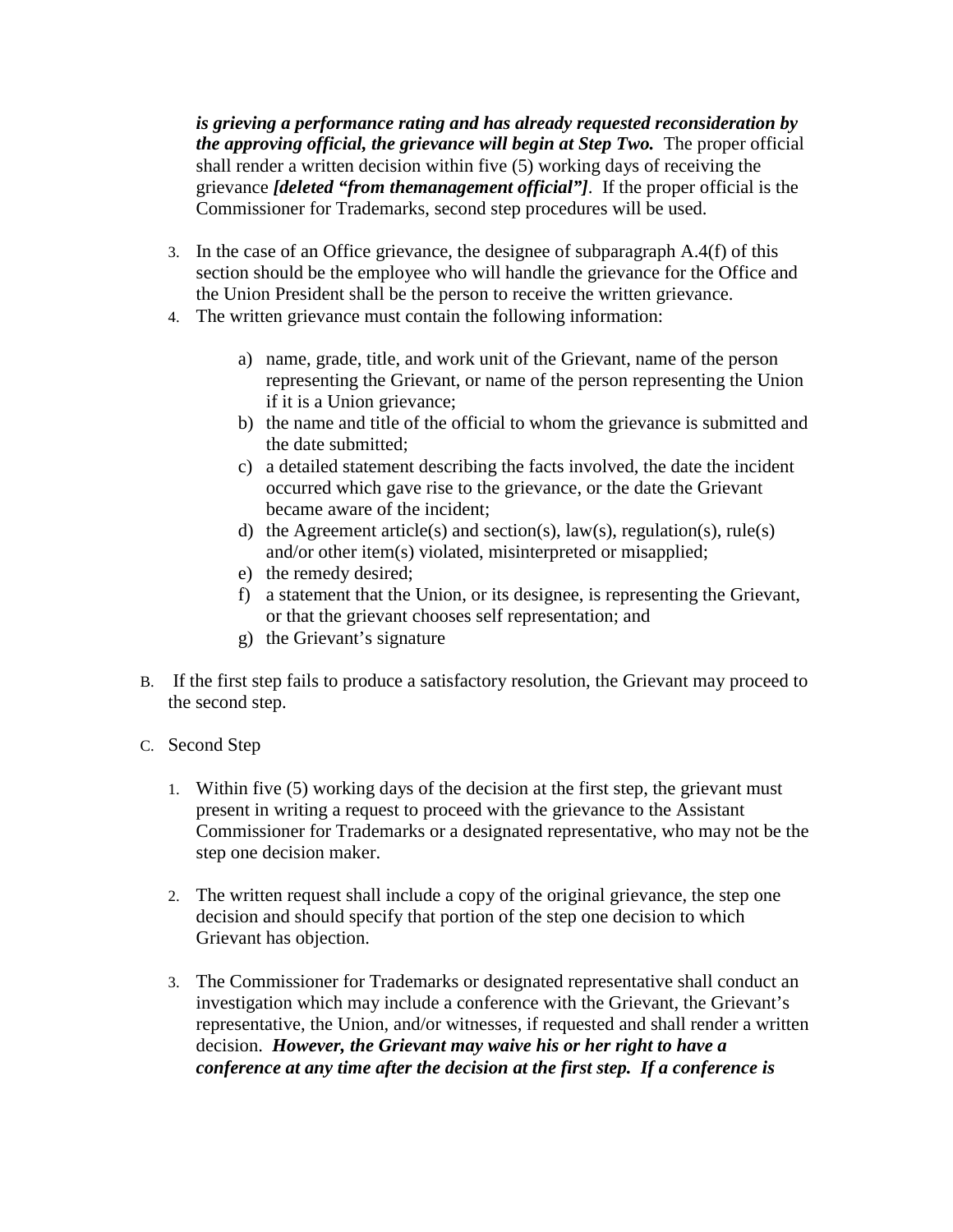### *requested and later waived, the deciding official will have ten (10) working days from the waiver date to render a decision.*

- 4. The Commissioner for Trademarks or designated representative shall render a written decision within ten (10) working days if no conference is held, or within ten (10) working days after any conference is held.
- 5. If the Grievant represents himself/herself, the Union shall have the right to have an observer at the conference.
- D. Referral to Arbitration

In the event that step one in the case of an Office grievance, or step two in the case in the individual or a Union grievance, fails to produce a satisfactory result, either the Office or the Union may proceed to arbitration as provided in Section 14.

## **Section 12: Institutional Grievances**

*For institutional grievances, in lieu of step-by-step procedures outlined above, the Union may submit a written grievance to the Commissioner for Trademarks, or designated representative. Upon request of the Union, the Office and the Union shall meet within ten (10) working days to discuss the grievance. A written decision shall be rendered within ten (10) working days after the meeting or within ten (10) workind days of the filing of the grievance if no meeting is requested. If the Union is not satisfied with the decision, the Union may proceed to arbitration as specified in Section 14.*

### **Section 13: Rights of Parties**

- A. An employee is entitled to representation at any of the steps of the grievance procedure. However, nothing in this Agreement shall require the Union to represent an employee if the Union considers the grievance to be invalid, without sufficient merit, or for other good reasons (e.g., financial)
- B. A copy of any document becoming part of the grievance record under this article shall be furnished to the Grievant, Union, Offices, and parties (if combined grievance under Section 8) by the person presenting the document.
- C. The Office shall provide *requested information*, records and evidence under its control or in its possession *in a timely and accurate manner* in accordance with applicable law. *Such requests should be reasonable. If a dispute arises over access to information in connection with a grievance, it will be joined to the grievance unless the Union decides to pursue an Unfair Labor Practice (ULP) with the Federal Labor Relations Authority (FLRA).*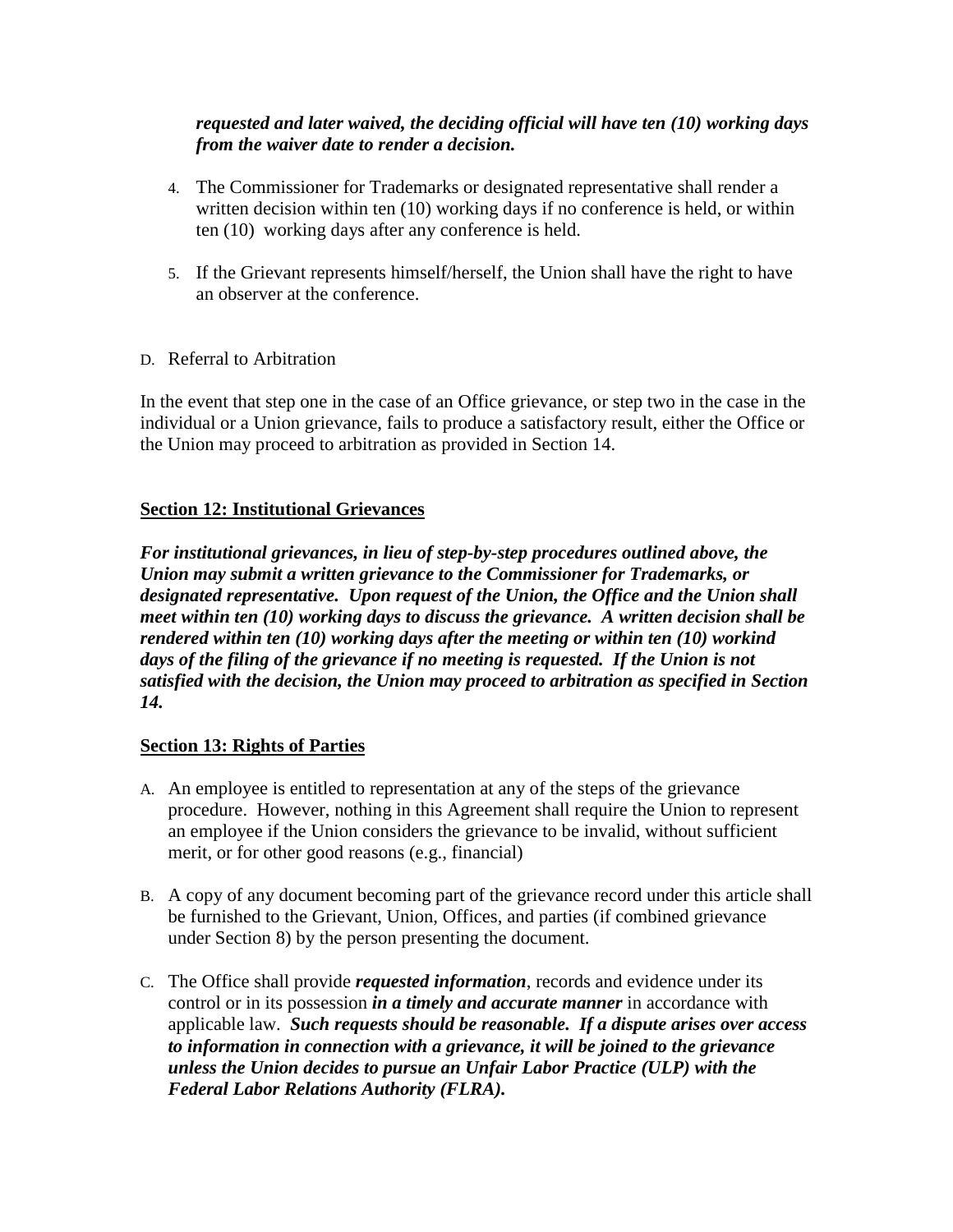- D. Since dissatisfactions and disagreements may occasionally arise among people in any work situation, the Office agrees that no reprisal will be taken against any employee for initiating a grievance.
- E. The Union has the right to advance notice of and to be present at any Office initiated meeting with the Grievant or any meeting with the Grievant after the step one decision is rendered.

F. If the Union is not the designated representative of the Grievant, the Union shall have the right to file an "amicus-type" statement for informational purposes. This statement shall become part of the grievance record.

### **Section 14: Arbitration**

- A. The Union and the Office shall have the right to have a grievance submitted to binding arbitration. The Union or the Office shall initiate arbitration by filing written notice with the Chief of the Labor Relations Division or with the President of the Union, as applicable, of its desire to arbitrate within twenty (20) calendar days after the final Office or Union decision has been rendered. Arbitration may be invoked only by the Union or by the Office. An employee does not have the right to invoke arbitration.
- B. The parties shall attempt to select a mutually acceptable Arbitrator within ten (10) calendar days from the date of receipt of the notice in Section 13(A) by the other party.
- C. If the parties fail to agree on an Arbitrator within this time period, the parties shall request a panel of seven (7) arbitrators from the Federal Mediation and Conciliation Service. Within fourteen (14) days of receipt of the list, the parties shall meet to choose an Arbitrator. The party to make the first strike shall be determined by a coin toss. Each party shall alternate in striking through the name of an Arbitrator until one Arbitrator remains.
- D. The Federal Mediation and Conciliation Service shall be empowered to make a direct designation of an Arbitrator or allow one party to specify an Arbitrator to hear the case in the event;
- 1. Either party refuses to participate in the selection of an Arbitrator; or
- 2. There is inaction or undue delay on the part of either party
- E. Arbitration is provided in this grievance procedure as a means of obtaining the services of a third party, when necessary, to assist in the resolution of grievances. The arbitration procedure set forth herein shall not be extended to include matters related to changes or proposed changes in this Agreement, such changes being subject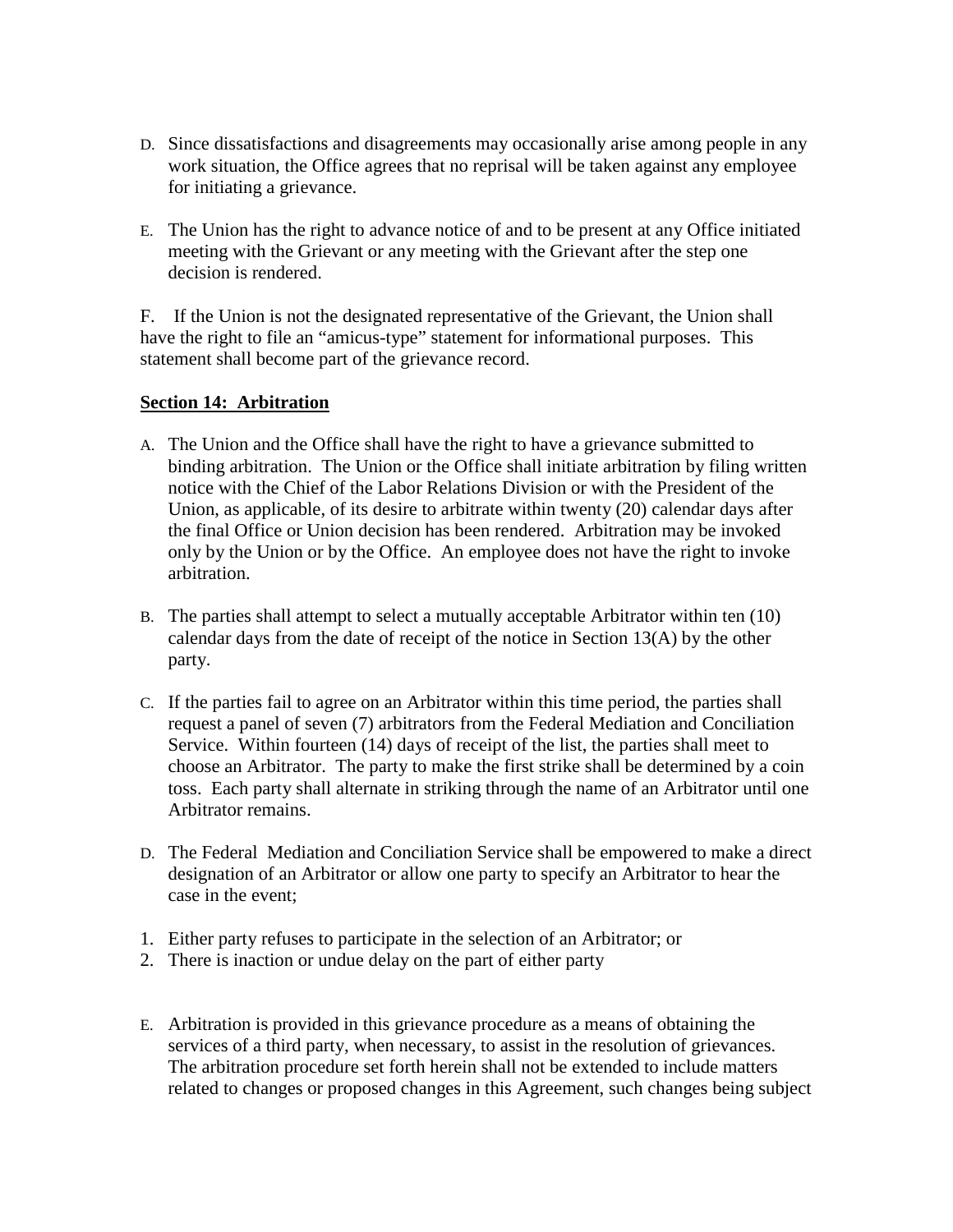to negotiation under the terms of this Agreement, nor shall it be extended to disputes over any matter excluded from the grievance procedure by this Agreement.

- F. The Arbitrator shall have the authority to interpret this Agreement as necessary to render a decision consistent with the provisions of this Article. The decision of the Arbitrator shall in no way change or amend this or any supplemental agreements or regulations which take precedence over this agreement.
- G. The Office and the Union shall attempt to agree in writing upon the precise issue(s) to be decided, and shall submit a joint statement to that effect I advance of any arbitration proceedings. If the parties are unable to concur, each party shall specify the issue in writing with copies to each other and to the Arbitrator. The moving party shall include with its statement of issues the redress it expects from the arbitration.
- H. The arbitration proceeding shall be held on premises provided by the Office.
- I. The Arbitrator shall be requested to render a decision to the Office and the Union no later than forty-five (45) days after the conclusion of the hearing or the Arbitrator's receipt of post-hearing briefs, if they are submitted.
- J. The prevailing party shall be entitled to all relief or remedies provided for under the law.
- K. Either party may file exceptions to the Arbitrator's award with the Federal Labor Relations Authority under the regulations prescribed by the Authority.
- L. Each party shall pay the expenses of its own witnesses, its own travel expenses and for any transcript or other record of the proceedings desired by the party.
- M. The Union and the Office shall share equally in the cost of arbitration.

### **Section 15**

Absence of either party from the Office on approved leave for eight (8) consecutive hours or continuous eight (8) hour increment shall constitute an automatic extension of the time limit set forth herein for an equal period of time for the party who is absent. For the purpose of this Section, when the Union is the Grievant, the President of the Union is the party whose approved leave may extend the time limits. Automatic extension under this Section will be limited to fourteen (14) days.

### **Section 16**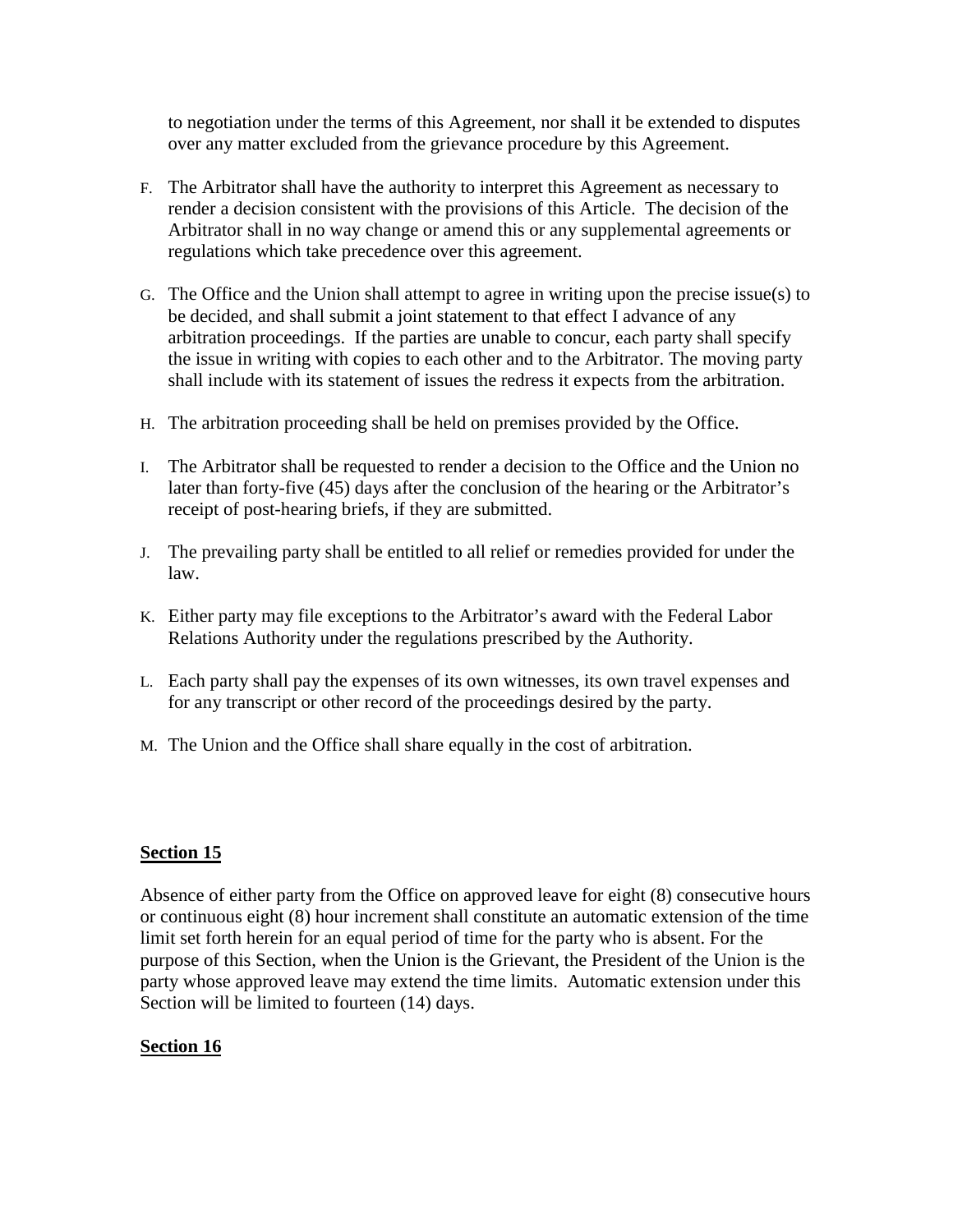*The Union and the Office agree it is mutually desirable to handle disputes amicably and in a fair and expeditious manner. To this end, this Article may be re-opened by either party, but not later than one year from the effective date of this agreement, to discuss an Alternate Dispute Resolution (ADR) procedure as an alternative resolution for grievances and EEO complaints. If one party requests the inclusion of ULP procedures in the discussion it will be included if both parties agree. If neither party re-opens within one year, then the re-opener option, as it pertains to this section, expires.*

#### **Article 12 Promotion and Reassignment**

### **Section 1**

All vacancies described in this article shall be filled on the basis of merit, fitness and qualifications and without regard to race, color, religion, national origin, personal favoritism, age, marital status, sex, physical handicap, political or employee organizational affiliation, except as may be authorized or required by law. The Office will select individuals for promotion and reassignment to positions in the bargaining unit in accordance with applicable laws and regulations so as to develop employee confidence.

### **Section 2**

It is the right of the Office to promote and reassign employees consistent with the appropriate laws, regulations, policies and practices and the provisions of this Agreement.

### **Section 3**

Sections 3-5 cover the following competitive actions or bargaining unit employees to classified bargaining unit positions:

- A. Competitive promotions;
- B. A temporary promotion over 90 days. All prior service at the higher grade level during the preceding 12 months including details to higher grade positions or temporary promotions must be counted as part of the 90 days.

A temporary promotion may only be made permanent without further competition if the fact that it might lead to a permanent position was originally made known to all potential candidates and the temporary promotion results from a competitive process;

C. Reassignments to positions with known promotion potential to higher than the employee's current position.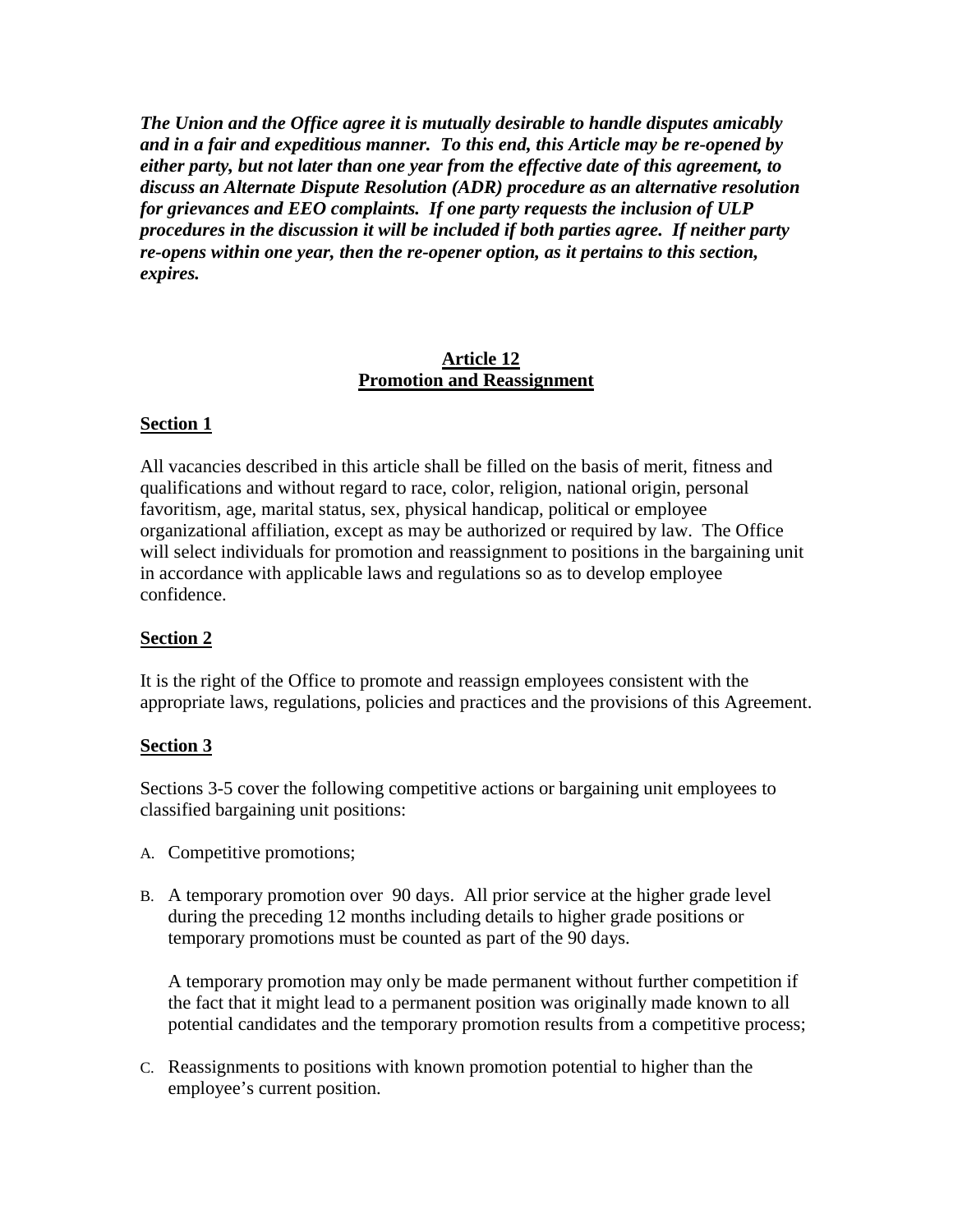### **Section 4**

- A. The Office will send a vacancy announcement via electronic mail to each bargaining unit member to cover all vacancies that must be filled in accordance with the procedures of this Article. The announcement will be sent via electronic mail within a minimum of ten (10) days prior to the closing date.
- B. When announcements are issued they will contain:
	- 1. Announcement number;
	- 2. Opening and closing date;
	- 3. Position title, series and grade;
	- 4. Organization location and duty station;
	- 5. Known promotion potential/career ladder status where appropriate;
	- 6. Principal duties;
	- 7. Minimum qualifications required;
	- 8. Evaluations methods;
	- 9. Statement of equal employment opportunity;
	- 10. Selective placement factors, if any; and
	- 11. Number of positions to be filled.
- C. Applicants must meet all qualification requirements by the closing date of the vacancy announcement.
- D. Ranking factors must be job related and will not be tailored to fit the qualifications of a particular individual.
- E. Notice of all vacancy announcements subsequently cancelled will be sent to each bargaining unit member, via electronic mail.
- F. *The Office shall individually notify all candidates as to whether they were selected or not. In addition, the Office will notify all applicants who have applied for a position which was announced and open but subsequently withdrawn.*
- G. If there are more than 8 candidates subject to panel evaluation, all eligible candidates will be evaluated and ranked in a fair and objective fashion.
- H. In order to provide a fair ranking of more than eight candidates subject to panel evaluation an evaluation panel will be utilized. The panel will be constituted in the following manner:

A panel for a particular position will consist of at least three members, selected by the Office of Personnel, one of whom shall be from an office or unit other than the one in which the vacancy is located. At least one of these members must be familiar with the work where the vacancy is located. When advice and guidance on the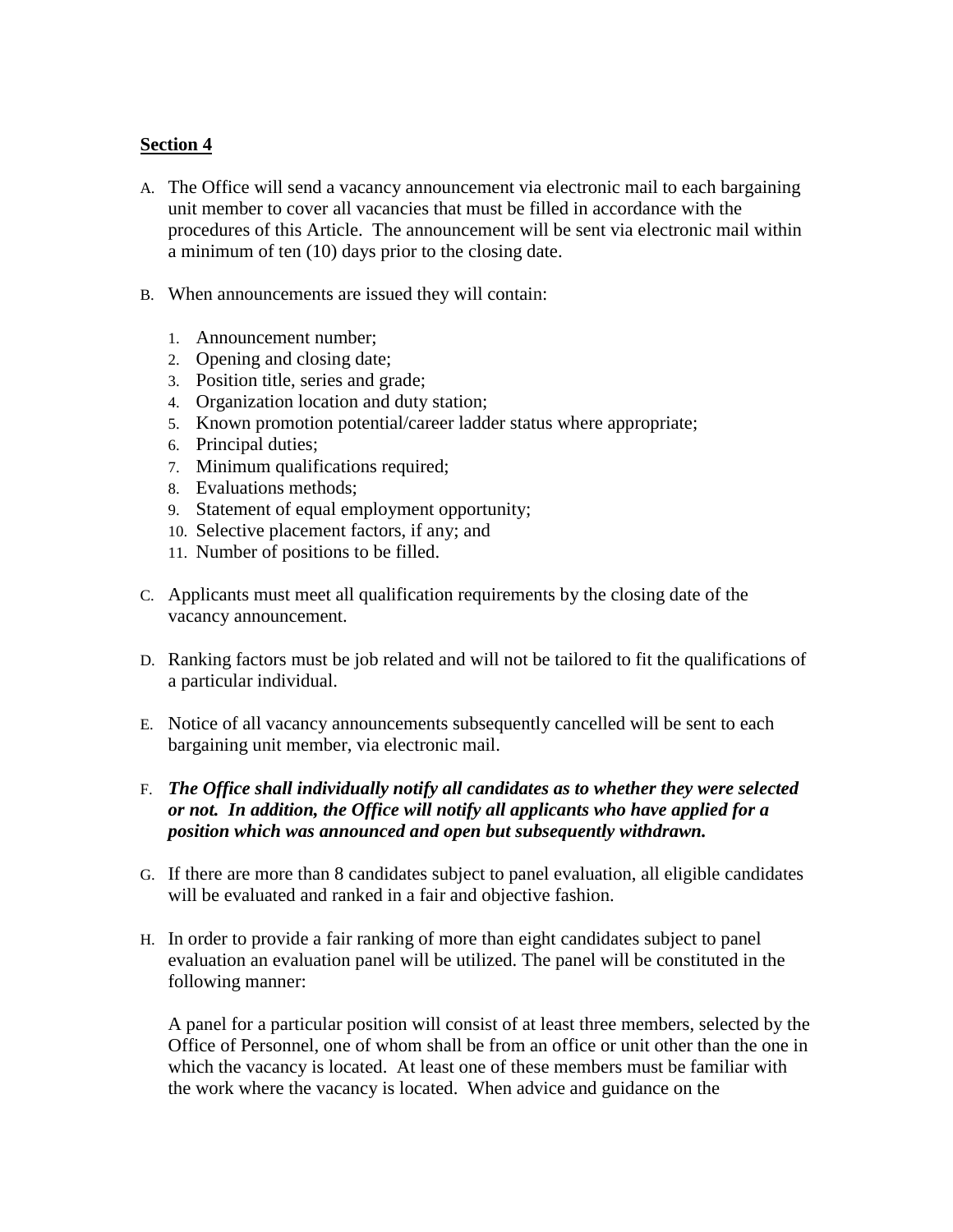interpretation of qualifications is considered essential, the selecting official may advise the panel but has no vote. Such advice should normally be provided before the panel receives the names and applications of the candidates.

- I. Within thirty days after the vacancy announcement has closed, the panel shall evaluate and rank the candidates as "Qualified" and "Best Qualified." All eligible candidates will be evaluated on the basis of valid job-related criteria which measure the knowledge, skills, abilities and personal characteristics essential to successful performance in the position to be filled. The panel shall maintain a record of what points are credited to each candidate. Upon the filing of a grievance or formal complaint regarding the selection, records of the panel shall be available to the Union and the grievant in accordance with applicable law and regulation. These records shall be retained for two (2) years or until any grievance or formal complaint regarding the selection is finally resolved, whichever, is longer.
- J. Apart from documented cases of leave abuse, an employee's accumulation or balance of annual or sick leave may be considered by the ranking panel or ranking official, selecting official or supervisor as a basis for selection for promotion.
- K. When all eligible candidates have been evaluated and ranked, the Office will promptly issue form CD-262, "Merit Assignment Program Certificate," listing the names of the best qualified candidates in alphabetical order, to be considered by the selecting official.
	- 1. A Certificate will usually include the names of three to five best-qualified candidates for the vacancy to be filled. Additional candidates maybe certified where meaningful distinctions cannot be made. Ten the maximum number of best qualified candidates that may be referred to the selecting official, except as stated in subsection 3, but the number of candidates may be increased to the extent necessary to include all of the candidates available from other appropriate sources as "other appropriate sources" is used in 5 USC 7106  $(a)(2)\mathbb{O}(ii)$ .
	- 2. In cases where meaningful distinctions of qualifications cannot be made through the application of quality ranking factors and an excessive number of candidates are considered equally qualified, up to 10 candidates may be listed on a certificate based on seniority with the Office.
	- 3. When there is more than one vacancy to be filled from a certificate, one additional candidate may be added to the certificate for each additional vacancy. In the event additional vacancy(is) occur within one month after an announcement has closed, the old announcement maybe used to fill the vacant position.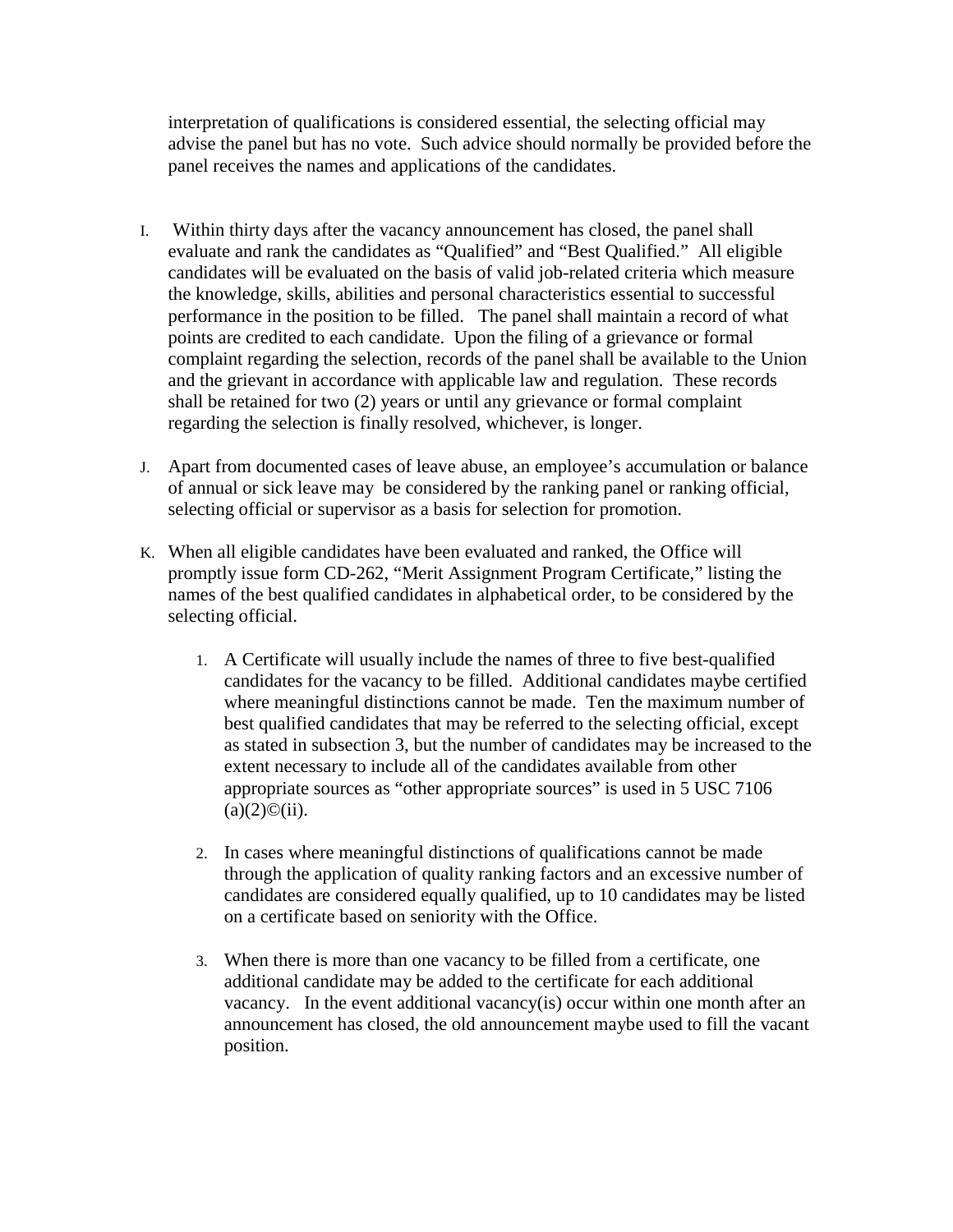- 4. After all eligible candidates subject to panel evaluation are ranked, PTO employees will be considered for vacancies under the procedures of this article before any other candidates are considered.
- 5. Once non-PTO employees are considered, PTO employees will be simultaneously considered.
- 6. When a PTO employee is passed over for selection in favor of a non-PTO applicant, the former will be given a written explanation of all the reasons for non-selection.
- 7. A Merit Assignment Program Certificate is valid for (30) calendar days from the date of the issuance. The certificates may be extended for 30 additional days upon a valid request by the selecting official.
- 8. Interviews, with the selecting official are optional. If one member of the bestqualified group is interviewed, all must be interviewed.
- 9. If the candidate selected is a unit employee, he/she shall be promoted at the beginning of the next pay period following completion of all necessary approvals and processing requirements. Under unusual circumstances, (e.g. permit arrangements to be made for the completion of essential assignments), this time period for promotions may be extended.
- L. When requested by a competing bargaining unit applicant, the Office shall furnish the following information after the action has been completed:
- 1. The name(s) of the individual(s) selected;
- 2. Whether the applicant was found to be qualified;
- 3. Whether the applicant was referred to the selecting official;
- 4. Any other relevant and necessary information which is permitted by law, which the applicant may require to prosecute a grievance or other challenge; and
- 5. In what area, if any, a bargaining unit employee may improve his or her qualifications to enhance chances for future selection. (This information normally will be furnished by means of a counseling discussion with either a representative of the Office of Personnel or a knowledgeable supervisor.)
- M. Upon request at completion of the selection process, a copy of the completed ranking and selection report shall be made available to the Union. The ranking and selection report will contain, at a minimum the following;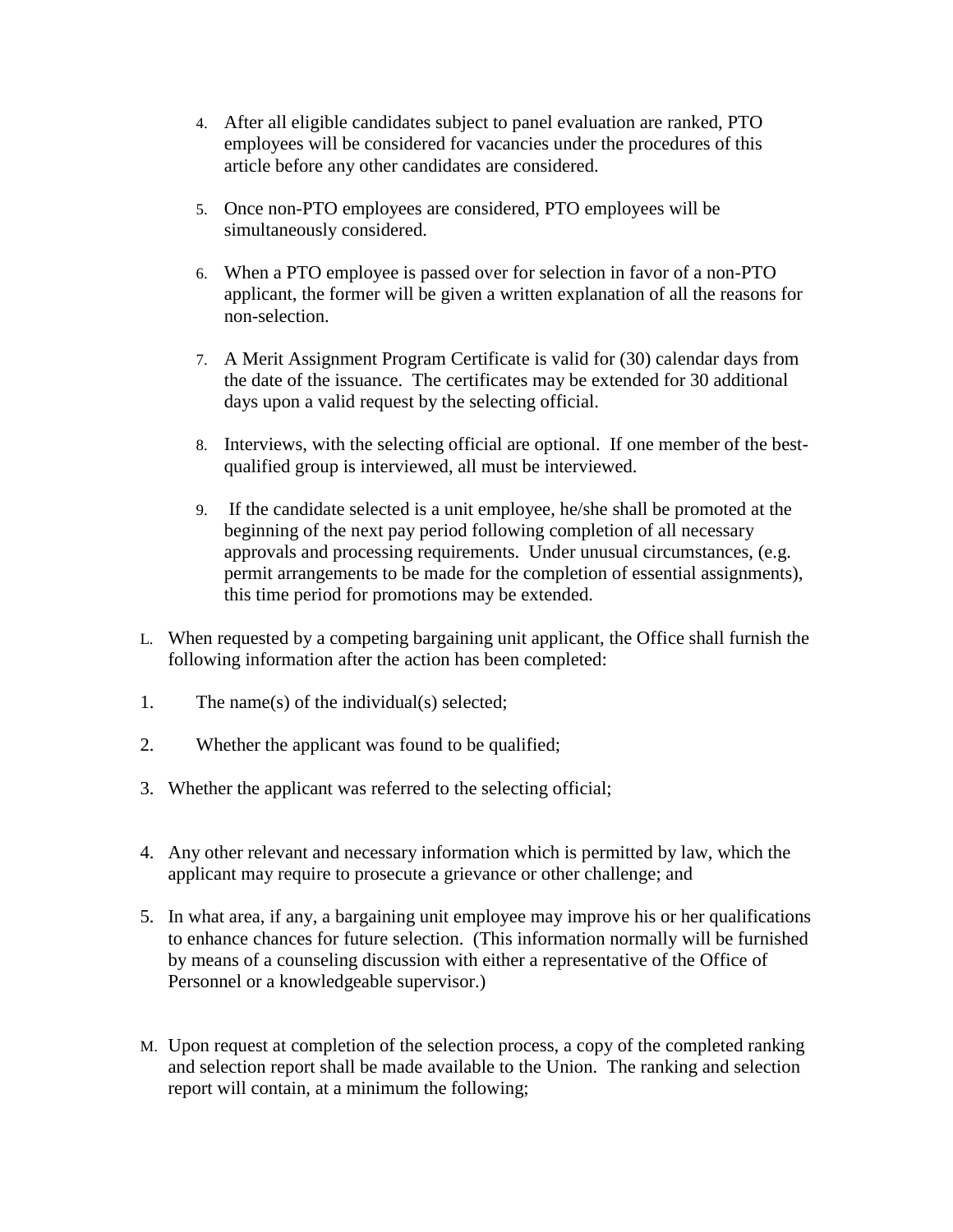- 1. Announcement;
- 2. Date of Report;
- 3. Number of vacancies;
- 4. Sanitized summary of the panel scores;
- 5. The series, grade of the employee referred, if the candidates were within the bargaining unit;
- 6. If candidates were not bargaining unit employees, this will be so designated;
- 7. Selection action (i.e. clear indication of which candidates were selected);
- 8. Date of selection action; and
- 9. Date eligible for promotion.
- N. Grievances arising out of the application of the promotion plan shall be processed under the negotiated grievance procedure. It is understood that non-selection for promotion from a group of properly ranked and certified candidates is not grievable.
- O. Due consideration will be given to requests for voluntary downgrades.

### **Section 5**

No member of the unit shall be placed in a disadvantageous position with regard to promotions by virtue of officially initiated service on a detail or work project.

### **Section 6**

- A. This section covers temporary promotion actions to bargaining unit positions of 90 days or less.
- B. When an employee in the bargaining unit is temporarily assigned to another position in the bargaining unit classified at a higher level for more than thirty (30) days, a temporary promotion will be made under applicable rules and regulations.

### **Section 7**

A. This section covers career ladder promotions to positions through the GS -12 level. Employees in identified career ladder positions working below the GS-12 level will be eligible for promotion provided that the employees meet the requirements of the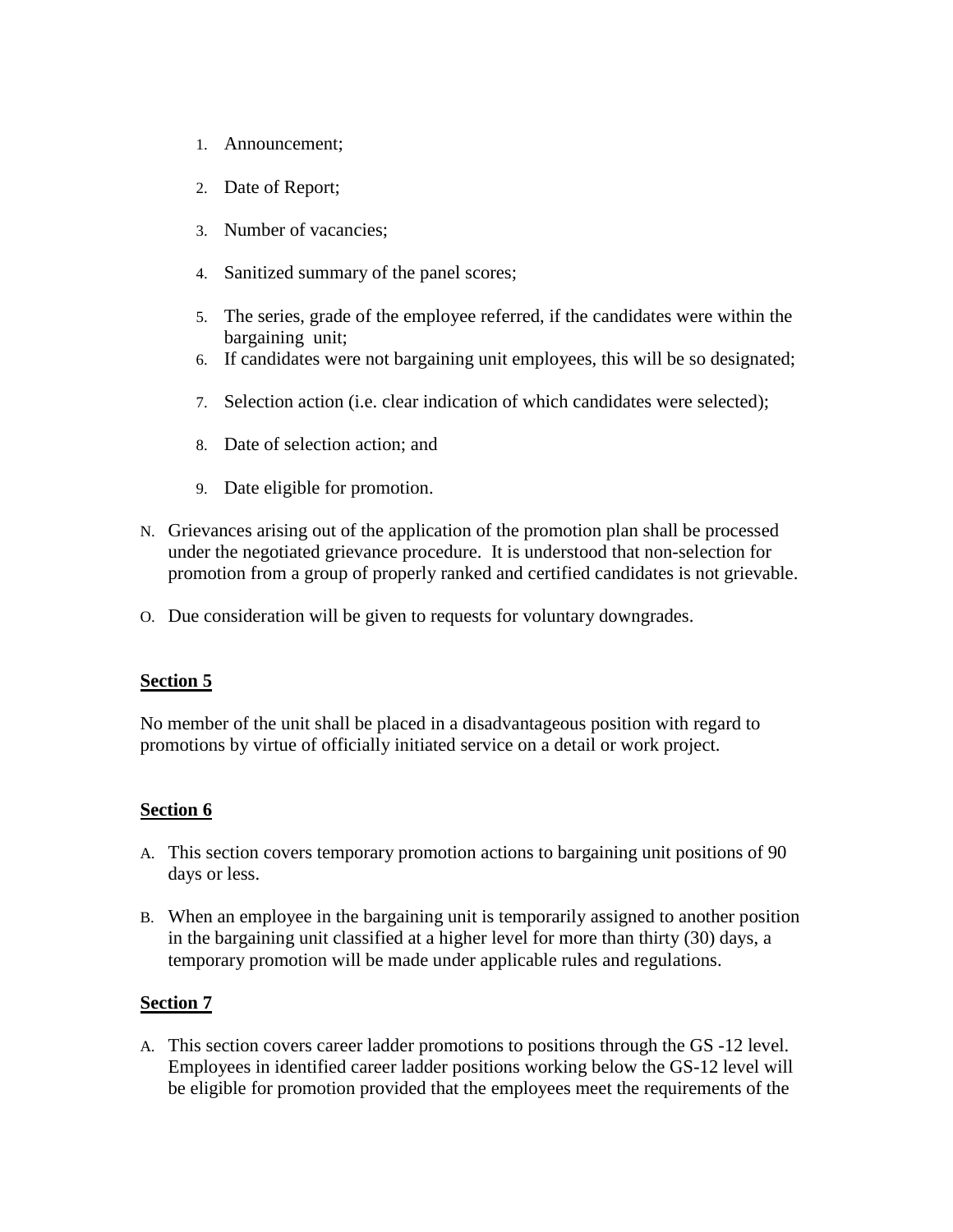position including satisfactory demonstration of ability to perform at the next higher grade and have a current Fully Successful performance rating, and there are sufficient funds and higher level work to be performed.

The effective date will be the beginning of the first pay period after all applicable regulations and approval requirements are met. Employees who meet the requirements for promotion and who are not promoted after meeting all applicable regulations and approval requirements and in accordance with the Back Pay Act, 5 USC 5596, 5 USC 550 subpart H, and relevant Computer General decisions, shall be entitled to back pay from the first pay period after meeting such regulations and approval requirements. Bargaining unit employees who are not promoted after completion of the minimum time in grade shall have the right to request and receive a written statement from their supervisor after face-to-face discussion between them. The supervisor's statement shall list the reasons for withholding the promotion and explain how the employee's performance can be improved to qualify for promotion.

## **Section 8**

Approved leave, whether sick leave or annual leave or leave without pay shall not be used as a basis for determining ability to perform the job under the terms of this article unless the leave in of such duration that the employee has not adequately progressed in job knowledge or performance or unless there have been frequent instances of sick leave or tardiness which, though approved, have been the subject of counseling between the employee and supervisor. Five Hundred twenty-two (522) hours of leave in one year shall be considered prima facie proof of inadequate progress in job knowledge or performance for purposes of promotion.

### **Section 9**

The Office shall consult semi-annually with the Union upon request regarding professional staffing goals and hiring plans.

### **Section 10**

The Office hereby expresses willingness to consider promptly *written* requests *made to designated Office officials* for transfers or reassignments from all members of the unit. Requests for reassignment within one's series and grade will be honored subject to the needs of the Office. *If a request is denied, it must be denied in writing. Thereafter, management will consider the denied request to be ongoing and will approve the request as soon as practicable, subject to the needs of the Office. In any event, the Office will provide the status of an ongoing request to an employee once every six months or earlier upon an employee's request.* Nothing derogatory shall be connoted in any request for transfer or reassignment and the individual so requesting shall be free from discrimination or reprisal therefore.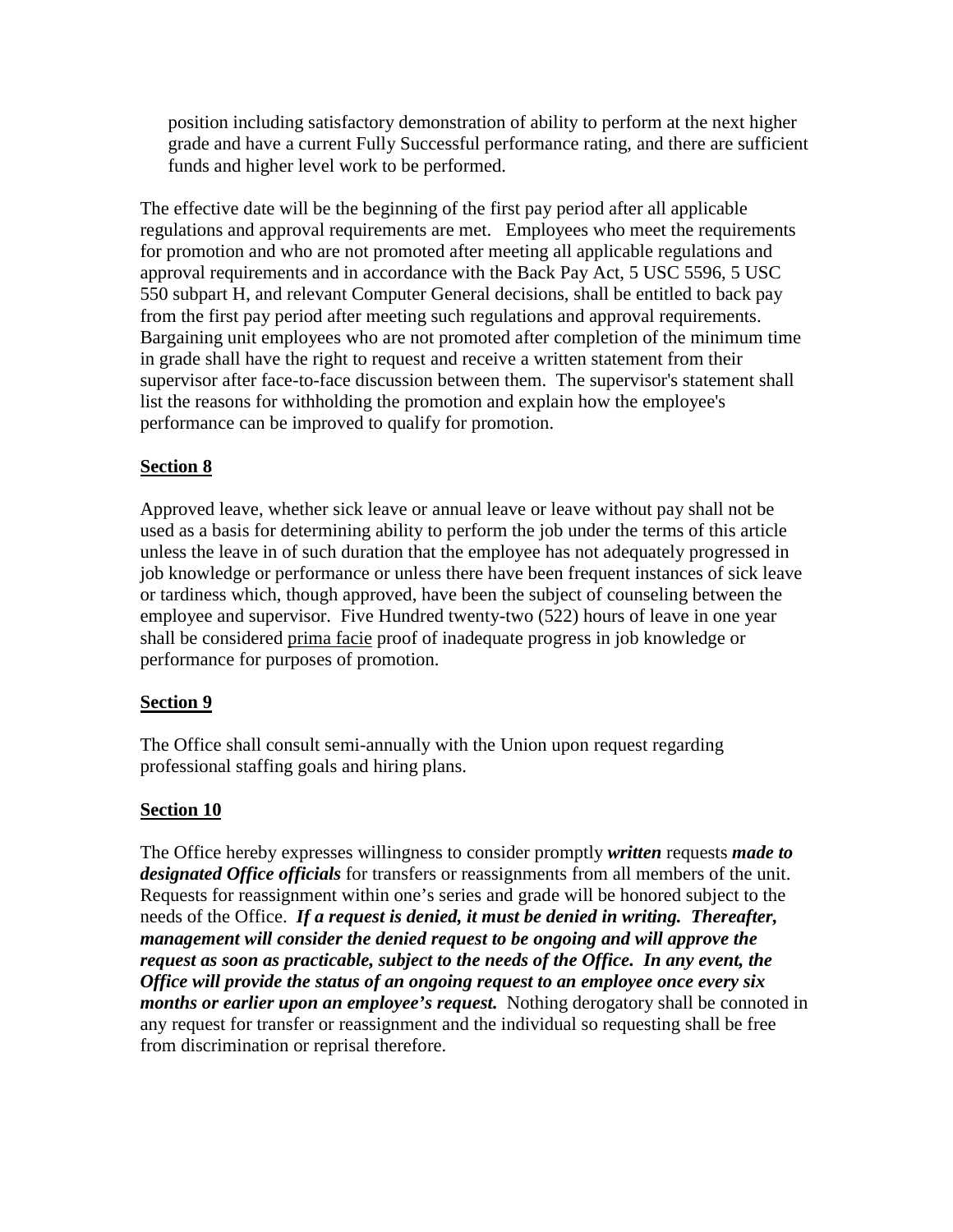### **Section 11**

Request for personnel action will be processed promptly.

#### **Section 12**

The Office agrees that the promotion of an employee shall not be delayed only because the employee's supervisor has been newly appointed to that position and is unfamiliar with the employee's work.

#### **Section 13**

When it is necessary to reassign employees due to staffing imbalance, the Officewill first ask for volunteers from among the qualified employees at the affected office. If there are too many volunteers, the employees with the oldest PTO service computation date shall be given first consideration for the reassignment, absent operational needs. If there are too few volunteers, employees with the most recent PRO service computation date will be given first consideration for the reassignment, absent operational needs.

### **Article 13 Performance Appraisal**

#### **Section 1**

Employee performance evaluations will be conducted pursuant to the General Workforce Performance Appraisal Systems (GWPAS), attached as Appendix C. GWPAS is attached for reference. In the event of a conflict between GWPAS and the terms of this Article, the terms of this Article shall prevail.

- A. There will be appraisals for details after 90 days
- B. There will be a 45 day notice of a change in plans and a 15 day comment period.
- C. The Union will be notified of a change in plans before employees are notified.

D. If the Office intends to change performance plans after performance plans for the rating year are in effect and the change is a temporary modification of the plan for one month or less, and is caused by an extraordinary business emergency, then the change may be imp0lemented after a fifteen (15) day notice period. In such cases the impact and implementation bargaining, if requested, shall begin during the notice period.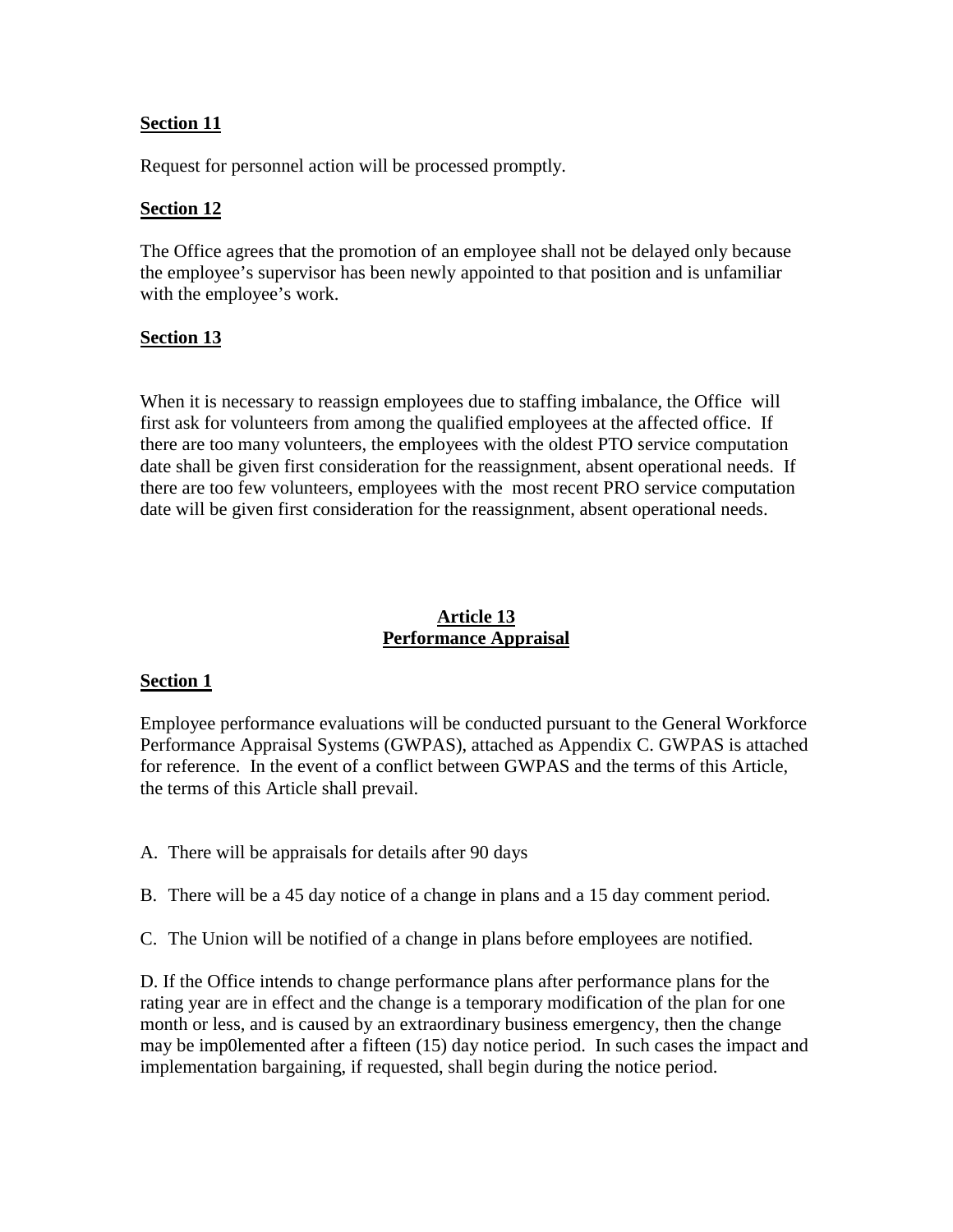E. The Union will be the exclusive employee representative to consult with the Office in the development of the performance plans. Individual employees will retain the right to dispute the application of the plan to their individual circumstances. This does not prejudice the Union's right to represent employees in grievances concerning performance appraisal.

 F. If a rating official and an employee disagree over the application of any performance plan items, the rating official and the employee should attempt to resolve the disagreement through discussion. If discussion fails to resolve the dispute, either party may ask for a review of the dispute by the approving official. If the dispute remains unresolved, the approving official shall make the final decision regarding the content of the plan.

G. Normally, employees will get their plan at the beginning of the rating period.

H. In the event that application of this rating system leads to an unfair or unreasonable overall performance rating, the rating official shall have the ability to assign a performance rating that is fair and reasonable under the circumstances

I. All appraisals of performance will be made in a fair, reasonable and accurate manner, based upon the employee's performance during the appraisal period, using verifiable data.

J. All ratings must also be based on adequate observation and knowledge by the rating official of all factors affecting the employee's performance. If the rating official feels that he/she is not able to properly evaluate an employee's performance because of lack of opportunity to observe performance, the rating official may request an extension of the due date of an official rating for a period up to but not to exceed three (3) months. Adverse comments relating to an unsatisfactory rating made by the supervisor must be supported by appropriate and actual examples.

K. Management has determined that it will continue to apply supplemental standards

# **Section 2**

A. An employee paid at less than step 10 of the grade of his or her position, shall earn advancement in pay to the next higher step of that grade upon meeting the following three requirements established by law:

1. The employee's performance of the duties and responsibilities of his or her assigned position, must be at an acceptable level of competence.

2. The employee must have completed the required waiting period for advancement to the next higher step of the grade of his or her position.

3. The employee must not have received an equivalent increase during the waiting period.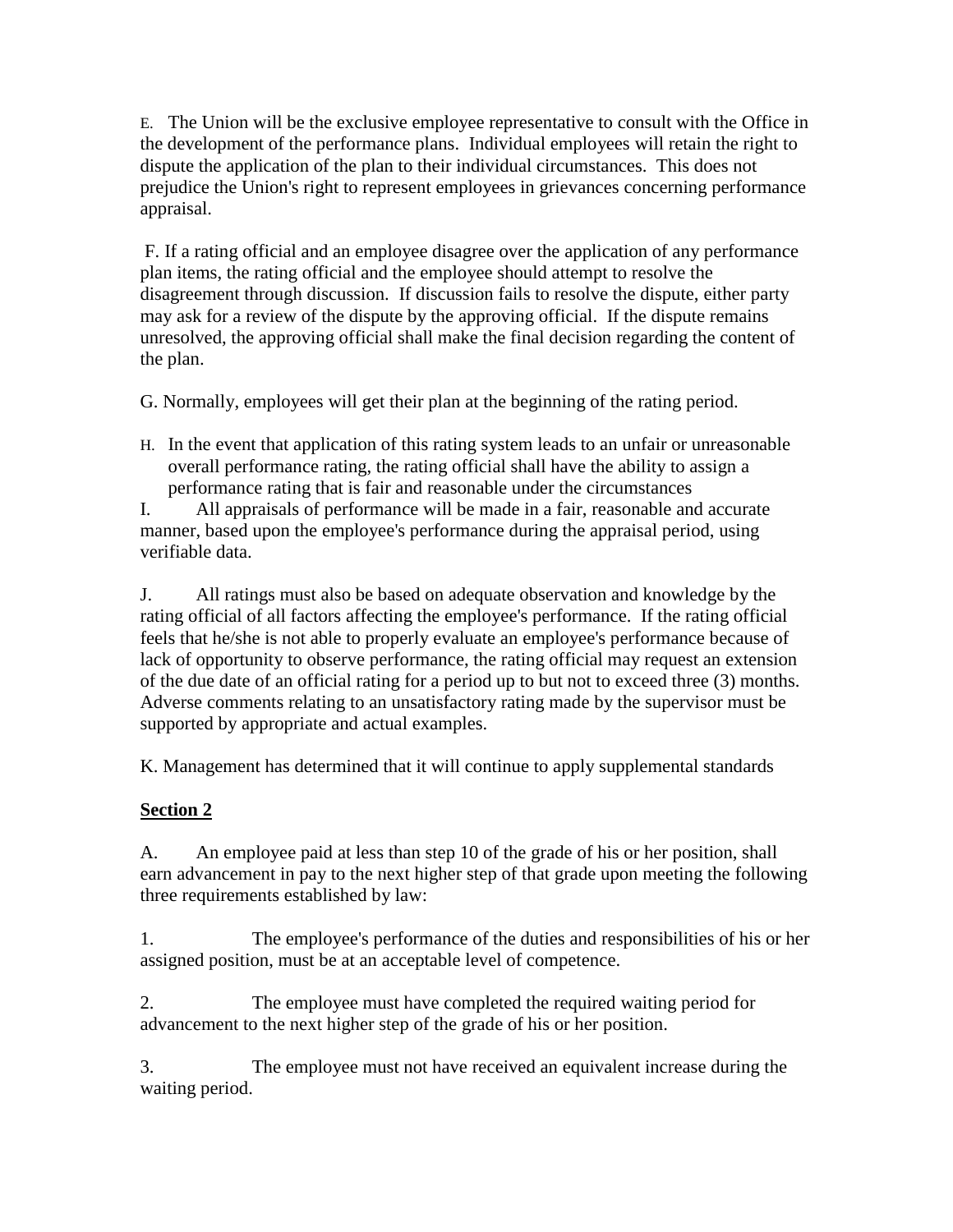B. At least ninety (90) days prior to the date that an employee is eligible to receive a within-grade increase, the employee's supervisor will notify the employee as to his or her performance. If the Office, through administrative oversight, fails to give this warning notice 90 calendar days in advance of the within grade increase due date, the within grade determination shall still occur on time and the Office shall still provide a 90 calendar day improvement period. If after the improvement period, the employee improves to an acceptable level of competence, the within grade increase may be granted at the beginning of the next pay period.

C. If the supervisor believes that the employee's work is not at an acceptable level of competence, the 90 day notice must outline all the reasons for the supervisor's belief, along with citations to relevant examples of poor performance.

D. If the final decision is to deny the increase, this must be stated in writing along with the reasons relied upon in making the final decision. The employee's right to appeal and the procedures for such will be outlined in the letter.

E. At any time after the increase has been denied, the employee has the right to the increase, when the Office determines that he/she has demonstrated sustained performance at the acceptable level of competence.

## **Section 3 : Action Based on Unacceptable Performance**

If an employee's performance is at an unacceptable level, a reduction in grade or removal may be initiated. The procedures set forth in 5 USC Chapter 43 and GWPAS or 5 USC Chapter 75 may be followed, if appropriate, at the election of the office.

B. If the rating official believes that the employee could benefit from participation in the Office Employee Assistance Program, the rating official shall fully consider the program's provisions prior to taking action against the employee. However, employee participation in this program is strictly voluntary.

### C. *An employee can request any other action to assist the employee in raising his/her performance level from his/her supervisor, Employee Relations, Office of Civil Rights, or other appropriate management official.*

D. If the employee's performance continues to be unacceptable, formal personnel action, in the form of reduction in grade or removal may be initiated. If this action is undertaken, the procedure set forth in 5 CFR 432 will be followed, if legally appropriate.

E. The actions covered by this section are reductions in grade and removals for unacceptable performance taken under 5 USC Chapter 43. All provisions of the Civil Service Due Process Amendments (Public Law 101-376), attached as Appendix D, apply, except as modified below.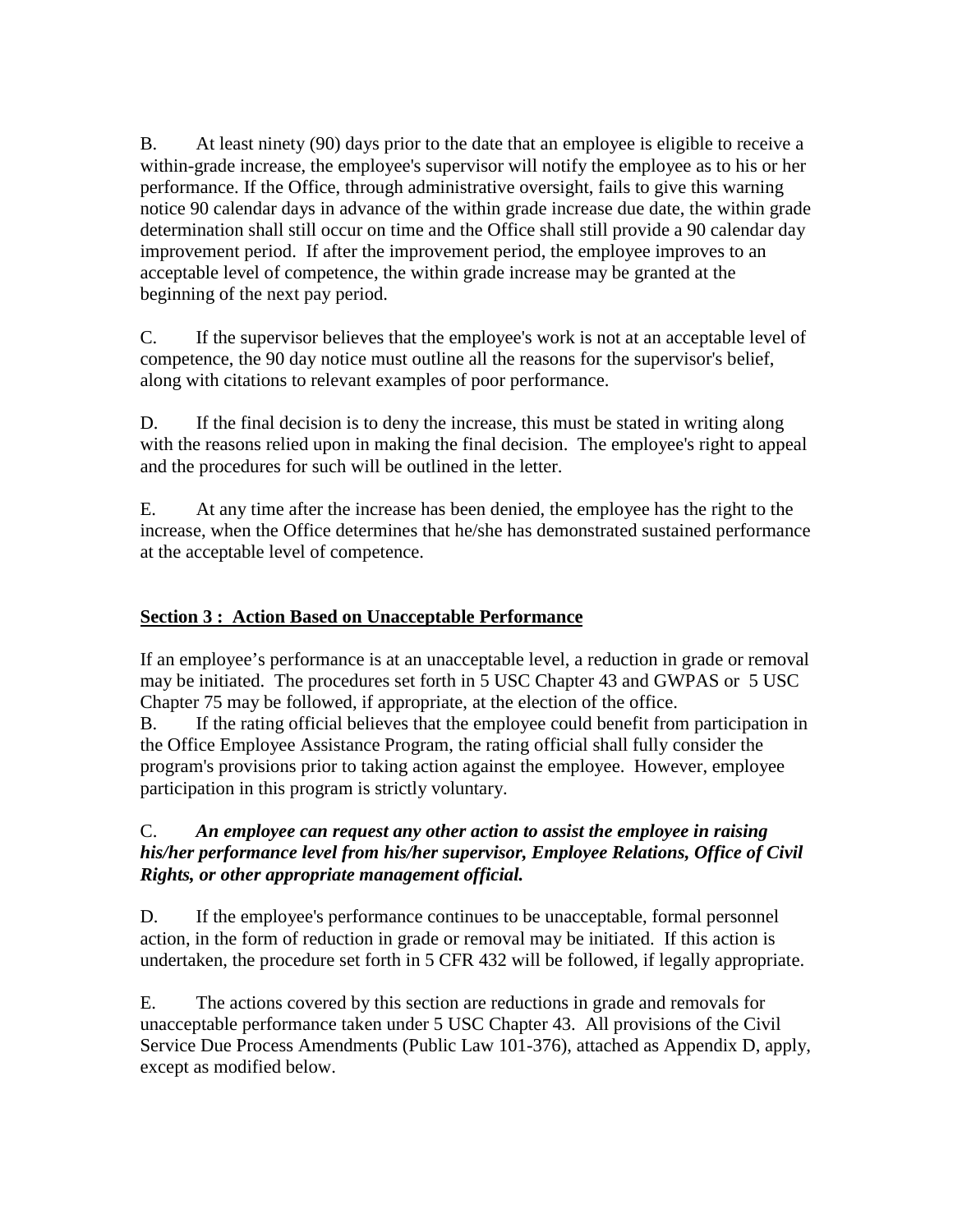1. A non-preference eligible (non-veteran) employee who has completed two years of current continuous employment in the same or similar positions against whom an action based on unacceptable performance has been taken may appeal the decision to the Merit Systems Protection Board, or with the consent of the Union, to arbitration under the terms of this agreement, but not both.

2. A preference eligible (veteran) employee who has completed one year of current continuous employment in the same or similar positions, and against whom an action based on unacceptable performance has been taken may appeal the decision to the Merit Systems Protection Board, or with the consent of the Union, to arbitration under the terms of this agreement, but not both.

F. Prior to proposing any action under 5 USC Chapter 43, the Office will provide a performance improvement period in accordance with Article 13, Section 3. If during the performance improvement period (PIP), the employee has demonstrated definite improvement, but not quite enough to meet the marginal level of performance, then management may extend the PIP for a reasonable time or propose a reduction in grade or removal as appropriate.

G. A meeting between an employee and his/her supervisor and/or other officials of the Office during which the principal topic of discussion is an action or potential action for unacceptable performance (i.e., a reduction-in-grade or removal for unacceptable performance) will entitle the employee involved to be accompanied by a Union representative during such meeting. If such a request is made, the supervisor or other line management official will honor the request. If after the proposal notice has been delivered and the employee has designated the Union as his/her representative, the employee shall have the right to have the Union represented at any discussion between the Office and an employee. The Union reserves its rights under Article 9, Section 4 and statute.

H. An employee whose reduction in grade or removal is proposed under this article shall be provided with at least thirty (30) days advance written notice of the proposed action that identifies:

1. the specific instances of unacceptable performance by the employee on which the proposed action is based;

2. the critical element(s) and standards of the employee's position involved in each instance of unacceptable performance.

3. the employee's right to reasonable time to answer the agency's notice of proposed action orally and/or in writing. Reasonable time shall normally be considered to be 14 calendar days from receipt of the proposal. Reasonable extensions of time will be granted if requested and for good cause shown;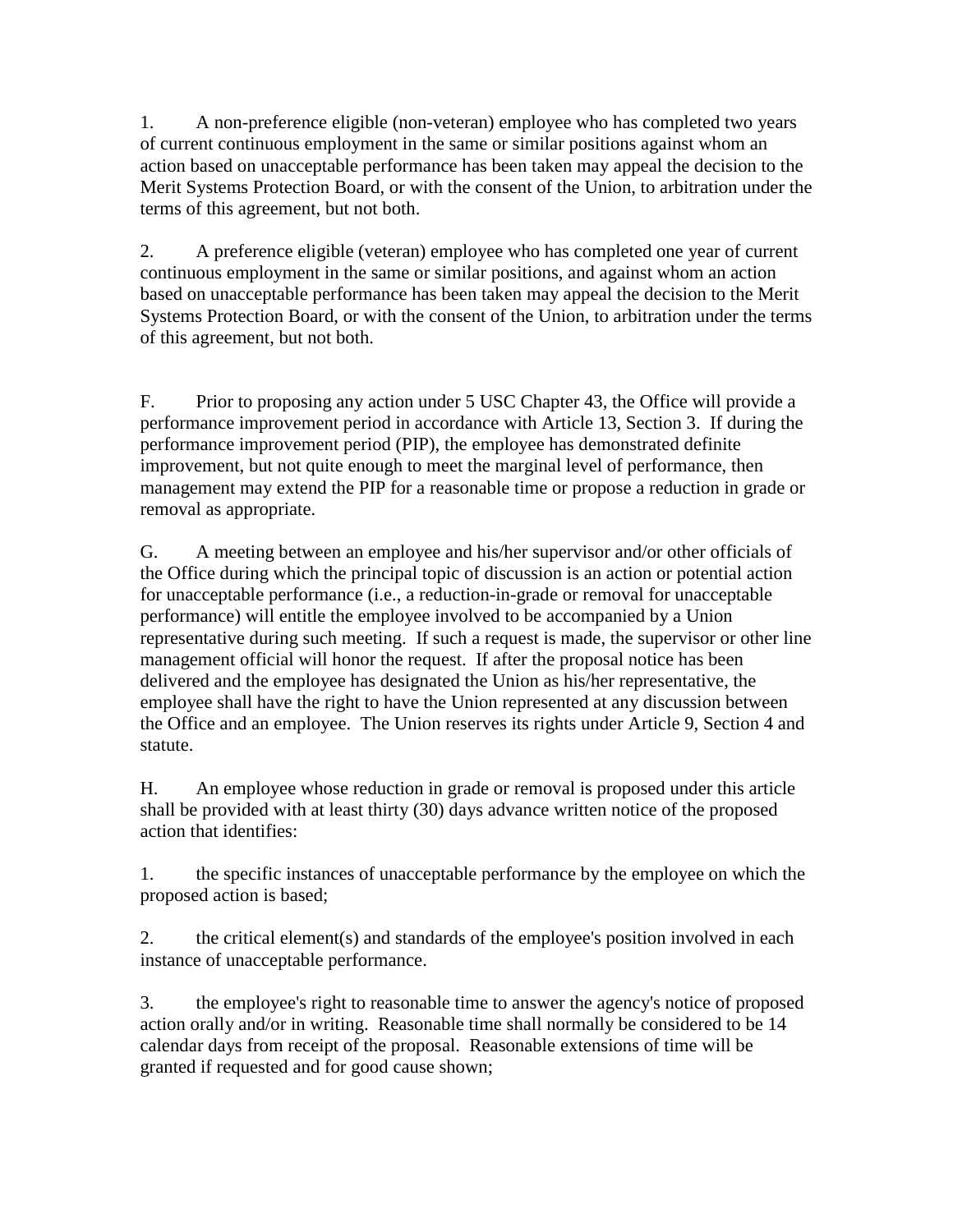4. the employee's right to representation by the Union, an attorney or other representative of his/her own choosing.

I. The employee will be provided copies of all documents, which contain evidence, relied upon by the Office in proposing the action. If any portion of an investigative report is to be used as evidence, that portion will be included, i.e., the employee will be presented with a proposal and supporting evidence that is identical to that transmitted to the deciding official. Nothing in this section is to be construed as a waiver of the employee's or the Union's right to request additional information under other authorization, such as the Freedom of Information Act, the Privacy Act, or the Civil Service Reform Act.

J. The employee shall have the right to be represented by the Union or by an attorney or other representative of his/her own choosing in connection with the oral and/or written reply.

K. The Office shall prepare a summary of any oral reply. Copies of the summary shall be provided to the employee and his/her designated representative for review and correction before any decision is made concerning the proposed action.

L. A proposed action may be based on instances of unacceptable performance which occur within a 1-year period ending on the date of the proposed action. The employee shall receive a written decision specifying the reasons for the action taken and addressing employee allegations of pertinent factual discrepancies. The decision will have the concurrence of an official at a higher level in the organization than the one who proposed the action. Copies of the decision will be served on the employee and the designated representative. The decision shall not be effective before the end of the 30 calendar day period.

M. Whenever management has decided to effect a reduction in grade or removal, the employee will be offered an opportunity to resign before the written decision is issued.

N. If because of performance improvement by the employee during the notice period, the employee is not reduced in grade or removed, and the employee's performance continues to be acceptable for 1 year from the date of the advanced written notice provided for in Section 3H of this article, any entry or other notation of the unacceptable performance shall be removed from any Office record relating to the employee.

O. The Office shall provide a sanitized copy of all performance based proposals and decision letters to the Union simultaneous to their issuance to employees. Sanitized decision letters are not required when the Union has been served under Section 3L above.

## **Section 4**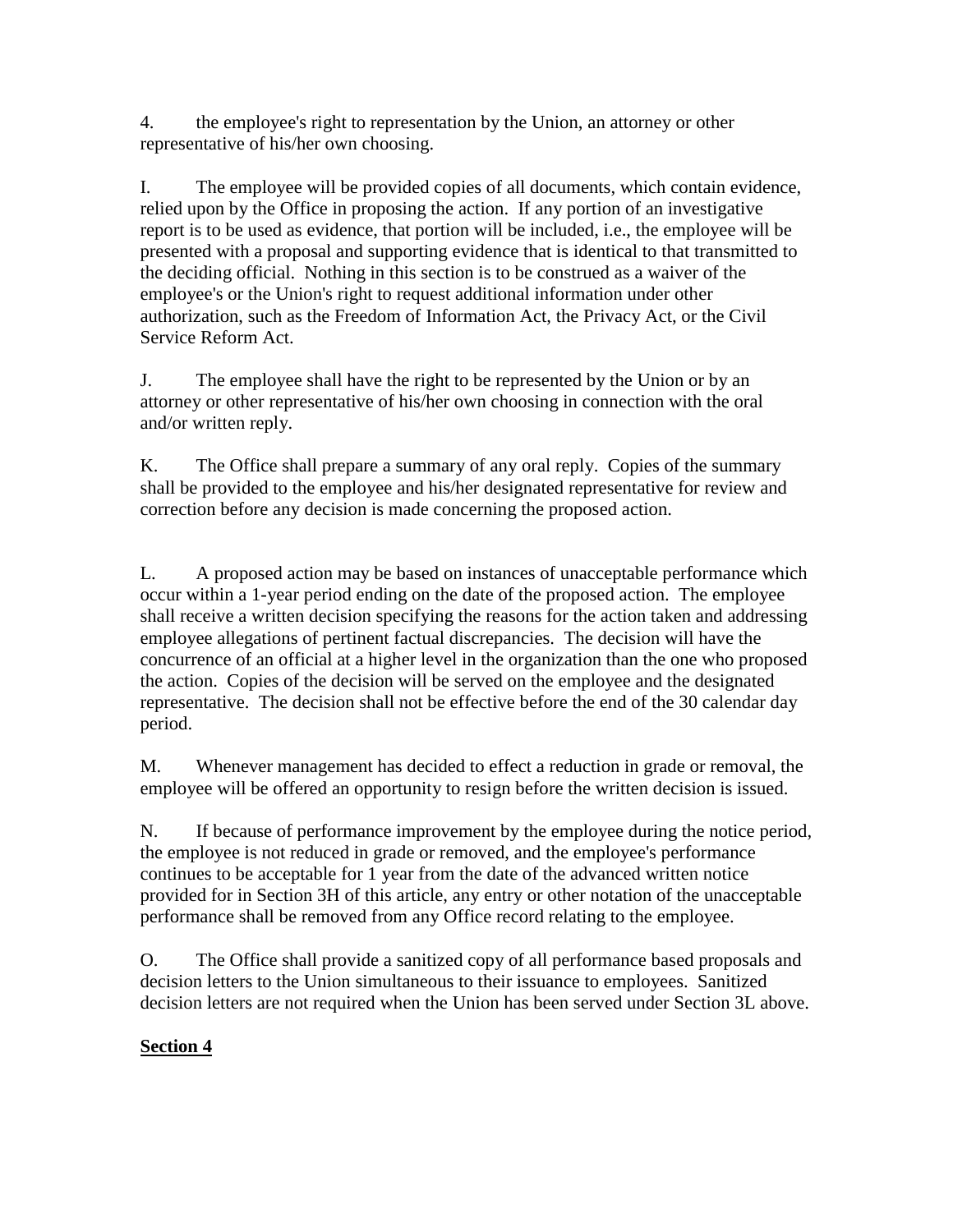All scores given to employees other than fully successful, will be supported by written narrative justifications citing specific examples.

## **Section 5**

Arbitrators will be free to change an employee's appraisal score in accordance with existing law.

## **Article 14 Physical Facilities**

## **Section 1**

The Office and the Union agree that a healthful environment is desirable. Therefore, the Office and employees will observe all applicable rules and regulations relating to safety and health in the work place.

## **Section 2**

- A. The goal of the Office shall be to provide a private, wall enclosed (full ceiling height) Office to all employees. Toward that end, the Office agrees to provide the following or to make a good faith effort to secure space so as to provided the following:
	- 1. a private office of at least *120* square feet to all GS-13 *or above employees*; *except that employees who work at home or who work part-time may be required to double or share office space*;
	- 2. a work area of at least 65 square feet per person for all employees doubled in offices. *[delete language, see below]*
- B. Should existing space prove inadequate to satisfy subparagraphs A1 and 2 above, the Office agrees to give good faith consideration to the reallocation of existing space and to the acquisition of additional space.
- C. The Office agrees to consult in good faith with the Union about any problems with respect to achieving subparagraphs A1 and 2. Further, the Office will keep the Union apprised of its efforts to gain additional space. The Office will bargain in good faith to the extent required by law with the Union with regard to any move to additional or new space.
- D. *When doubling is necessary, it shall be structured as follows:*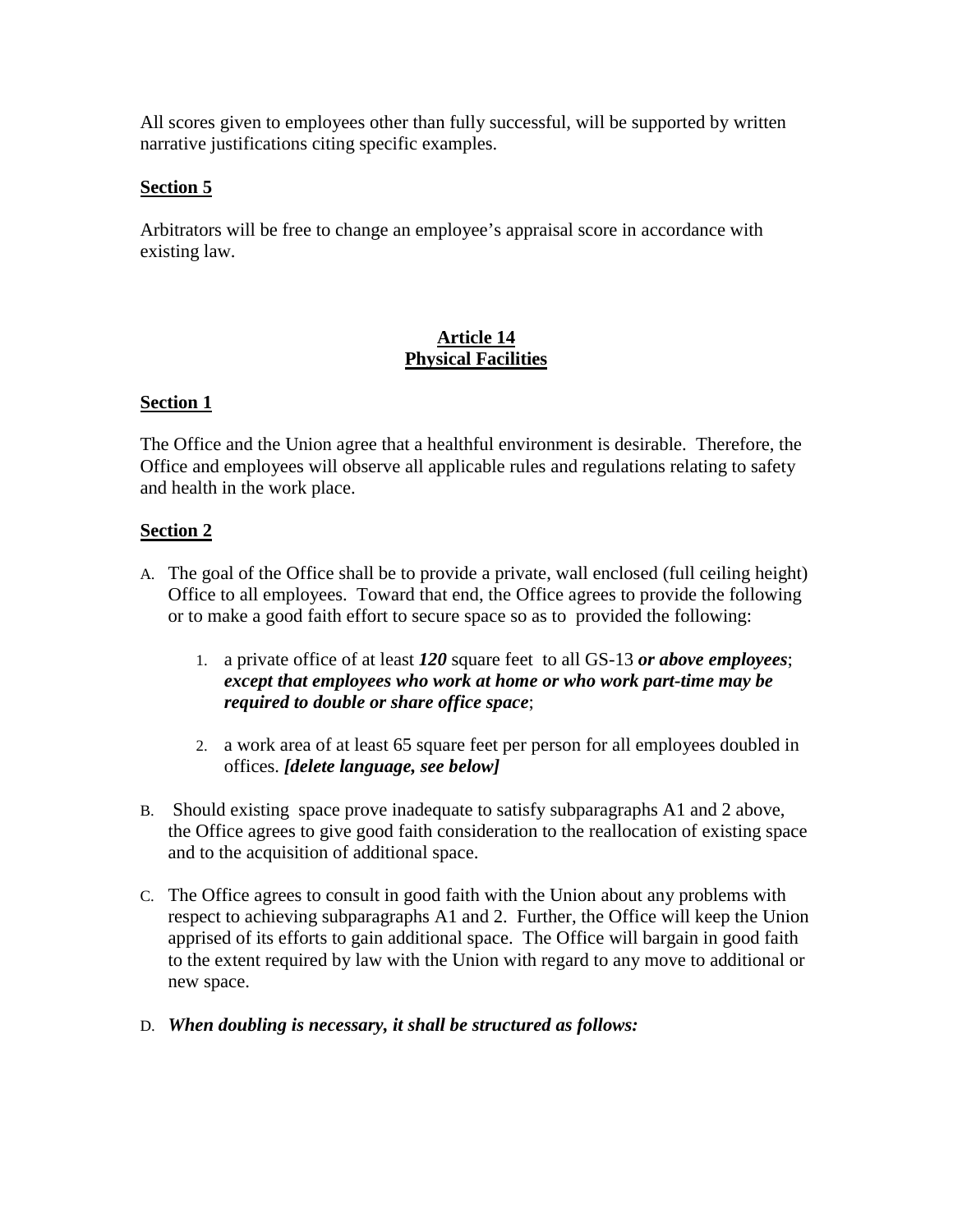- *1.* it shall be done by seniority among employees on each floor, *except that parttime and Trademark Work at Home (TWAH)employees will be doubled before full-time employees working at the office;*
- *2. before two full-time employees are doubled on a floor, the Office will double one full-time employee with one part-time or TWAH employee or have them share an office, when practicable;*
- 3. where two employees within the same law office request to be doubled in an office, their request will be honored, if practicable;
- 4. employees occupying interior offices will not be required to double in an office unless and until all exterior offices have two attorneys doubled in the space; more senior attorney with exterior offices on that floor will be given the option of either doubling in an exterior office or taking an interior office alone;
- *5. employees shall be given two weeks notice that they are to be doubled. However, if 2 weeks notice is not practicable, then employees will be notified as soon as feasible. Employees will be notified as soon as practicable of the names of other employees who are to be doubled;*
- *6. the Office may provide telephone headsets to doubled employees, upon their request, and if the Office determines that the costs are reasonable;*
- *7. the Office shall collect and share with the Union within forty-five (45) days after the relevant period, data comparing the performance of employees who are doubled against employees who are not doubled as soon as ten (10) employees are doubled (e.g. five (5) doubled offices), excluding par-time or TWAH employees; production data will be collected quarterly and quality, phone percentage and docket management data will be collected semi-annually; the Office shall collect data by grade-level and will share sanitized reports and progress reviews with the Union; the Office shall consult quarterly with the Union concerning these activities, upon Union request; nothing herein prevents the Union from collecting its own data as it sees fit;*
- 8. the President and Vice-President of NTEU, Chapter 245 will not be doubled-up in their offices.
- E. *The Office shall allow for intra-law office move to occur as follows:*
	- *1. employees may voluntarily move to an available office once per quarter, except that moves between window offices may not be made more than once every six (6) months; moving from an interior office to an exterior window office shall not be counted as a move;*

### *For example:*

*If an employee is hired on January 1, the employee may move from interior to exterior window office on April 1 and may move to another window office on July 1.*

*2. the Office shall generally schedule set quarterly moving dates; however, if the Office decides to schedule moves prior to the normal quarterly date, any employee who would have been eligible to move on the normal date would be*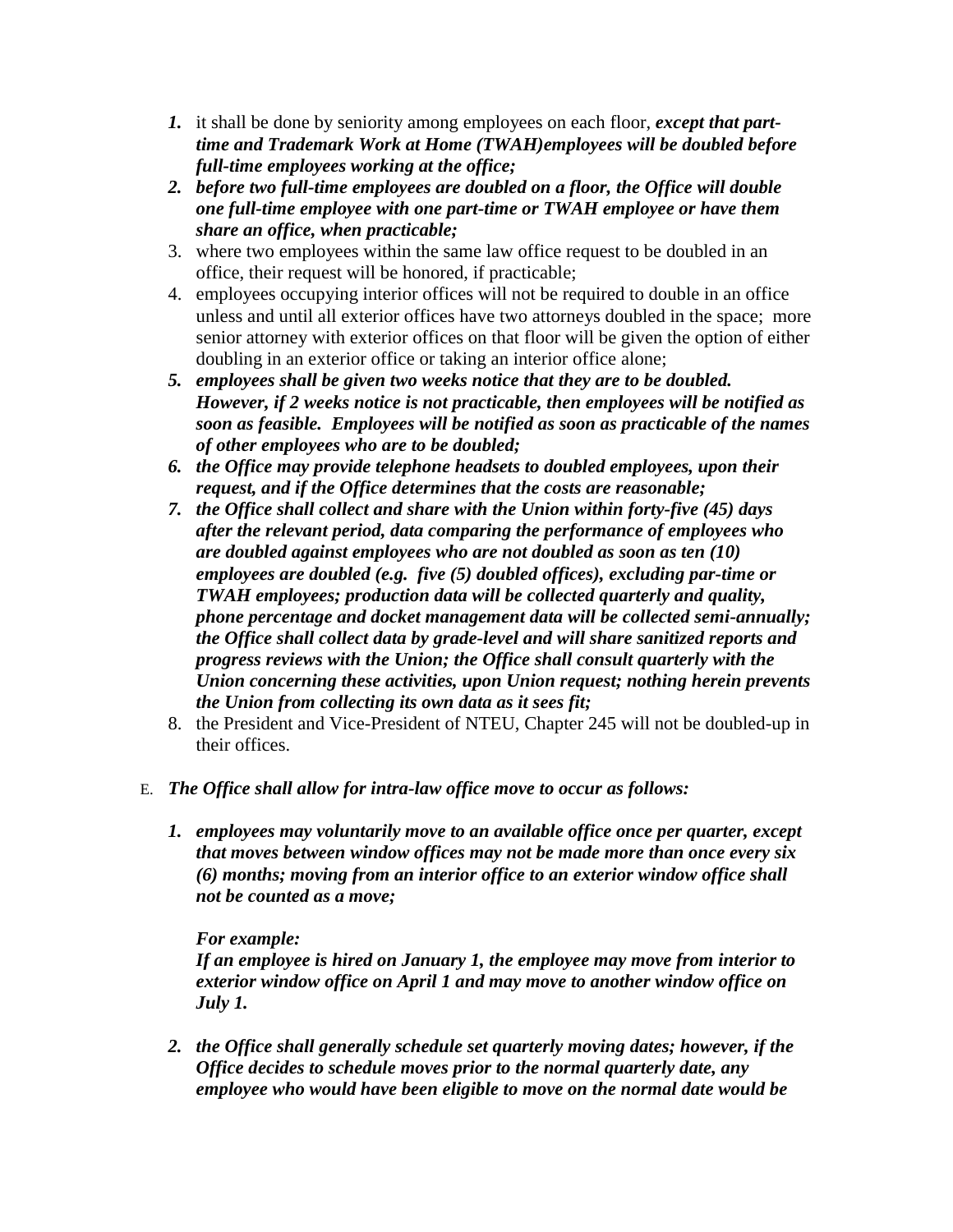*eligible to move on the accelerated date; in all cases, the Office shall notify employees in advance of upcoming move dates;*

- *3. employees may not "bump" other employees out of their offices except if a vacancy occurs in a window office between regular move dates and a newer employee is placed is such office temporarily;*
- *4. an employee who voluntarily transfers into a law office loses his or her seniority for choosing an office for their initial office placement only; they subsequently regain their seniority, and the initial office placement is not considered a voluntary move for the purpose of subsection E1 above.*
- F. Management will provide a secured work space. Law Office suites will be secured via an electronic access system.
- G. Management will provide a Health Unit in the North Tower building which will offer services available to bargaining unit members, including screening and education programs, comparable to those offered at the Health Unit in Crystal Plaza Three.
- H. This Section shall be applicable except when doing so would preclude the Office's implementation of the applicable Government-wide space utilization regulations.

### **Section 3**

The Office agrees to continue to furnish the work areas in a manner appropriate to the legal profession. *The Office agrees to provide adequate storage space for the performance of job responsibilities*. The Union agrees that employees will maintain and decorate their work areas in a manner appropriate to the legal profession and consistent with the lease and GSA regulations**.**

#### . **Section 4**

Smoking is prohibited by bargaining unit members in all buildings occupied by bargaining unit members.

### **Section 5**

The Office agrees to allow access to the Trademark Law Library during non-operational hours.

### **Section 6**

The Office and the Union agree that clean, well maintained areas in which members of the unit work are desirable. In this regard, the Office agrees to make reasonable efforts to enforce the lease requirements regarding the painting and cleaning of such areas.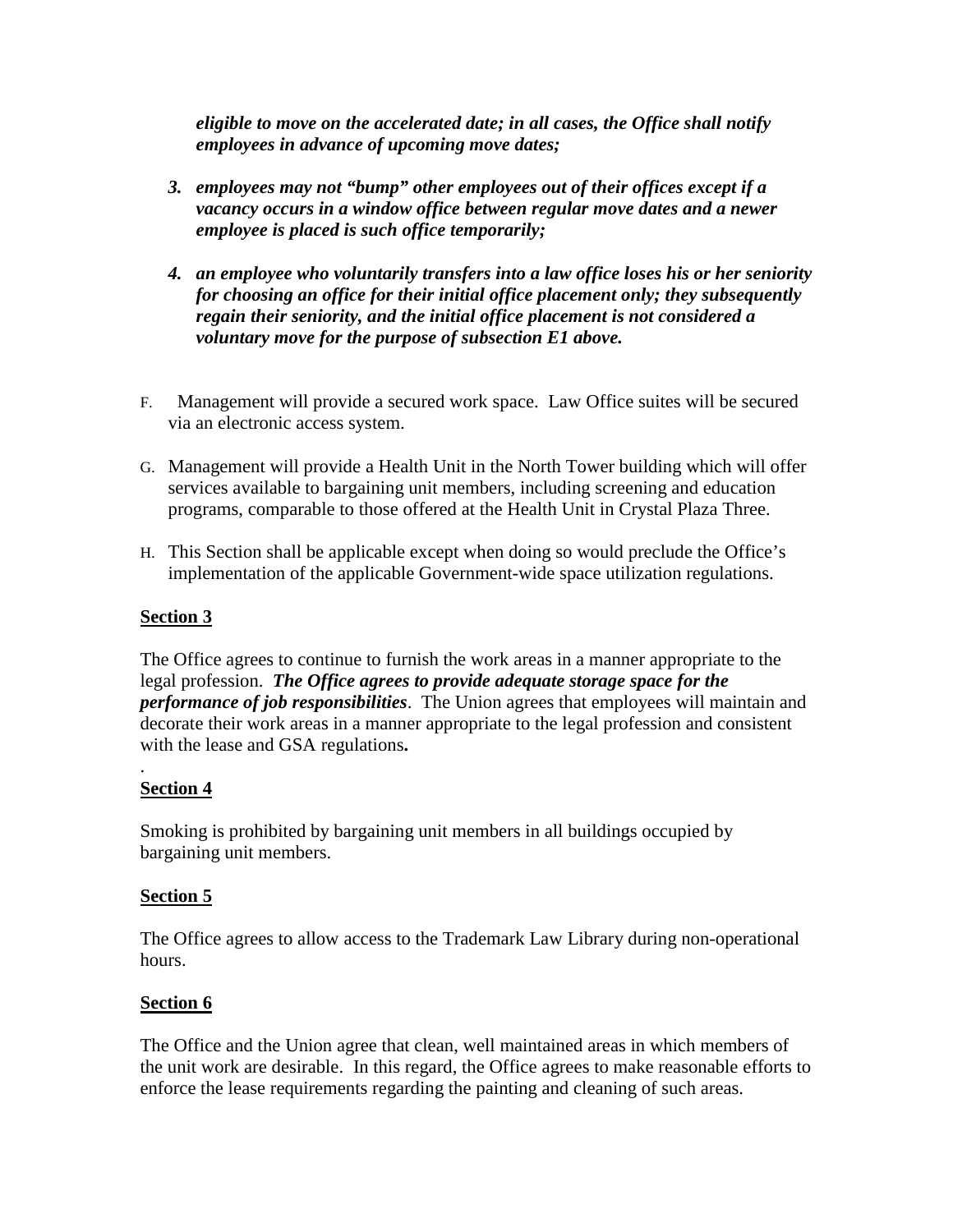## **Section 7**

The Office shall have an annual health and safety inspection in each building that is occupied with bargaining unit employees. Such inspections shall be conducted by an Office designated official who shall be accompanied by a designated representative of the Union. Where this designated Union representative is an employee, the representative shall be on official time.

## **Section 8**

When an employee becomes ill or is injured in the performance of his/her duty, the employee will be promptly referred to the Health Unit. Agency designated personnel will provide initial necessary OWCP claim forms. Employees must contact agency designated personnel to secure information concerning necessary claim forms and guidance on other filing requirements. Employees are responsible for providing timely and complete claim forms, and keeping agency designated personnel apprised of their status and estimated time for return to work.

## **Section 9**

An employee will be permitted to review documents relating to his/her claim for compensation which the Office of Workers' Compensation Programs has authorized the Personnel Office to make available. The employee may be accompanied by his/her designated representative if so desired.

### **Section 10**

Normally, no professional will be assigned or reassigned to office space until such time as the office space is substantially ready for occupation except that the installation of phones may not be completed in the new offices at the time of the move.

## **Section 11**

A. The Office agrees that inadequate ventilation, heating, cooling, and lighting in areas of the office in which members of the unit work, contribute to inefficiency and further agrees to seek and request installation of adequate facilities to provide such ventilation, heating, cooling and lighting where it does not exist. In the event of failure of the air conditioning system, heating or lighting facilities, the Office agrees that those employees present may be excused from duty with no loss of leave or salary, except that the Office may relocate employees if alternative work stations are available. (Failure of the air conditioning system will be defined as any continuous period greater than four hours in which the employee's office temperature is greater than 87 degrees F. Failure of the heating facilities will be defined as any continuous four hour period in which the employee's office temperature is below 60 degrees F).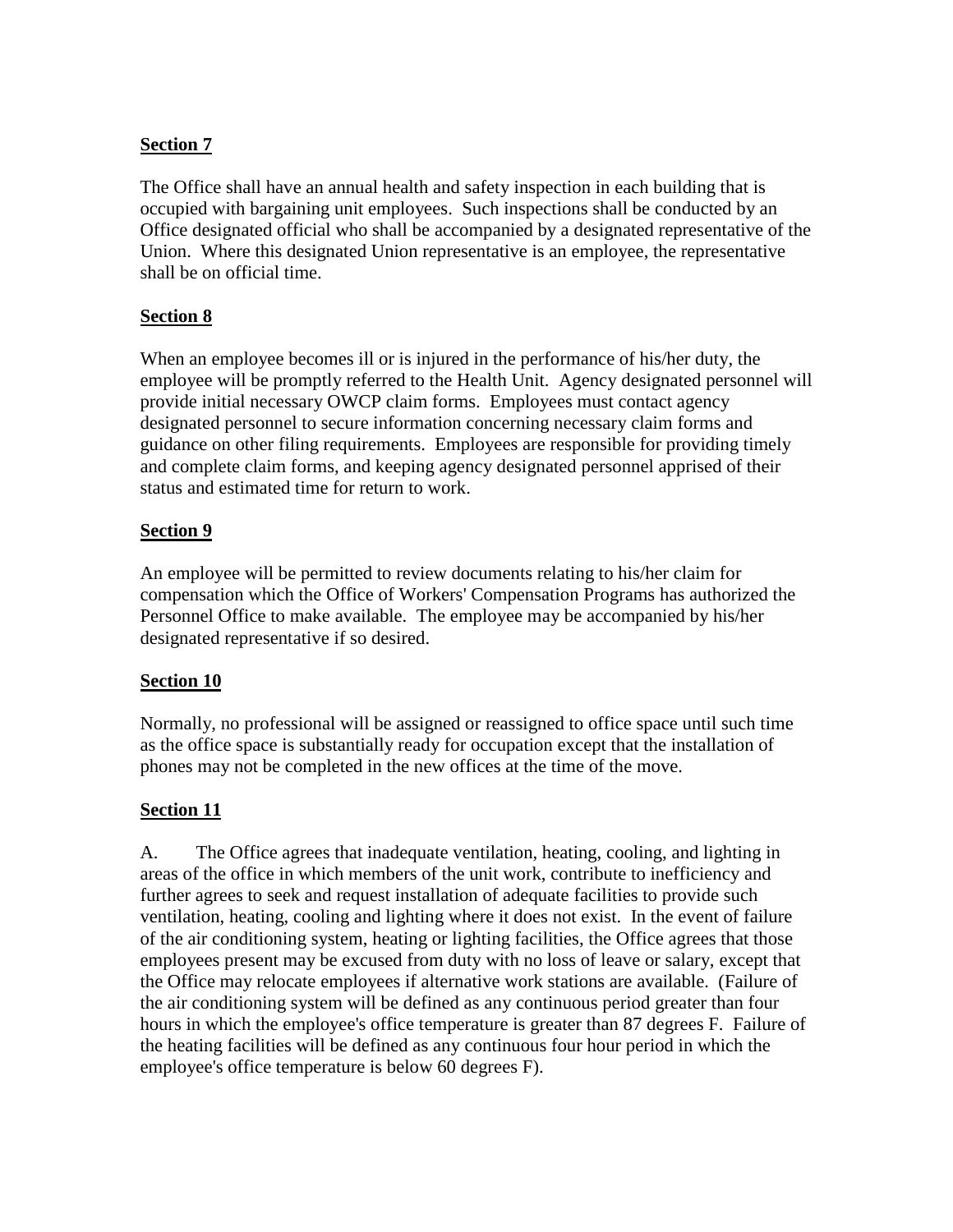B. Each office will contain adequate controlled lighting, ventilation with proper dust filtration system, and heating, cooling and electrical outlets.

## **Section 12**

The Office shall grant excused administrative leave when physical conditions at an employee's work station endanger the safety or health of an employee if the Office is unable to provide an alternative work station.

## **Section 13**

Upon receiving new equipment which may impact on the work environment, the Office will make available to the Union, upon request, any data received from the manufacturer that shows environmental effects on both employees and the work area.**.**

## **Section 14**

A Safety and Health Committee is established for the purpose of advising the Office concerning work-related safety and health matters. Two members will be appointed by the Union and two members will be appointed by management. The committee will meet quarterly and at such other times it determines necessary.

### **Article 16 Union Representation and Official Time**

## **Section 1**

*Union representatives shall be authorized a reasonable amount of official time not to exceed the amount calculated in section 2, with a maximum rollover of 250 hours per year, effective as of the effective date of this agreement,* to conduct the following activities:

A. to prepare, investigate, and represent employees in grievances, discrimination complaints, and to counsel employees;

B. to prepare for consultations and/or meetings with the Office; However, in the interest of encouraging open and honest communication between the Union and the Office, and in the interest of avoiding conflicts, informal, mutually agreed upon meetings between Union representatives and designated Trademark management officials are excluded from this Section. For these informal meetings, the Office shall authorize nonofficial, actual time for both the meeting and for the preparation for the meeting, if appropriate. The appropriateness of the amount of preparation time will be determined by the Office and will be pre-approved upon request;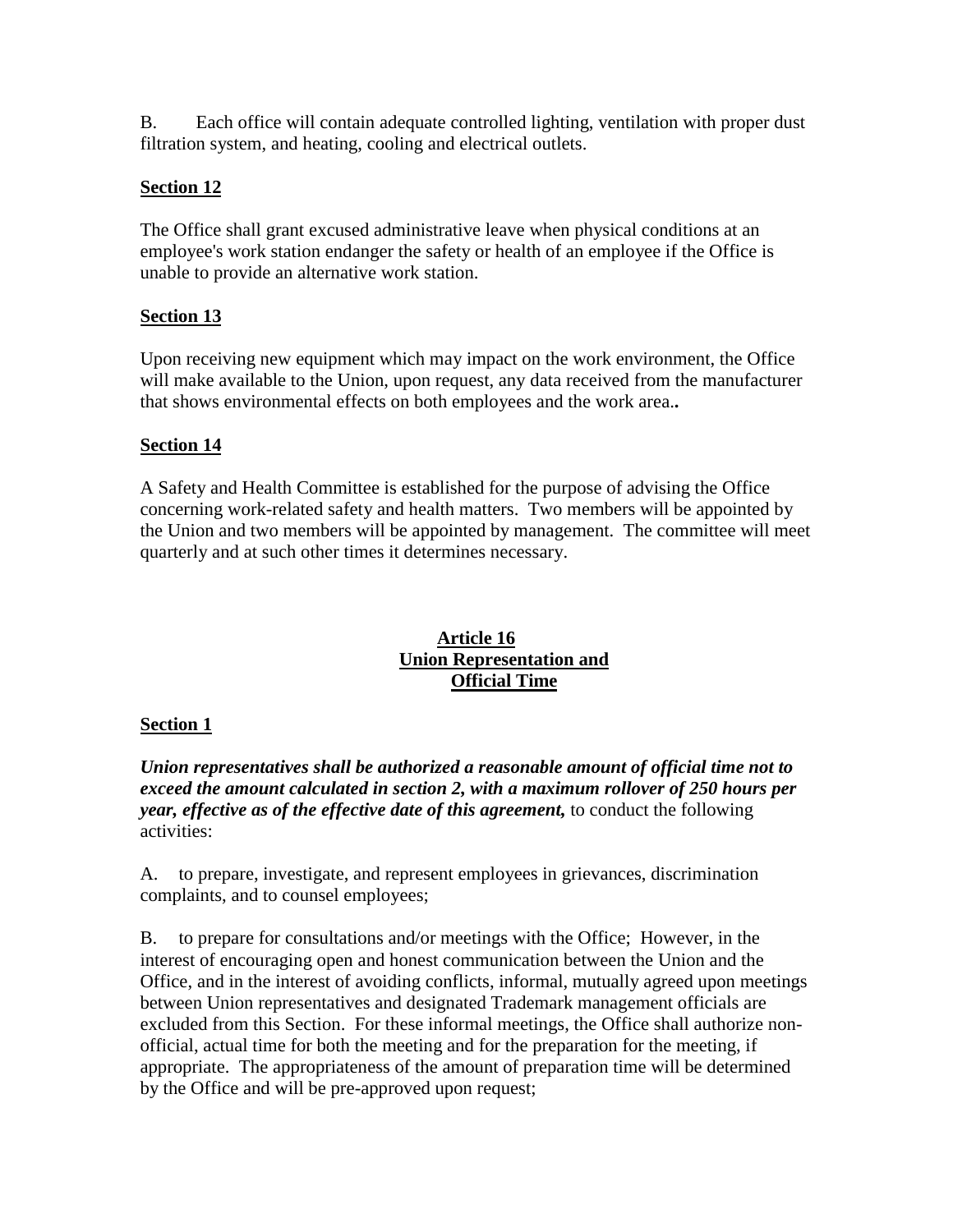C. review of and response to memoranda, letters, and requests from the Office, as well as proposed new instructions, manuals, notices, etc., which affect personnel policies, practices or working conditions**,** except, as provided in Section 2A;

D. to attend hearings or meetings in the capacity of an observer where an employee has elected to pursue a grievance without Union representation;

E. consideration of all matters concerning the interpretation and/or application of this Agreement and/or the CSRA; and

F. attendance by one (1) representative, as a member of the public**,** at Trademark Advisory Committee

F. Use of official time will be measured on a fiscal year basis, and, for FY 1993, will be pro rated from the effective date of the Agreement.

## **Section 2**

*The maximum amount of time authorized in Section 1 shall be calculated as follows:*

*1500 hours + 1.5 times the number of bargaining unit employees.*

*The amount will be calculated at the start of the fiscal year (October 1). An adjustment will be made semi-annually on March 30, using the above formula. The average between the October 1 calculation and the March 30 calculation will be the actual number of bank hours for that fiscal year.*

## **G. Section 3**

Union representatives shall be authorized actual time for Office initiated meetings.

## **Section 4**

All employees in the unit shall be granted one (1) hour of official time per year to attend Union meetings to discuss working conditions and/or other problems but not internal affairs.

## **Section 5**

Time spent conducting internal Union affairs such as solicitation of dues or members shall not be conducted on official time.

## **Section 6**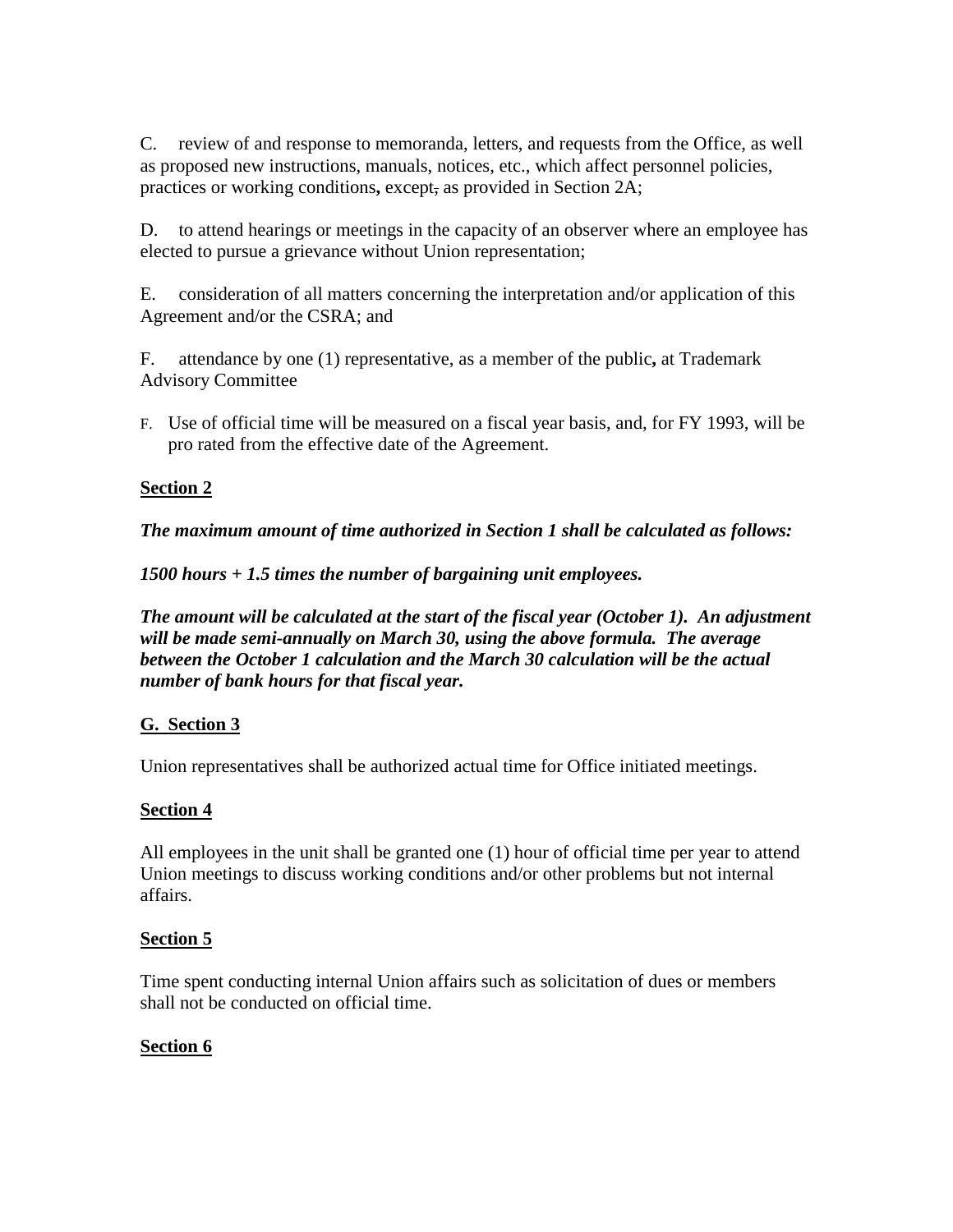Management shall authorize a total of 144 hours of official time per year to the 4 Union officers or the designees for the purpose of attending Union sponsored training, providing the training is of concern to the employee in his/her capacity as a Union representative.

## **Section 7**

During the first month of the contract, the Union may hold a one hour meeting on nonbank official time at which all employees may attend to discuss the terms of the contract.

## **Section 8**

A. The Union President or his/her designee will approve all time charged to Union activities by initialing the employee's bi-weekly work sheet. The approval will be given to each employee, who will submit the work sheet in accordance with established procedures.

B. The Office will provide to the Union quarterly accounting of official time used by union representatives, broken down into bank and non-bank official time.

## **Section 9**

It is agreed and understood that when Union representatives intend to conduct official union business, they will notify their supervisor by leaving a note on their desk indicating where they are and approximately how long they will be gone. If the presence of the representative would cause substantial disruption at that time, the supervisor may authorize an alternate time.

## **Section 10**

A grievant shall be granted a reasonable amount of official time up to 6 hours for preparation of the grievance and/or to prepare for arbitration.

## **Section 11**

The grievant, the Union representative and all relevant employee witnesses shall be on official time for the presentation of any grievance matter or at any arbitration hearing.

## **Section 12**

Employees will be granted actual official time for any adverse action hearings or management investigations in which they are involved which may lead to disciplinary action being taken against them.

## **Article 18 Leave**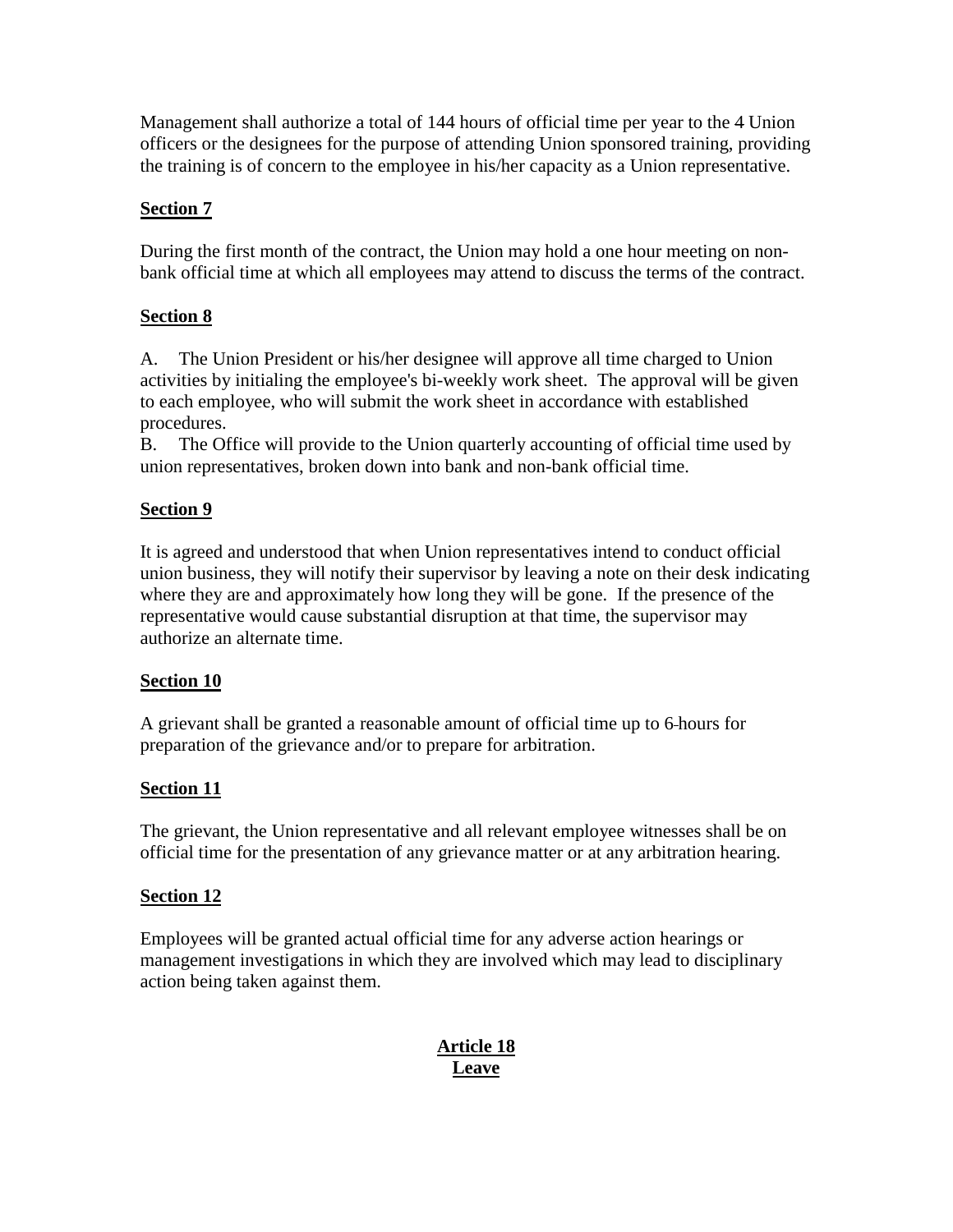#### **Section 1: Sick Leave**

A. Requests for and approval of sick leave shall be made as far in advance as practicable and shall be made directly to the employee's immediate supervisor or supervisor's designee(s) in the absence of the supervisor.

B. When it is necessary to request emergency sick leave, i.e., the need is not known in advance, the request to the supervisor or designee is to be made by the employee by 9:30 a.m., the first day of absence. Unless prior approval is obtained for absences of several days duration, sick leave must be requested by 9:30 a.m. each succeeding morning the employee is absent.

C. Sick leave requests shall be granted for purposes approved by law and governmentwide regulations.

D. All requests for sick leave are to be made in writing, using a Standard Form 71, Request for Leave.

E. Sick leave must be used when unit employees go to the Health Unit for one hour or longer.

F. A person shall be placed on sick leave restriction only if there is evidence of sick leave abuse and the restriction is justified in writing. The mere amount of leave used for illness does not constitute abuse.

G. Where the Office has reasonable ground to believe that an employee has abused sick leave, a written warning may be issued informing the employee that if the described abuse continues, sick leave restriction may be imposed. If subsequently imposed, another written notice will be provided explaining that, for a stated period, but not to exceed 6 months, request for approval of sick leave must be accompanied by a medical certificate. At the end of the stated period, the Office shall review the employee's situation and shall give the employee notice of recession or renewal of the restriction due to continued abuse.

H. Requests for advanced sick leave will normally be granted in accordance with governing regulations when all of the following conditions are met:

1. the employee is eligible to earn sick leave;

2. the employee's request does not exceed 240 hours, or for temporary employees only the amount to be earned during the period of temporary employment if appropriate;

3. there is no reason to believe the employee will not return to work after having used the leave, and the employee has sufficient funds in his or her retirement account or any other source of monies owed to the employee by the Government to reimburse the Employer for the advance, should the employee not return to work;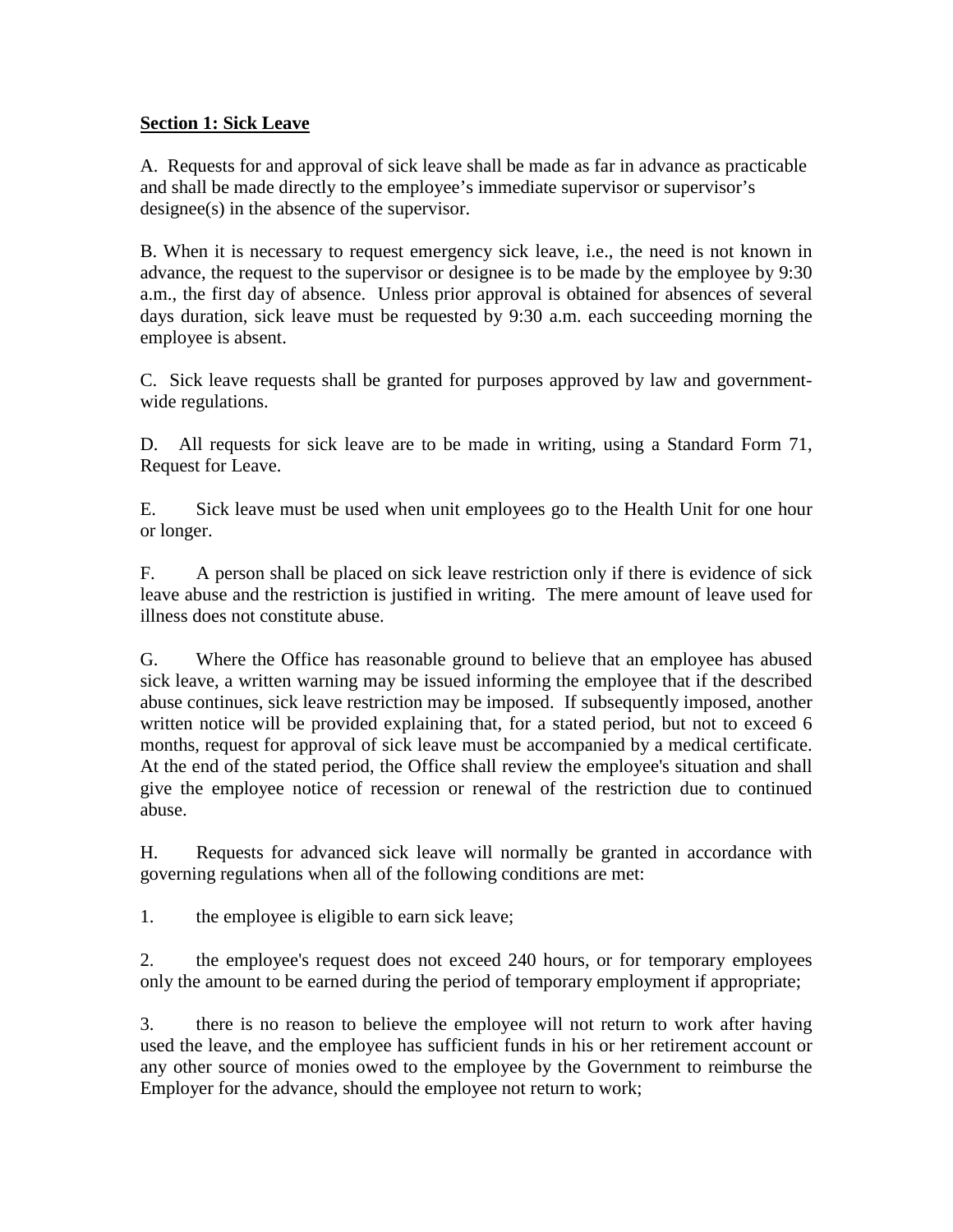4. the employee has provided acceptable medical documentation of the need for advanced sick leave; and

5. the employee is not subject to leave restriction.

 I. 1. Employees shall not be required to furnish a medical certificate to substantiate requests for approval of sick leave unless:

- (a) the leave exceeds 5 consecutive work days; or
- (b) the employee has been placed on leave restriction.

2. However, the supervisor has the discretion to require medical certificates for sick leave of 4 or 5 consecutive days if he/she has reason to believe the employee is abusing the use of sick leave.

J. An acceptable medical certificate is a written statement signed by a registered practicing physician or appropriate medical practitioner certifying to the incapacitation, examination treatment, or the period of disability of an employee while he/she was undergoing professional treatment.

## **Section 2: Annual Leave**

A. Employees are entitled to take annual leave subject to the operating needs of the Office.

B. Requests for and approval of annual leave shall be made as far in advance as practicable and shall be made directly to the employee's immediate supervisor or supervisor's designees(s) in the absence of the supervisor.

C. Employees, may be given advanced annual leave when:

- 1. they are eligible to earn annual leave;
- 2. they have served more than ninety (90) days in their current appointment; and

3. their request does not exceed the amount of annual leave they would earn during the remainder of the year.

D. When it is necessary to request emergency annual leave, i.e., the need is not known in advance, the request to the supervisor or designee is to be made by the employee by 9:30 a.m., the first day of absence.

E. All requests for annual leave are to be made in writing, using a Standard Form 71, Request for Leave.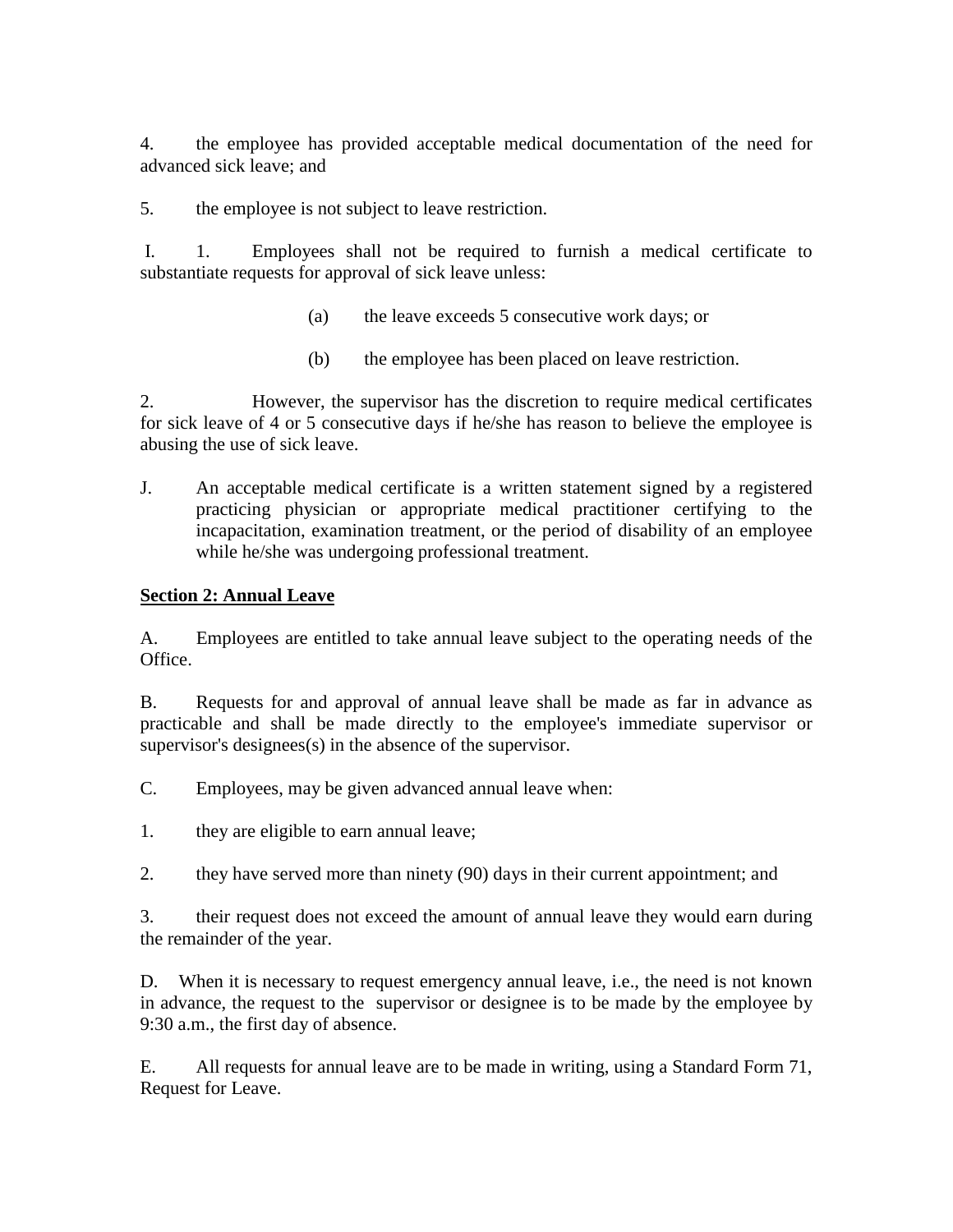### **Section 3: Maternity/Paternity Leave**

A. In accordance with Government Wide Regulations, a female employee may be absent on leave for maternity purposes. The length of such absence shall be determined by the employee, her physician and her supervisor. [She may use sick leave, annual leave, or leave without pay to the extent that she has available annual and sick leave, provided however, that requests for advanced sick leave shall be treated by the Office the same as any other available annual leave time.] Any absence in excess of available annual**,** or sick leave time will be recorded and treated as leave without pay.

B. The female employee, her physician and her supervisor, shall decide when the absence will begin. On the employee's request and upon furnishing a medical certificate, absence will be charged to sick leave to the extent available. The employee should make known her intent to request leave for maternity reasons indicating the type of leave, approximate dates and anticipated duration, at least 30 calendar days in advance to allow the Office to prepare for any staffing adjustments which may be necessary.

No arbitrary date requiring a pregnant employee to cease work or to prevent her from returning to work after childbirth will be established. Normally these decisions will be made by the employee upon consultation with her physician. The Office may request the affected employee to provide medical certification to support the decision.

C. A male employee who has provided the Office with 30 calendar days of advance written notice may, absent an overriding need in his unit, be absent on annual leave or leave without pay up to (14) days for purposes of aiding, assisting or caring for the mother of his child or minor children while the mother is incapacitated for maternity reasons. This period of leave shall not be more than 30 days prior to the expected delivery date. A male employee may also request additional annual leave or leave without pay. Said request shall be considered under the same standards as any other requests for annual leave or leave without pay.

E. When a pregnant employee, after consultation with her physician, requests a temporary modification for her job duties, or a temporary assignment to other available work for which she is qualified, the Office shall make a reasonable, good faith effort to accommodate her request. The employee must present an acceptable medical certificate which supports her request.

### **Section 4: Compensatory Time**

*A. This section is for the purpose of setting forth the rules under which attorneys may work compensatory time in lieu of payment for overtime for purposes other than religious compensatory time and/or maternity/paternity policy on compensatory time.*

*B. Compensatory time will be available for employees whether or not paid overtime is available to those in their employment position.*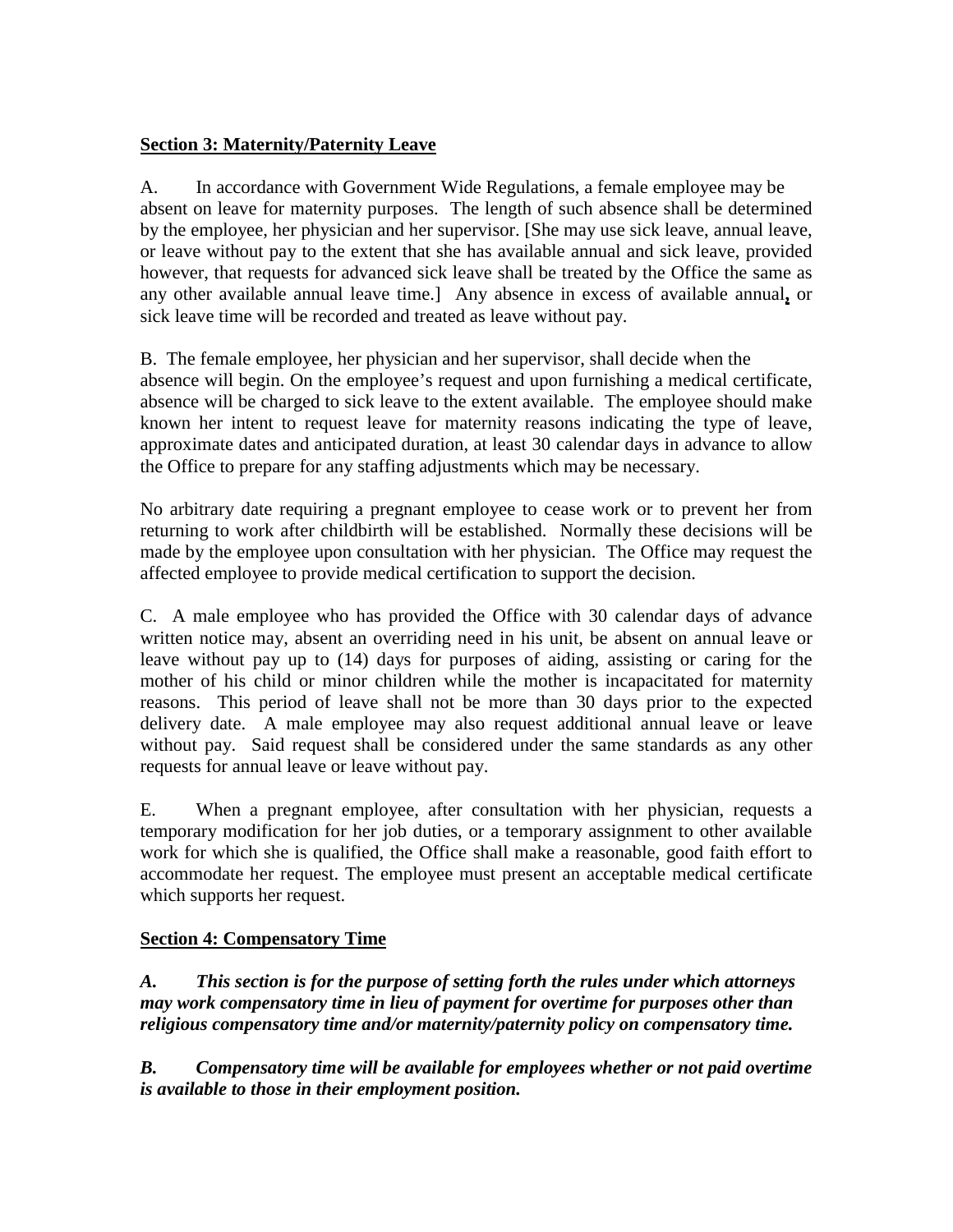*C. The requirements and standards for customer service and the returning of phone*

*calls are the same whether or not an employee earns/uses compensatory time.*

- *D. Since compensatory time is an alternative form of compensation to paid overtime, overtime policies in effect at any given time apply to compensatory time.*
- *E. An employee must be at least fully successful to be eligible to earn compensatory time.*
- *F. An employee must complete at least 6 months of employment to be eligible to earn compensatory time.*
- *G. There will be two categories of compensatory time: regular and special.*
	- *1) Regular compensatory time: The following rules apply to regular compensatory time:*
		- *(a) An employee may use up to 80 hours consecutively*
		- *(b) An employee may use up to 80 hours in a quarter (i.e. 320 hours in a fiscal year). There is no carryover limit during the fiscal year.*
		- *(c) An employee cannot carry forward more than a cumulative of 80 hours of compensatory time, including all types, except religious compensatory time and special compensatory time, as discussed below, from one fiscal year to the next.*
		- *(d) The effect of the foregoing is that no more than 400 hours can be earned during a fiscal year (assumes the maximum 320 hours are used, an additional 80 hours are earned, and no hours were carried over from the prior fiscal year). The 400 hours does not include those hours earned in the maternity/paternity, religious and special compensatory time programs.*
	- *2) Special compensatory time. Special compensatory time is compensatory time which can be used for maternity/paternity, FMLA, and adoption. The following rules apply to special compensatory time.*
		- *(a) An employee may carry over up to 320 hours from one fiscal year to the next.*
		- *(b) An employee may use up to 320 hours in any 12 month period.*
	- *3) There is no conversion of hours between regular compensatory hours and special compensatory hours.*

*H. The compensatory time program covers full-time and part-time employees in the bargaining unit. Compensatory time may be carried in accordance with the regulations governing the earning of overtime. Part-time employees may earn compensatory time only for hours of work in excess of scheduled 8, 9, 10 hours a day, or 40 hours in a week. Further, a part-time employee cannot carry forward more than a pro-rata share of 80 hours of compensatory time and a pro-rata share 320 hours of special compensatory time, from one fiscal year to the next. Religious compensatory time is excluded from carry over limitations. Part-time employees will be limited to earning a pro-rata share of 400 hours of regular compensatory time and a pro-rata share of 640 hours special compensatory time per fiscal year, excluding those hours*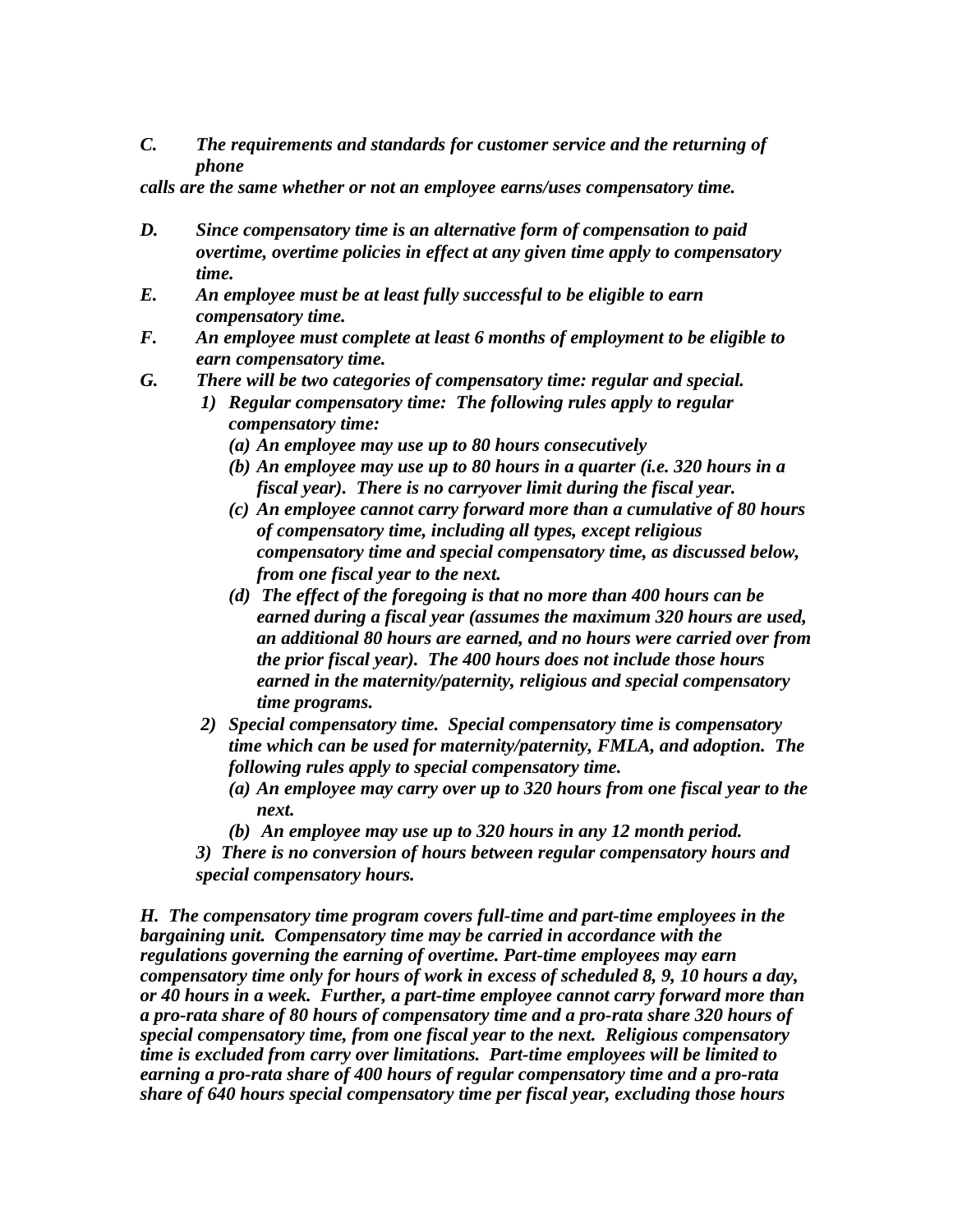*earned under the maternity-paternity policy and the religious compensatory time regulation. The pro-rata share will be determined by dividing the number of part-time employee's regularly scheduled hours of work by forty hours.*

*I. The use of compensatory time will follow the same guidelines as annual leave in that the use of compensatory time must be approved in advance except when the government is on unscheduled leave.*

*J. The Office shall consider requests to earn compensatory time and may grant such requests in accordance with law and regulation.*

*K. Compensatory time off will be deducted from a bargaining unit member's production time for the bi-weekly period in which the time off was taken. The compensatory time worked will be added to the member's production time for the biweekly period in which the time was worked. Compensatory time must be earned in advance of being used.*

*L. The same pay cap limitations that apply to paid overtime apply also to compensatory time. Compensatory time by regulation cannot be earned for the hours when holiday premium pay is authorized. This program authorizes compensatory time as an alternate to regular overtime, but does not authorize compensatory time as an alternate to holiday premium pay. That is, an employee working compensatory time on a holiday, must do so either before or after the holiday premium pay hours.*

*M. Compensatory time may not be earned on a day when the employee is incapacitated because of sickness, or uses leave for the entire day.*

*N. An employee may not earn compensatory time on any normal business day until the employee has completed his/her normal work schedule. An employee may earn compensatory time on his/her alternate day off.*

#### *Section 5: Credit Hours*

*A. This section is for the purpose of setting forth the rules under which attorneys may work credit hours in lieu of payment for overtime for purposes other than religious compensatory time and/or maternity/paternity policy on compensatory time.*

*B. Credit hours are available to all full time employees, who are limited or barred from earning compensatory time due to the overtime pay cap, subject to the conditions below. Employees covered under this section would be all those who cannot work 32 hours of overtime in a pay period because of pay cap regulations.*

*C. Credit hours are available to all part-time employees but see section L below for further limitations unique to part-time employees.*

*D. To be eligible to work credit hours, a full time employee must be on a flexible five day – eight hour per day work week, a Flexible 5/4-9, or a Flexible 4-10 hour schedule. The law only provides for credit hours for those on flexible schedules (5 U.S.C. §§ 6121, 6122).*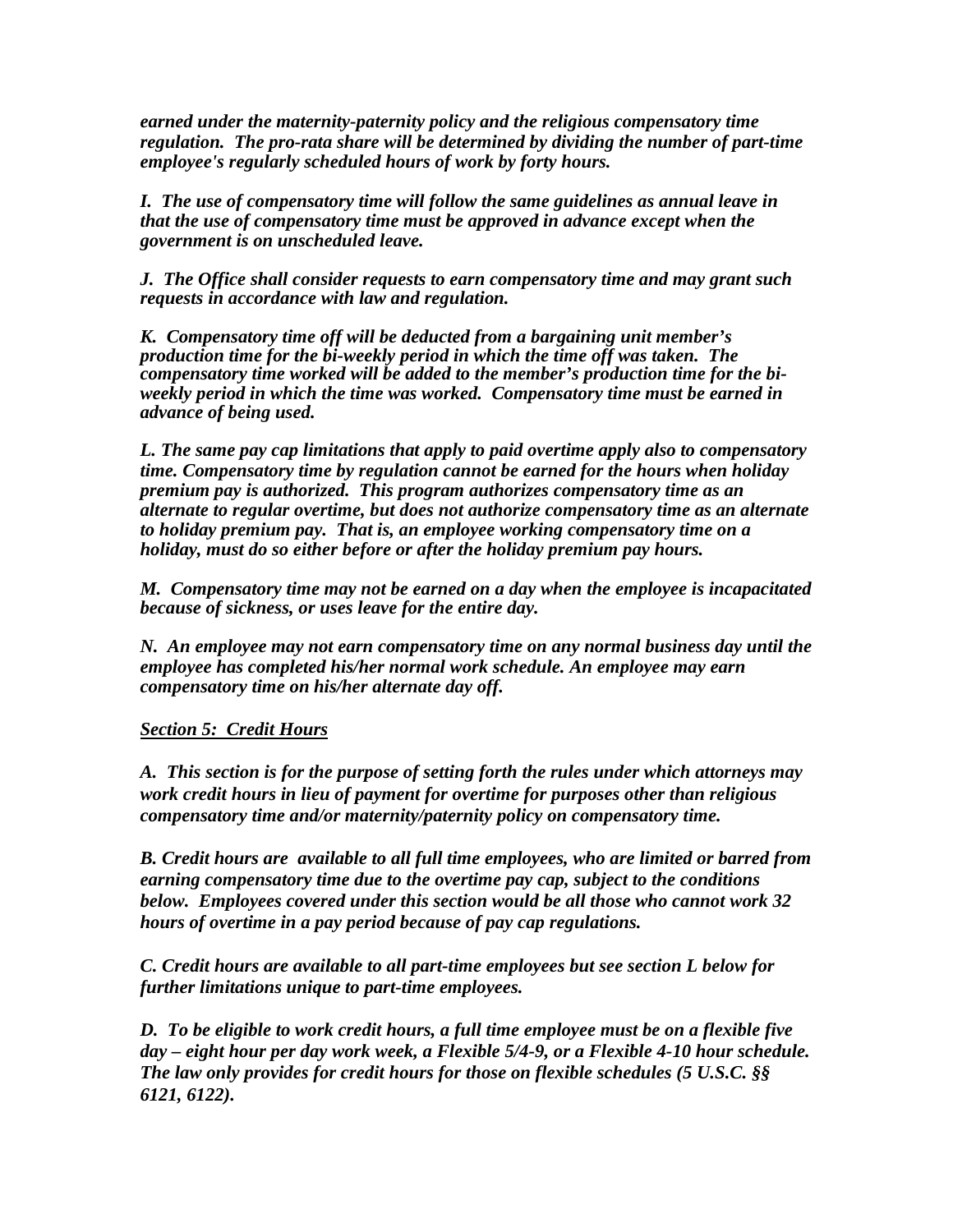*E. An employee may elect a Flexible 5/4-9 or Flexible 4-10 schedule wherein there will be no core hours on one or two of the workdays in the pay period and wherein a full time employee must work a basic work requirement of 80 hours in the biweekly pay period. An employee electing the Flexible 5/4-9 or 4-10 schedule will only earn 8 hours holiday pay on a holiday. This is set by statute (5 U.S.C. § 6124). An employee electing the Flexible 5/4-9 schedule will work eight hours on the last scheduled workday of the pay period.*

- *G. Electing or switching work schedules:*
	- *1) An employee may elect to change to a Flexible 5/4-9 or Flexible 4-10 schedule option within one month after the effective date of this agreement. The schedule change will take effect the first full pay period after the election.*
	- *2) After the one month time frame in paragraph F(1) above has passed, an employee will be permitted to request to switch to a Flexible 5/4-9 or Flexible 4-10 schedule option only during the last two weeks of the months of February, May, August, and November. Upon supervisory approval of the request, the employee will begin participating in the selected schedule option beginning the first full pay period in the next quarter of the fiscal year.*
	- *3) An employee may switch to the five day eight hour per day work week at any time by giving the supervisor two weeks advance notification.*
	- *4) When circumstances arise which are both unusual and extenuating, an individual employee upon written request may, after obtaining appropriate supervisory approval, be permitted to amend his or her choice of an unscheduled work day to another day in the same pay period, provided that such amendment will not prevent the unit to which the employee is assigned from providing its normal service to the public, the Office, or other agencies of the Government.*
- *H. Electing Unscheduled Days Off*
	- *1) An employee, electing the Flexible 5/4-9 option, may elect a Monday, Wednesday or Friday as the unscheduled work day.*
	- *2) An employee, electing the Flexible 4-10 schedule option, may elect to have Mondays, Wednesdays, or Fridays as the unscheduled work days in a pay period. The same day in each week must be elected as the unscheduled work day.*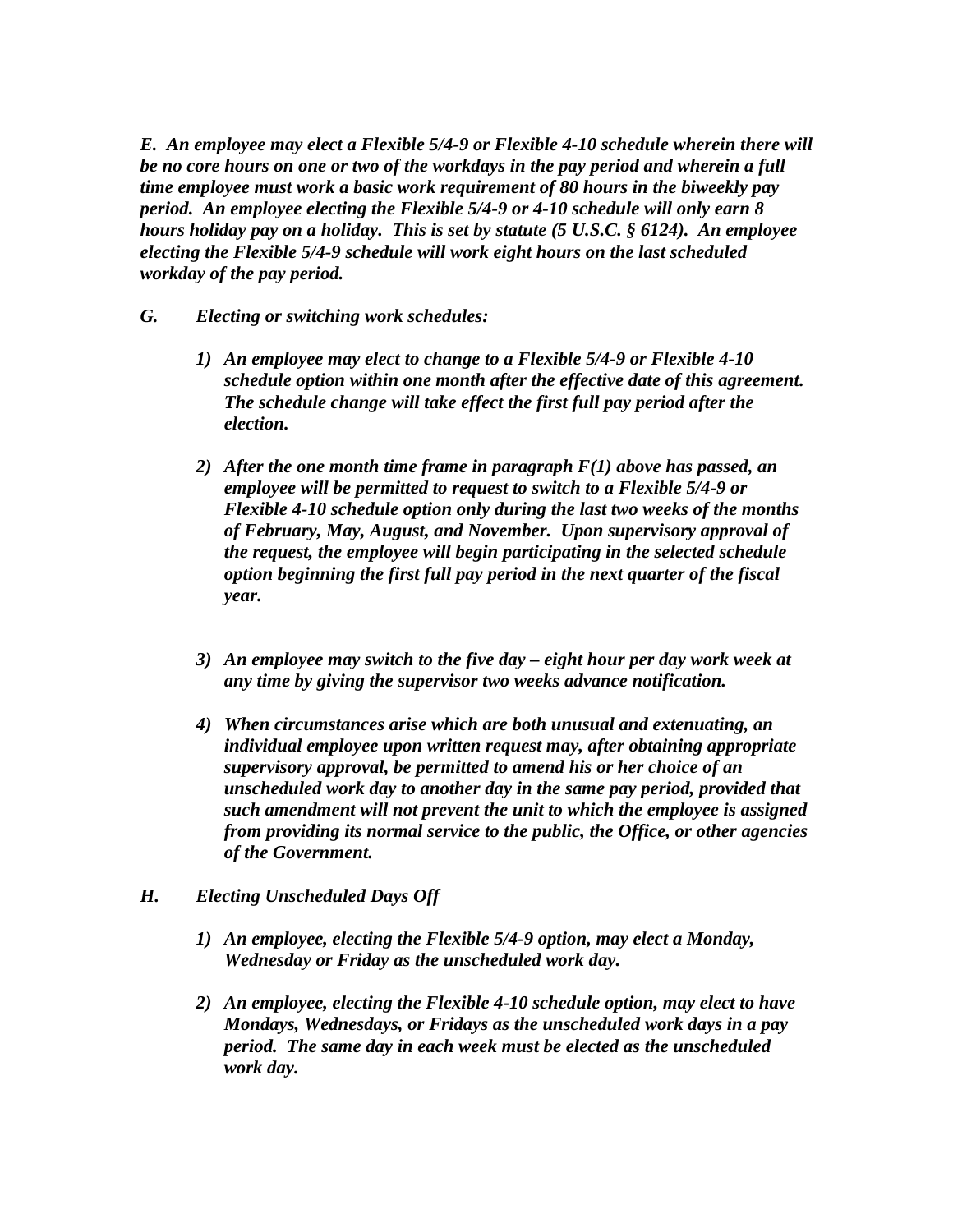- *I. Holidays On Unscheduled Work Days*
	- *1) When a holiday falls on a Monday unscheduled work day, the employee will be granted Friday as the holiday. When a holiday falls on a Wednesday unscheduled work day, the employee will be granted Tuesday as the holiday.*
	- *2) When a holiday falls on a Friday unscheduled work day, the employee will be granted Thursday as the holiday.*
- *J. Holidays on Scheduled Work Days*

*When a holiday falls on a scheduled 9 or 10 hour work day for employees on the Flexible 5/4-9 or Flexible 4-10 schedules, as required by the statute (5 U.S.C. §§ 6124), the employee will only earn 8 hours holiday pay. Such employee will either have to take appropriate leave for the 9th and 10th hour or the employee may adjust his/her work schedule for that pay period only to work the additional hour(s). Such additional hour(s) must be completed during the regular or credit tour of duty hours that pay period (see paragraph J below). Any additional hour(s) worked under this situation will not be considered for purposes of the yearly cap.*

- *K. Tour of Duty*
	- *1) Credit hours cannot be earned on scheduled work days until the end of the workday.*
	- *2) Employees on the Flexible 5/4-9 or 4-10 schedules can earn credit hours on an unscheduled workday.*
	- *3) Credit hours may be worked on a holiday for work in excess of the basic work requirement of 8 hours on a holiday. Since, under the law, holiday pay is limited to eight hours for those on a flexible schedule, a maximum of four (4) credit hours may be earned on any holiday, after the 8 hours of holiday pay is earned.*
- *L. Credit Hour Limitations*
	- *1) Limitations on credit hours earned and used are subject to the same provisions as apply to compensatory time and special compensatory time as set forth in Section 4 above.*
	- *2) Credit hours must be earned before they are used except as provided for in paragraph I above.*
	- *3) The performance eligibility standards for working credit hours will be the same as for compensatory time*
- *M. Credit Hours for Part-time employees*

*Part-time employees can earn credit hours as follows:*

*1) Part-time employees yearly allotment of credit hours is prorated the same as for compensatory time.*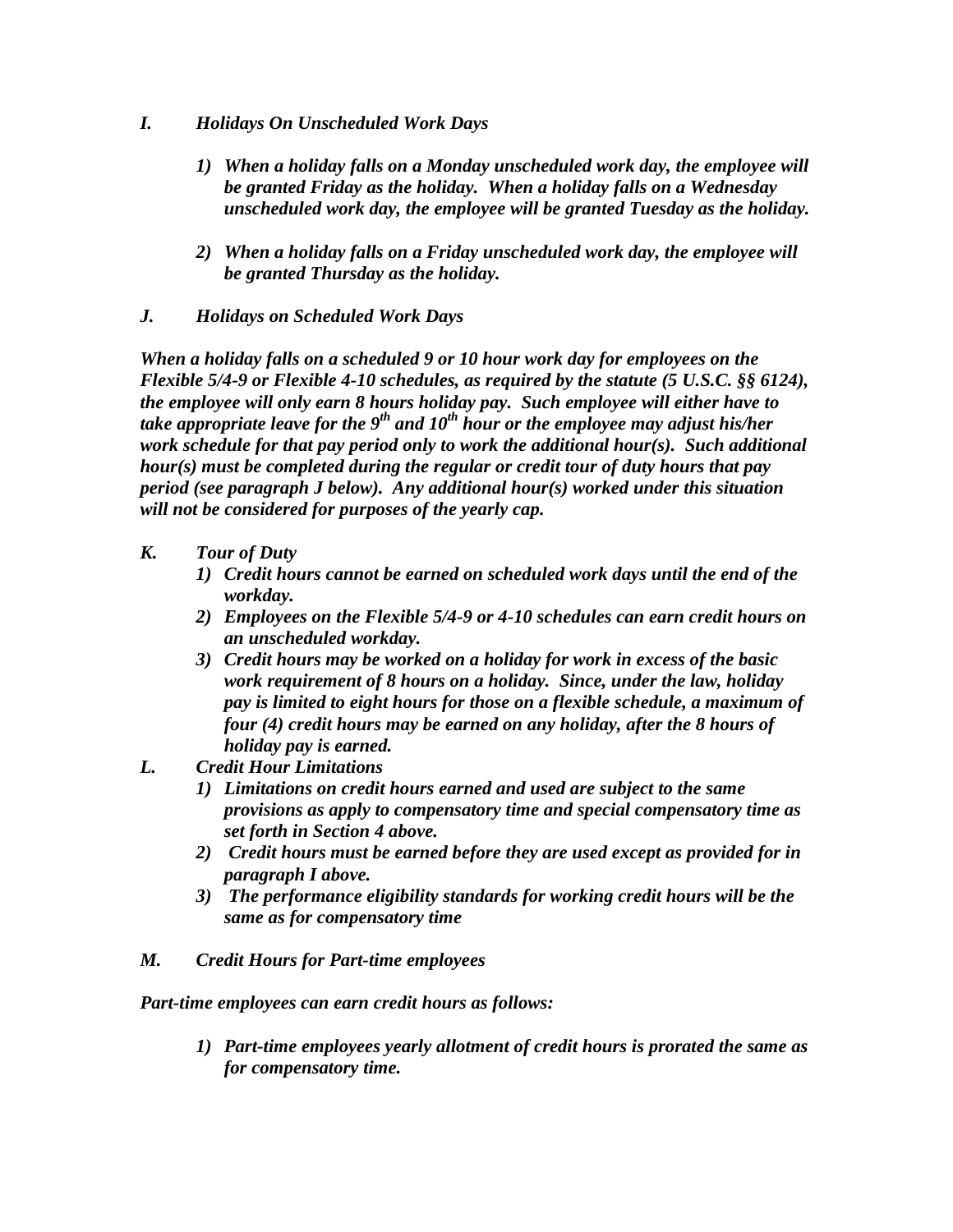- *2) For carry-over purposes, a part-time employee may carry over credit hours from one biweekly pay period to a subsequent biweekly pay period, an amount equal to one-fourth of his/her biweekly work requirement. This is set by statute (5 U.S.C. § 6126(a)). For example, a part-time employee whose tour of duty is 60 hours in a pay period may not carry over more than 15 credit hours.*
- *3) Part-time employees may earn credit hours after their scheduled work day until 8:00 p.m. or from 6:30 a.m. - 8:00 p.m. on their Monday - Friday unscheduled work days. A part-time employee's unscheduled Monday to Friday work days are part of the part-time employee's tour of duty for the purpose of earning credit hours. Part-time employees may not earn credit hours on the weekends or on holidays.*
- *N. Credit Hours Rules - Miscellaneous*

*The rules applying to the accrual and use of credit hours are the otherwise the same for compensatory time as set forth in Section 4 above unless this Credit Hour section states to the contrary; these rules include:*

- *1) The use of credit hours will follow the same guidelines as annual leave in that the use of these hours must be approved in advance except when the Government is on unscheduled leave.*
- *2) Credit hours may ordinarily not be earned on a day when the employee is incapacitated because of illness or uses leave for the entire day.*
- *3) All credit hours must be used before starting a compressed schedule or before starting a fixed five day-eight hour per day work week.*

### **Section 6: Leave for Religious Observances**

A. Consistent with the needs of the Office and in accordance with relevant law and regulations, an employee will be advanced compensatory time when his/her religious beliefs require abstention from work for certain period of the workday or work week.

#### *B. An employee must eliminate an advanced religious leave balance within three months or such an employee shall not be authorized to work any non-religious compensatory time, overtime or credit hours until the advanced leave balance is worked off.*

#### **Section 7: Leave for Bereavement**

In accordance with this Agreement and applicable regulations, and subject to workload consideration and staffing needs, an employee will be granted any combination of annual, sick, LWOP, or religious compensatory leave for up to five workdays where there has been a death in the employee's immediate family. The definition of the immediate family shall include the following: Mother, Father, Stepmother, Stepfather, Mother-in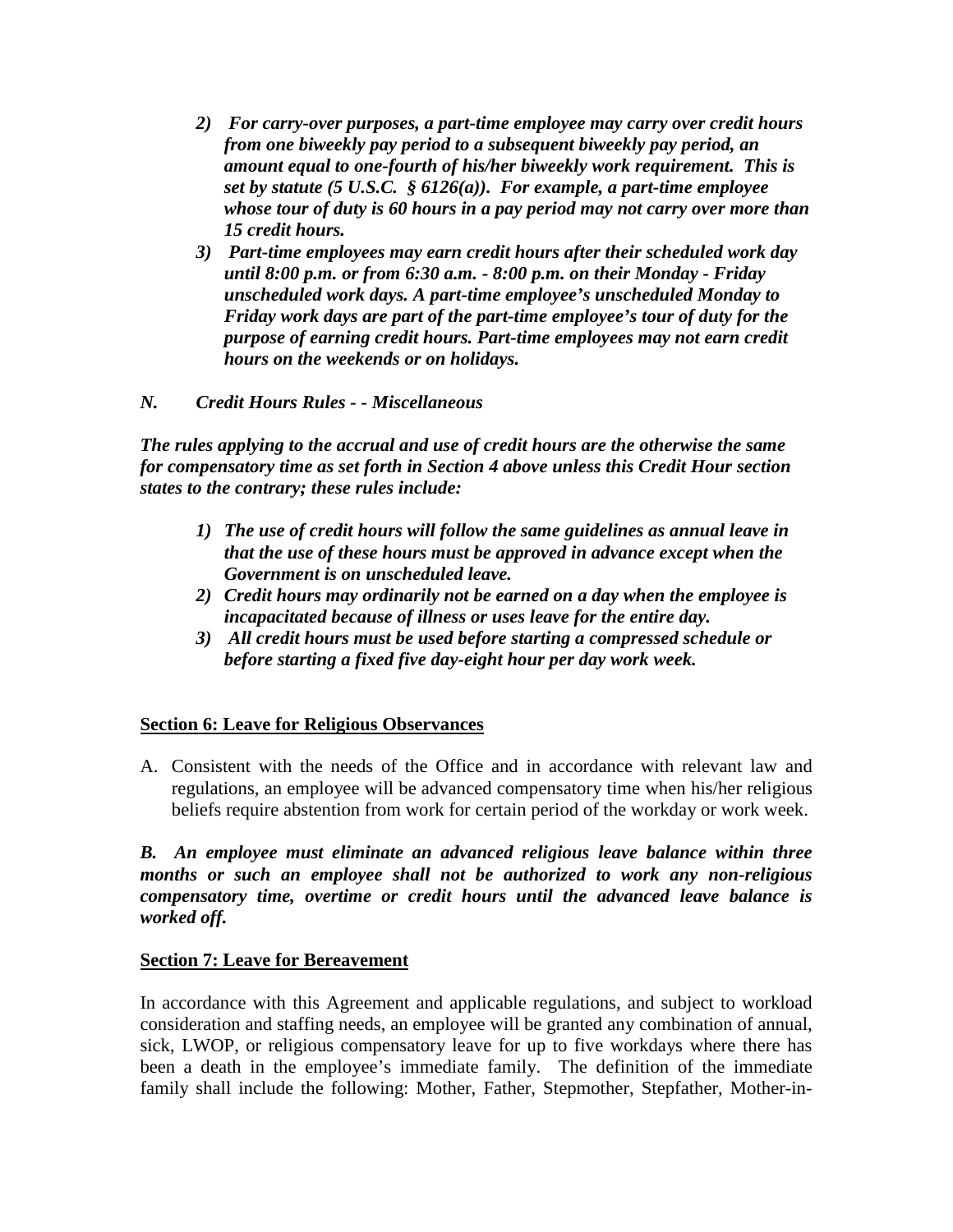law, Father-in-law, Spouse, Brother, Sister, Brother-in-law, Sister-in-law, Child, Grandparents, and Grandparent-in-law.

#### **Section 8: Miscellaneous**

A. Leave records are of a personal nature and will not be publicized by the Office in any way. However, supervisors, managers and other officials with a need to know may be advised as to the contents of these records.

B. Infrequent tardiness of less than 1 hour may be excused by the supervisor if the reasons given are acceptable. An employee will not be denied any promotion or award due to such excused tardiness. If the decision is to charge the tardiness to leave or as absence without leave (AWOL), the employee shall not work the additional period covered by the leave charge and shall be required to leave the work area and report to work at the end of the period covered by the leave charge. Supervisors shall apply these rules in a consistent manner to encourage good working conditions for both the Office and the employees.

C. Any employee who is a member of the National Guard or other reserve unit of the Armed Forces may accrue up to a maximum of 15 days military leave for the fiscal year. The employee may carry over up to 15 days military leave into the next fiscal year.

D. When it is necessary to close the Office because of inclement weather or an emergency situation (e.g., heavy snow, severe icing conditions, flood, earthquake, hurricane, major fire, bomb threats, or massive power failures), employees, except for essential employees or employees in leave status, will be granted administrative leave.

### **Article 23 Part-time Employment**

### **Section 1**

The Office and the Union recognize the principles of Public Law 95-437, which provides for the expansion of part-time employment opportunities in the Federal service*. This article is for the purpose of setting forth the rules under which attorneys may work on a part-time basis.*

### **Section 2**

*Any attorney desiring to work part-time should submit a request for part-time status to the Commissioner or designee. Whenever feasible, requests should be made in writing thirty (30) days in advance of the date upon which the attorney wishes the part-time status to begin. The Agency will respond to the request in writing within fourteen days*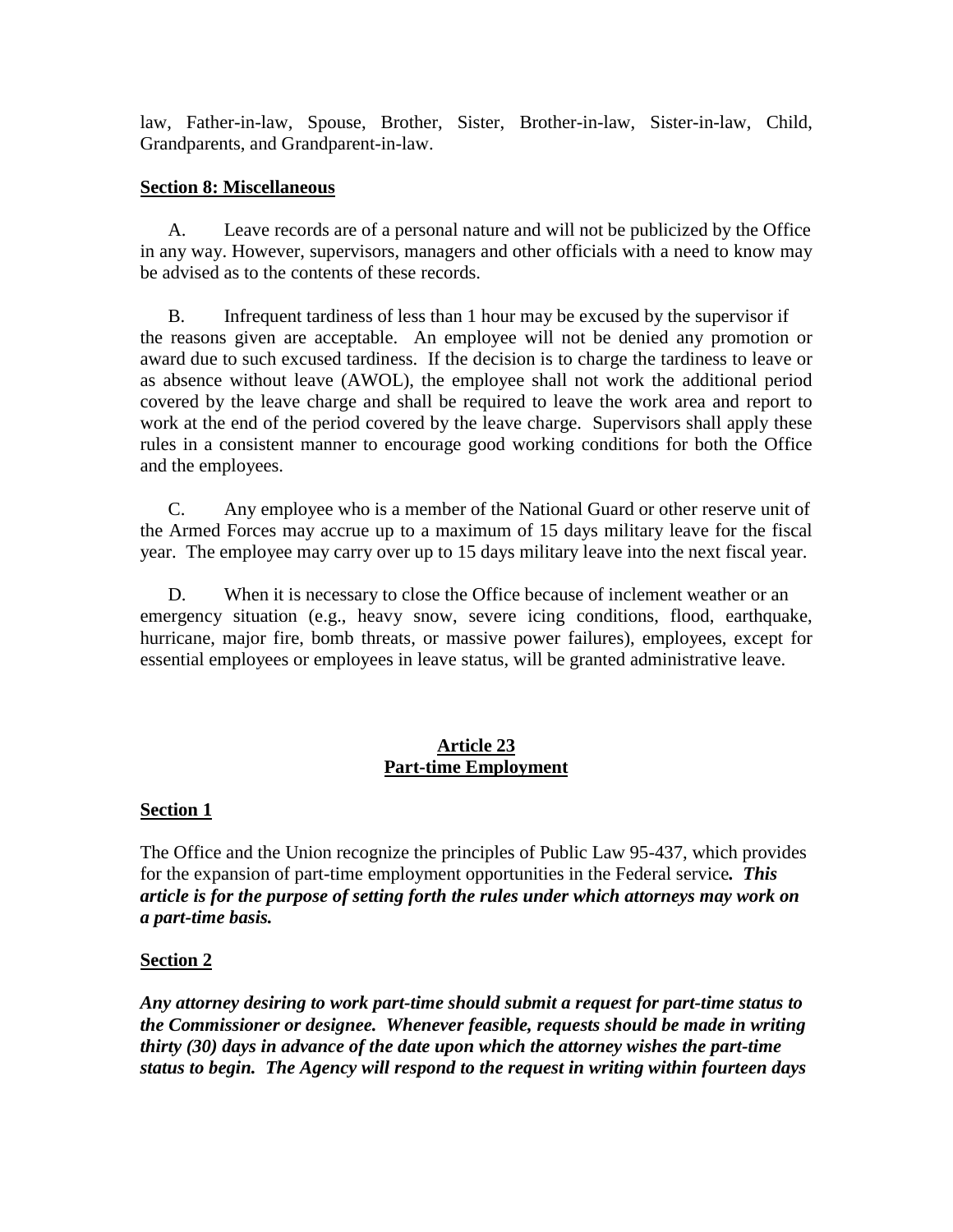*of receipt. If a request is denied, the reason for the denial will be given. The Union shall be simultaneously served with a copy of all responses.*

## *Section 3*

*An attorney may request to work between 16 to 32 hours per week. The attorney should indicate the number of hours per week requested and set forth a schedule of hours to be worked consisting of an equal or varied number of hours per day and including when the hours will be worked on the specified days. Part-time employees must be regularly scheduled to work at least eight hours between 8:30 a.m. and 5:00 p.m. and sixteen hours between 6:30 a.m. and 8:00 p.m., Monday through Friday, each week.*

## **Section 4**

*The attorney should state whether he/she desires part-time status on a temporary or a permanent basis.*

*A. Requests for temporary part-time status must be for a maximum of six months. The request should indicate the general reason for the request, e.g. family responsibilities, education, retirement transition, handicap, etc. All requests to work part-time on a temporary basis will be given serious consideration and will be honored where consistent with operational needs. Temporary part-time status will be granted only once in a two year period. Temporary part-time status for attorneys will not be basis for change in employee's work location. Attorneys selecting to work on a temporary part-time basis may set their own schedule so long as it is not inconsistent with any other provisions of this article. A temporary part time employee may not convert to a permanent part time basis under this provision unless a request is made to do so within the first 3 months. Requests to have permanent status within the first 3 months will be handled in the same manner as other requests to work on permanent part time basis.*

*B. Requests for permanent part-time status will be granted subject to the attorney accepting a work schedule and law office which will permit Office space to be efficiently used. Permanent part-time attorneys may be required to share office space. A joint labor management working group will be established. It will consist of no fewer than two union representatives and one management representative. The working group will be responsible for formulating recommendations for matching permanent part-time attorneys so that Office space is efficiently utilized. When the number of part time employees is odd, the working group may allow one employee to be unmatched (i.e. not share office space with another part time employee).*

## **Section 5**

*Rules regarding permanent part-time attorney placement and determination of schedules are as follows.*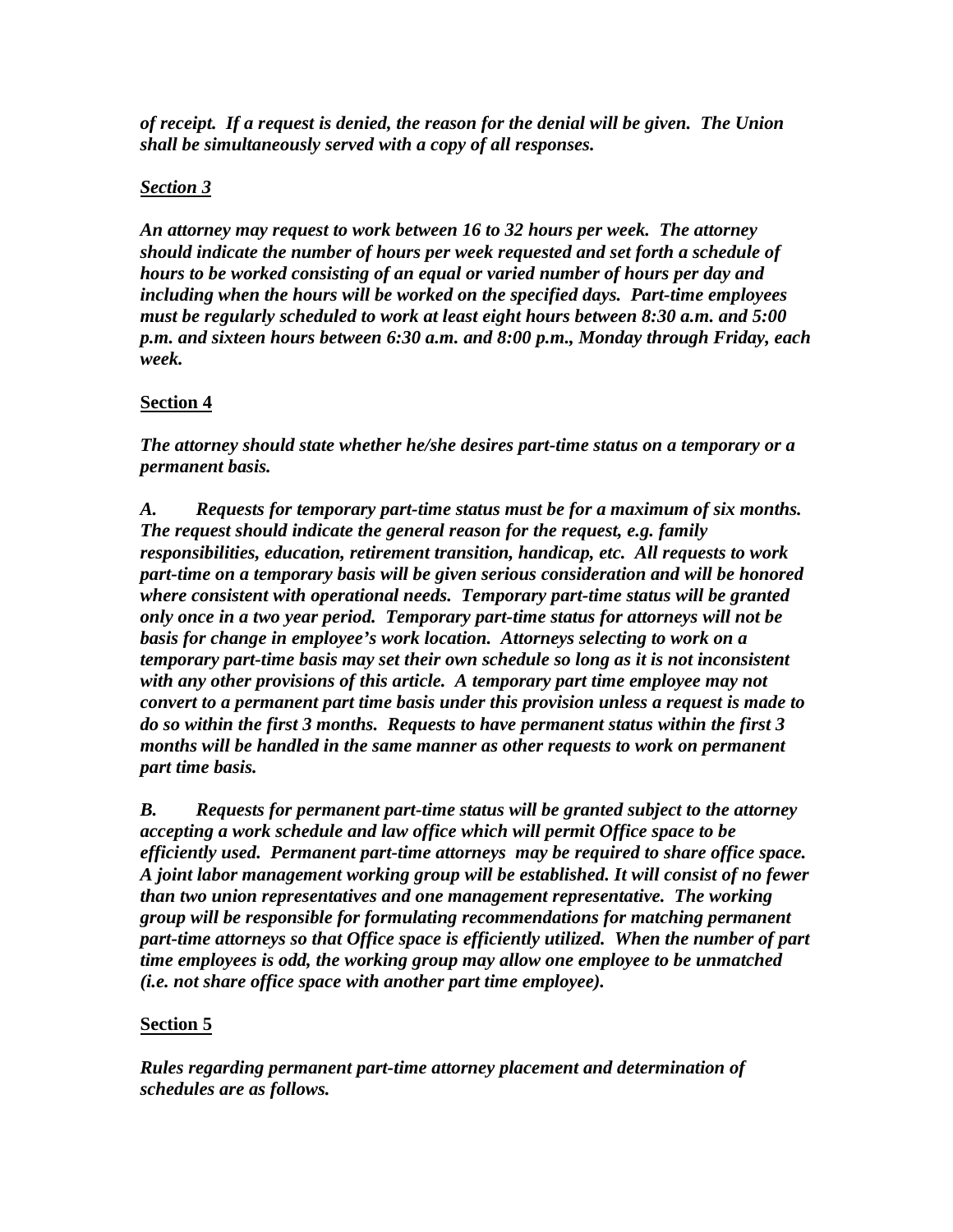*A. The working group will consider the following primary criteria, in order, in making recommendations for matching employees:*

- *1. First come, first served basis*
- *2. Seniority*

*The working group will also consider the following additional secondary criteria, in no particular order, in making recommendations for matching employees: Maintaining current manager; maintaining current classes of goods to be examined; maintain present office; choice of schedule; personal needs; burden on management.*

*B. The working group may engage in dialogue with part-time employee applicant and others in formulating their recommendations.*

*C. No full time person will be doubled or displaced from their Law Office to accommodate a part-time employee.*

D. *A full time employee may be required, as a last resort, to move to another office, including an interior office, within the same Law Office to accommodate a part time employee.*

*E. If there is more than one vacancy in the Law Offices in the South Tower, the full-time employee who will be required to move will be determined by reverse seniority among those Law Offices where there is a vacancy.*

*F. If only one vacancy, movement is still determined by reverse seniority in that one Law Office.*

*G. Reverse seniority for (E.) and (F.) above means "a junior employee sitting in a windowed office which may be doubled.*

*H. An employee cannot begin permanent or temporary part time (except FMLA) during their first year of employment.*

*I. A request for returning to work on a full-time schedule will be honored to the extent that there is a vacancy. There are no additional criteria for returning to a fulltime schedule.*

*J. The Office has determined that if an employee moves in order to participate in the part-time program, the part-time employee is in the Law Office to which moved and the move is considered to be voluntary.*

- *K. There will be at least two waiting lists*
	- *1. A list of employees who want to go back to the Law Office from which they were moved.*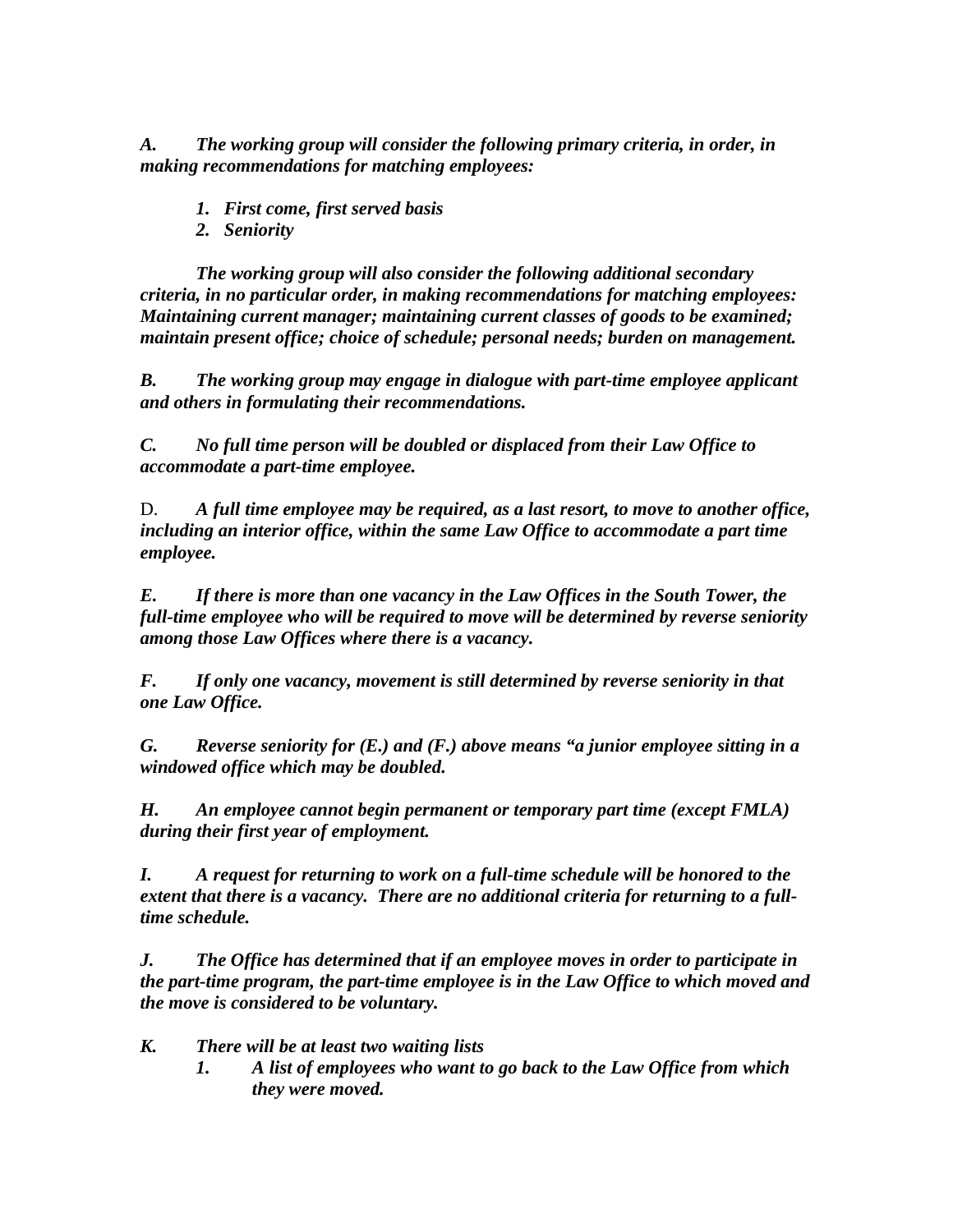*2. A list of desired schedules*

*L. The working group will recommend schedules that the employees can agree to, taking into account employee preferences where feasible, but if the employees cannot come to an agreement, management will set the schedules for the employees.*

*M. The working group may recommend pairing up unmatched part-time employees to lessen need to double full time employees. The only time there would be expected to be more than one unmatched part-time employee would be when there is a part time employee attrition.*

## *Section 6*

*A. Employees working on a part-time basis at the time this article becomes effective may choose between:*

*1. Reversion to full-time status*

*2. Participation in the new part-time program under the rules of this article, be given priority on a first come first-served basis and be guaranteed at least one of the following at the employee's choice:*

*a. Choice of schedule b. Current floor and maintain current manager*

*B. Effort will be made to satisfy both (a) and (b) above, and to have the attorney remain in their current Law Office, subject to the other criteria of this article. It is recognized that not all employees in this group may necessarily be accommodated.*

## **Article 26 Work Schedules**

**Flexitime Work Schedules**

**Section 1 Time Accountability**

*The T and A Sheet (Time, Cost, and Attendance Report, CD-238) shall continue to be used during the flexitime program and shall be the official form for recording, certifying, and reporting time and attendance.*

### **Section 2 Criteria for Restriction or Denial of Flexitime**

A. Consistent with the provisions set forth below, all employees shall be authorized the free use of flexitime each day during the course of the flexitime program.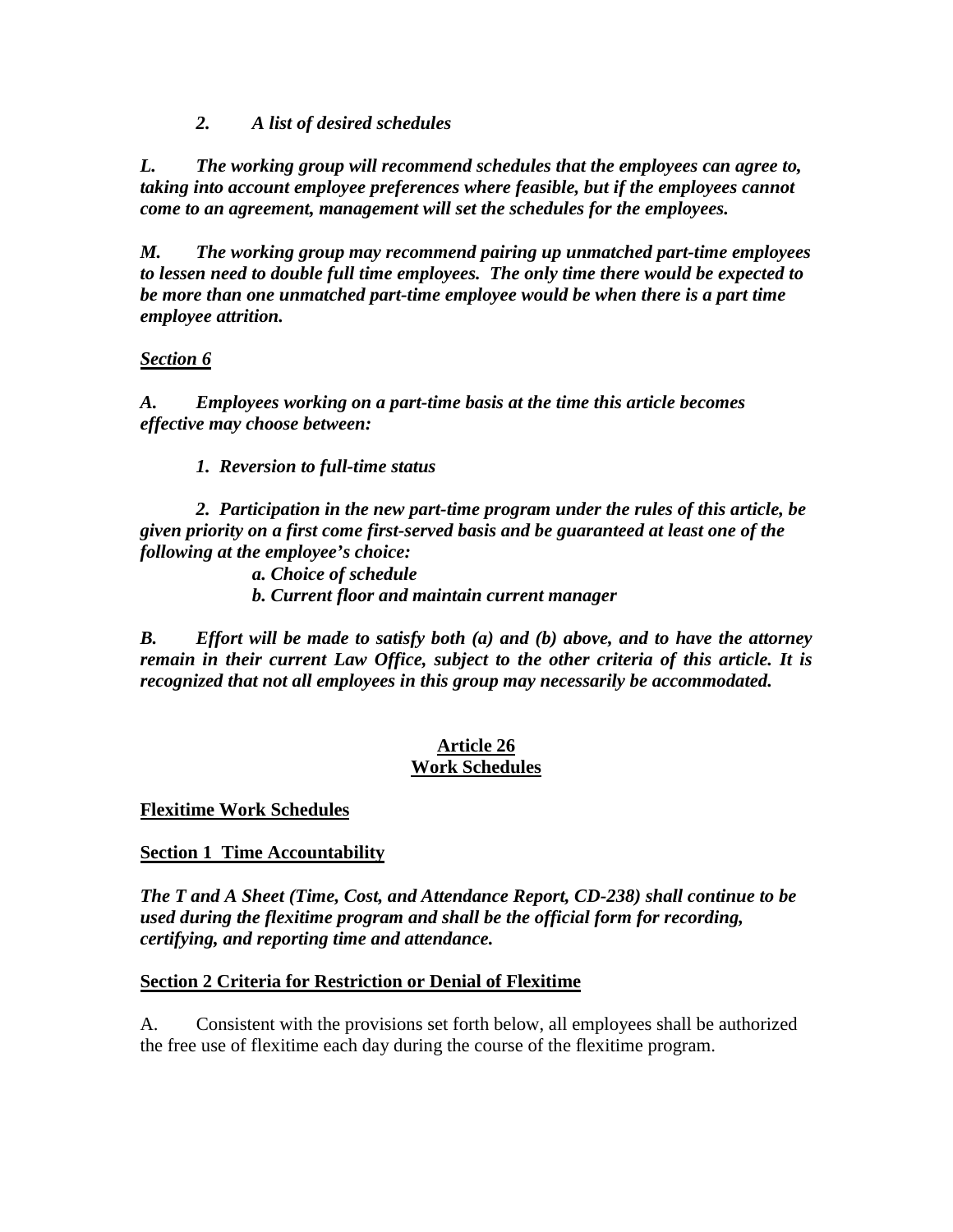B. Restrictions or denials on the use of flexitime by employees shall be based on one of the following:

1. operational considerations, related to the work situation only (not related to job performance);

2. abuse of flexitime, meaning misconduct of a serious nature during the flexible bands that would be alleviated by the presence of a supervisor;

3. participation during the hours required in a formal training program;

4. requirement for close supervision for the initial training required to understand and perform the duties of the position; or

5. the requirement for close supervision for employees with serious deficiencies in the performance of their primary tasks over a period of at least one quarter to the extent that the level of their performance would constitute grounds for an unsatisfactory performance rating. The intent here is that employees operating at this level would have the attention, to the extent practical, of their regular or acting supervisors during times that would not be available if the employee were participating in the flexitime program.

C. Justification for restricting or denying flexitime must be neither punitive in nature nor otherwise related to conduct or job performance except as discussed in Section 2B of this article.

D. All disapprovals or restrictions shall be in writing, and they shall clearly describe the basis used to justify the decision to deny or restrict participation in the flexitime program. Copies of the justification shall be furnished to each employee affected at least two weeks prior to the time when the denial or restriction is to take effect unless the denial or restriction is caused by an emergency situation, affects a new employee, or when the nature of an office's work is such that the need for the presence, for short periods of time, of one or more employees cannot be anticipated, in which case the employee or employees will be given prior oral notice and justification.

E. Justification for restriction or denials shall be reviewed at the request of the employee upon a change in conditions. The appropriate supervisory official shall review the request and issue a written decision thereon within three (3) working days. A favorable decision shall entitle the employee to begin participation in flexitime the following work day.

F. Those employees who are not authorized or who elect not to work flexitime or restricted flexitime shall work their normal tours of duty.

# **Section 3 Operational, Flexible And Core Hours**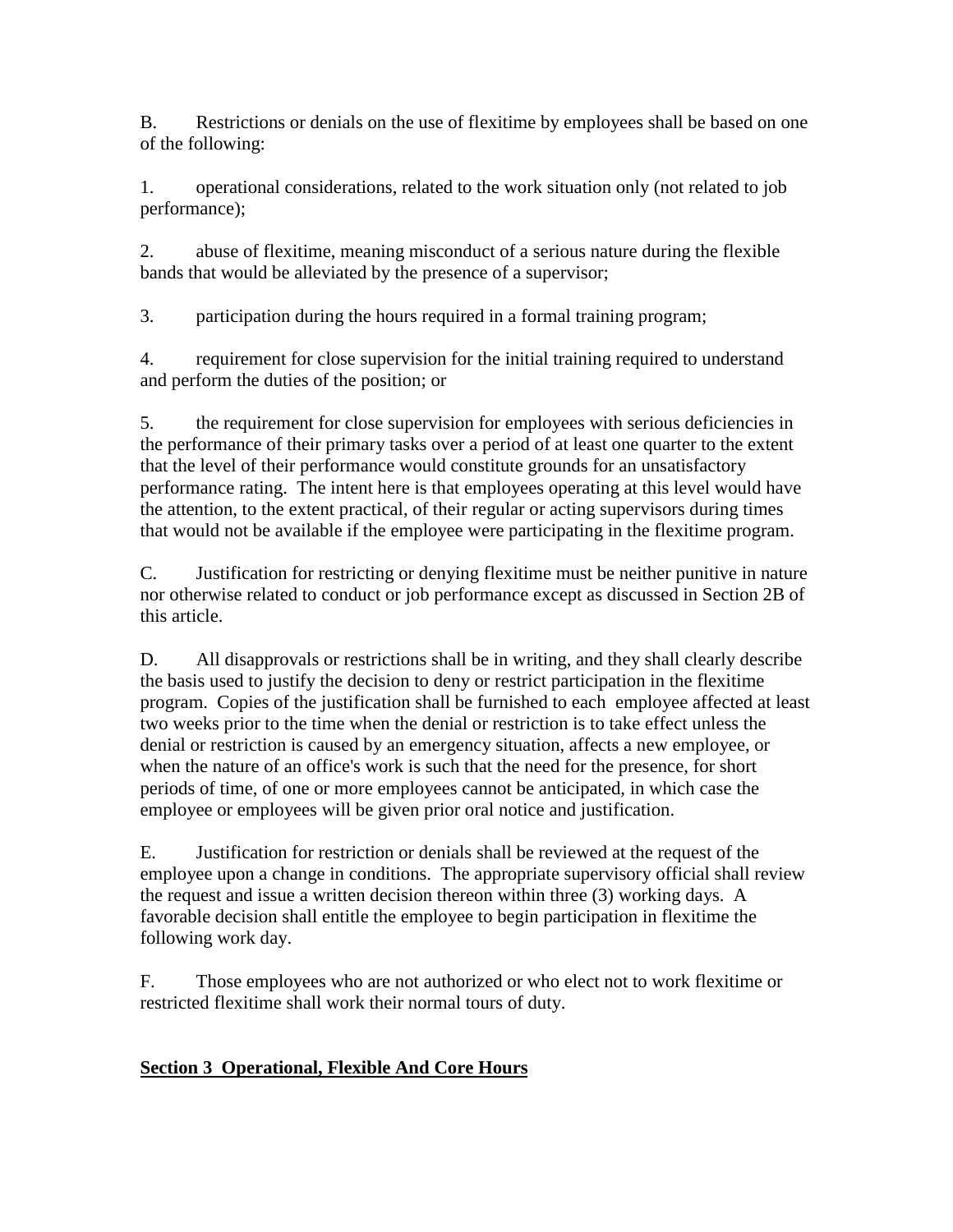A. Operational, flexible, and core hours from Monday through Friday will be;

| <b>Operational Hours</b>       | 6:30 a.m. $-8:00$ p.m.   |
|--------------------------------|--------------------------|
| Morning Flexible Band          | $6:30$ a.m. $-9:30$ a.m. |
| <b>Afternoon Flexible Band</b> | $3:00$ p.m. $-8:00$ p.m. |
| Core Hours                     | $9:30$ a.m. $-3:00$ p.m. |

Appendix E-2 graphically illustrates the operational hours, public hours, flexible bands, and core hours. All employees must be present during core hours unless they are in an approved leave status.

B. Employees on flexitime may report at any time during the morning flexible band. From the time of reporting, they must remain at work for 8 1/2 hours in order to be credited with 8 hours of work and to cover their 1/2 hour for lunch.

C. With proper justification and in conformance with Section 2, some employees' participation in the flexitime program will be restricted. Instead of being able to report at any time during the morning flexible band, employees whose participation has been restricted may be required to report no earlier than a specified time during the morning flexible band.

### **Alternate Work Schedules**

### **Section 4: Alternate Work Schedule Options And Scheduling Requirements**

A. Four Day Week (4/10 Plan) - Under the four day week schedule, an employee will work four days each week, ten hours daily, thus satisfying the requirement for forty hours per week.

B. 5-4/9 Plan - This plan permits an employee to have one "extra" day off each pay period. To satisfy the 80 hour per pay period work requirement, the employee will work 8-nine hours days and 1-eight hour day. To simplify implementation and Time and Attendance record keeping for the 5-4/9 Plan, employees will be required to work the eight hour day on the last scheduled work day of each pay period. Therefore, the eight hour work day will always be the last Friday of the pay period unless the last Friday is a scheduled non-work day in which case the last Thursday will be an eight hour day.

C. Each employee will arrange his or her work schedule with the supervisor in advance for a period of one quarter of the fiscal year, identifying the day of the week which will be the employee's non-work day in the case of the 4/10 plan and the day of the bi-week which will be the non-work day in the case of the 5-4/9 plan. Employees are required to elect a single day which will be the non-work day for the entire quarter. Subject to supervisory approval, the employee may select any day as a non-work day, except for Tuesday and Thursday, which, during all work weeks, will be considered "core" work days. However, when a holiday falls on an employee's scheduled non-work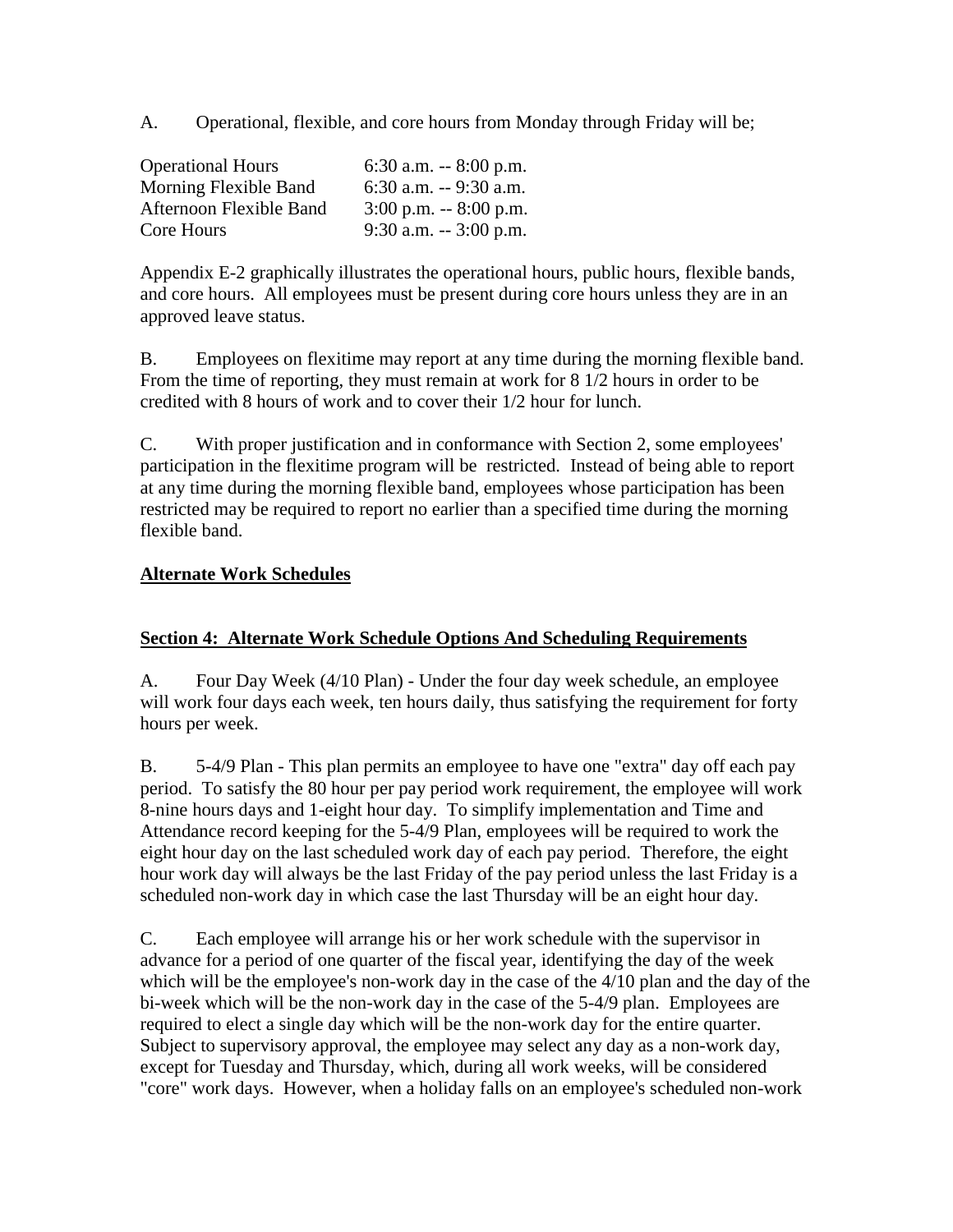day, Tuesdays or Thursdays may be used "in lieu of" holidays if required by the chart in Section 5B.

D. All full-time unit employees may be required to elect, by use of the "Statement of Election" of Appendix E-3, one of the three options listed below:

- 1. Non-Participation (five day-8 hours per day week);
- 2. Four Day-10 Hour Day Alternate Work Week; or
- 3. 5-4/9 Alternate Work Week.

If either option (2) or (3) is selected, an election must also be made of a specific work schedule.

E. Employee participation in the Alternate Work Week Program is subject to supervisory approval. Restriction or denial of the program to employees is set forth in Section 6.

F. Employees who elect to participate in the Alternate Work Schedule program may withdraw from the program at any time, by giving the supervisor two weeks' advance notification. Employees who withdraw from the Alternate Work Schedule program will revert to a five day, eight hour per day work week. After withdrawal, employees will be permitted to rejoin the program only in accordance with Section 4I below.

G. New employees may begin participation in the Alternate Work Schedule program at the beginning of any pay period, subject to supervisory approval.

H. Employees transferring from one organization to another will be required to obtain approval from the new supervisor of their previous election or make a new election at the time of transfer. Upon supervisory approval, the employee can begin participation in the Alternate Work Schedule Program at the beginning of the next pay period. It is recognized that it is possible that the new position may be such that the employee must be denied the opportunity to participate or have his or her participation restricted.

I. Employees who wish to join the program, change options, or who wish to change their non-work day selection will be permitted to submit such a request only during the last two weeks of the months of February, May, August and November. Upon supervisory approval of the request the employee will begin participation in the compressed work schedule program or effect the desired change at the beginning of the first full pay period in the following quarter of the fiscal year.

J. Only full-time employees will be eligible for participation in the Alternate Work Week program.

K. An employee participating in a Alternate Work Schedule program and in a travel status or on Office business outside the Crystal City area will revert back to a non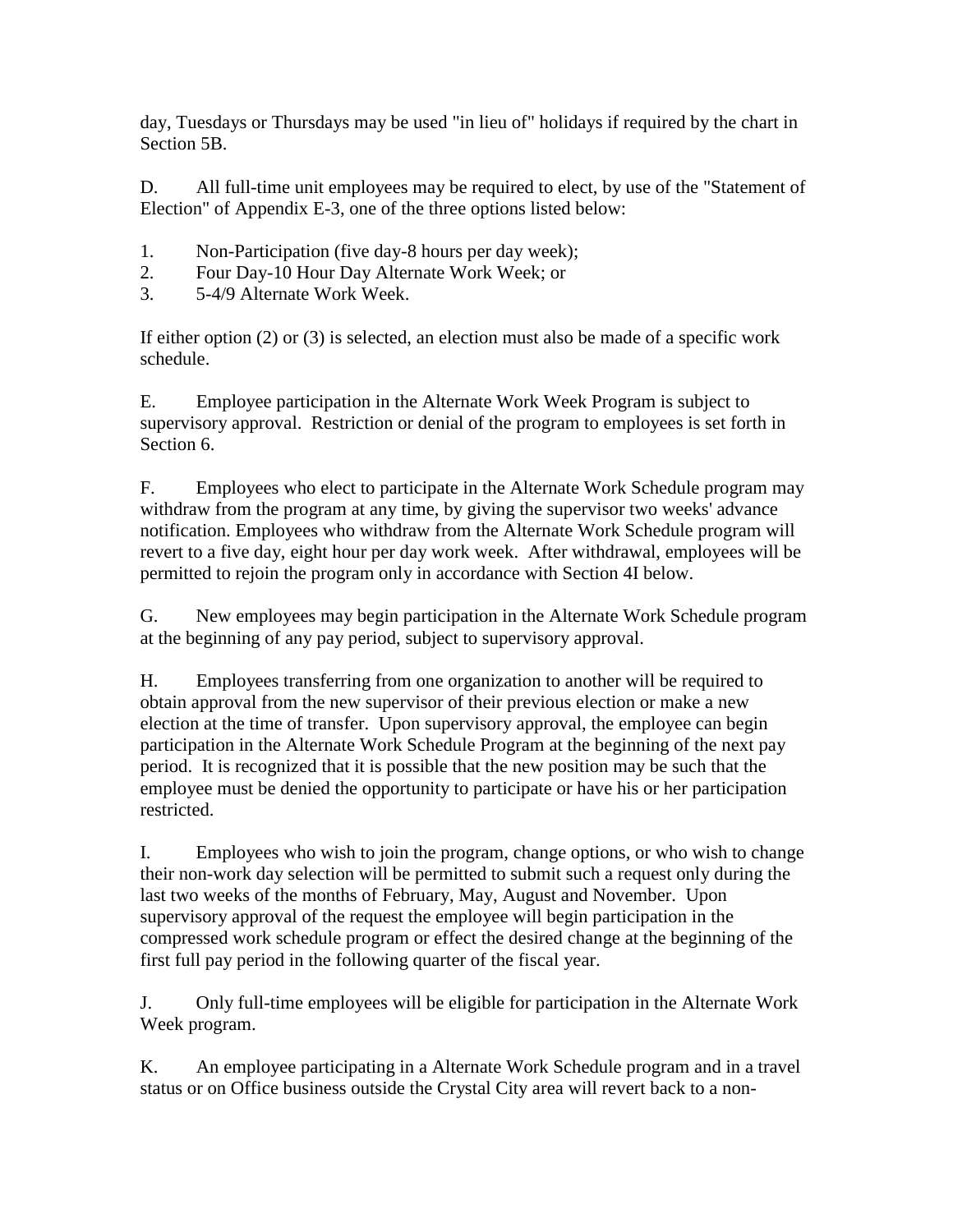participating status for the period involved unless an alternative arrangement can be agreed upon between the employee and appropriate supervisory authority, which alternative arrangement does not increase the cost of the travel, training or other Office business to the Office or violate any rule, regulation or statute.

When an employee is on Office business away from the Office but in the Crystal City area and the duration of the business is less than the duration of the employee's normally scheduled work day, the employee must report to the Office and work for a period of time equal to the difference less reasonable travel time from the place of the other Office business to the Office.

L. An employee's elected schedule will remain in effect until the participant withdraws under Section 4F., or until the opportunity to change the program occurs as set forth in Section 4I.

When circumstances arise which are both unusual and extenuating an individual employee upon written request may, after obtaining appropriate supervisory approval, be permitted to amend his or her choice of a non-work day to another day in the same biweek, provided that such amendment will not prevent the unit to which the employee is assigned from providing its normal service to the public, the Office and other agencies of the Government. Under no circumstances will such an amendment be permitted in two consecutive pay periods.

### **Section 5 Leave And Overtime**

A. General leave - When an employee is absent from the job other than for a holiday, he or she will be charged with leave equal in hours to the scheduled length of the work day. Employees working a four day week will, therefore, be charged with 10 hours of leave (Annual, Sick, LWOP, AWOL, Administrative, etc.) whenever absent during a regularly scheduled work day. Employees working under the 5-4/9 Plan will be charged with nine or eight hours, depending upon the employee's schedule.

B. Holiday Leave - A full time employee who is relieved or prevented from working on a day designated as a holiday is entitled to pay with respect to that day for the number of work hours scheduled. The following rules apply when a holiday falls on a scheduled non-work day:

 "When the holiday falls on the employee's first or second consecutive scheduled nonwork day, the preceding work day shall be designated as the day off in lieu of holiday in accordance with the following chart."

 "When the holiday falls on the third consecutive scheduled non-work day, the next work day shall be designated as the day off in lieu of the holiday in accordance with the following chart."

Employees' Non-Work Days Holiday falls on Holiday or Day Off in Lieu of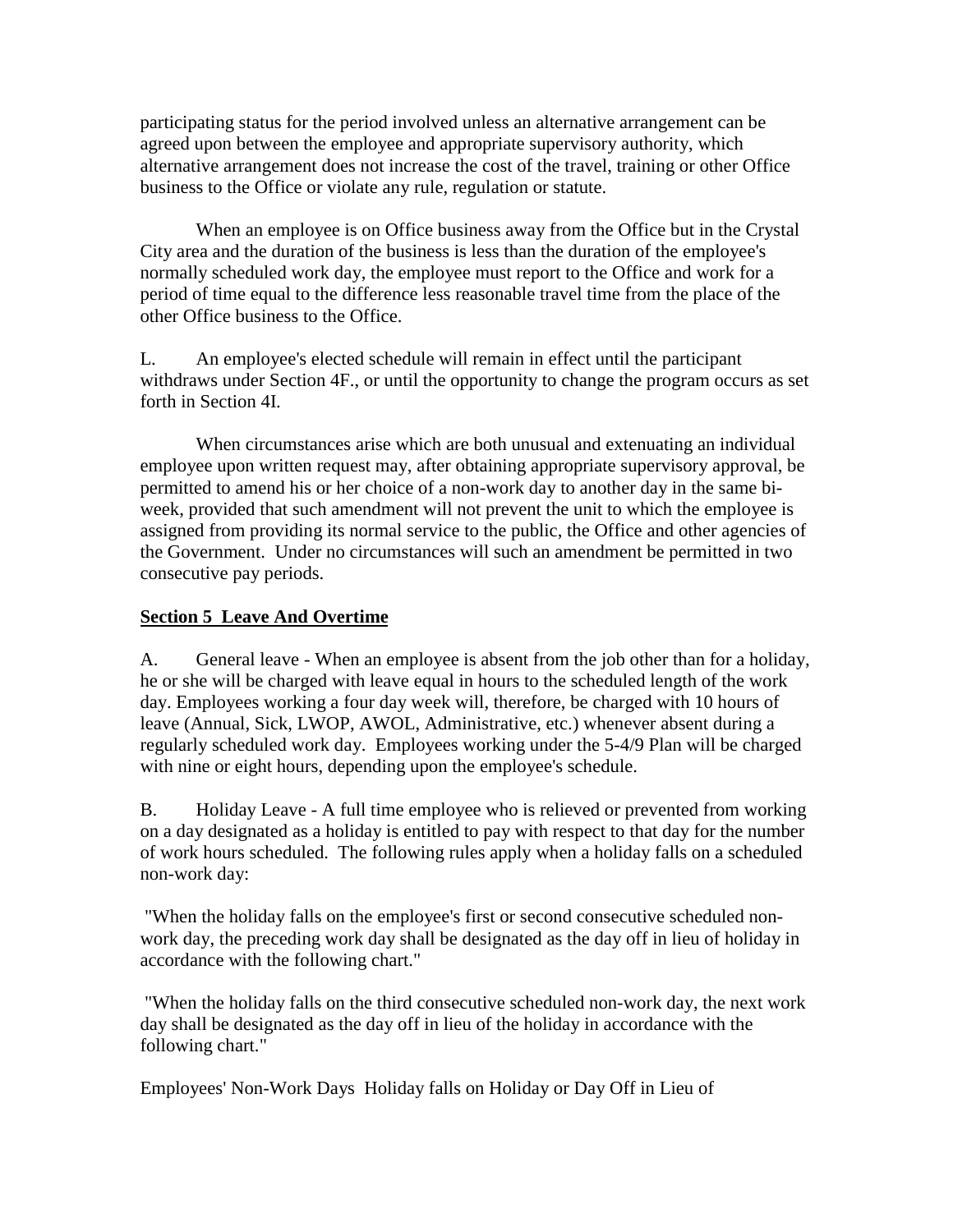Day Off

| Fri, Sat, Sun. | Friday    | Thursday |
|----------------|-----------|----------|
| Sat, Sun, Mon. | Monday    | Tuesday  |
| Sat, Sun, Wed. | Wednesday | Tuesday  |

C. Overtime Work - Authorized work performed outside an employee's compressed work schedule; i.e., in excess of 10 hours, 9 hours or 8 hours, depending upon the schedule; or in excess of 80 hours per pay period, or on any non-work day is overtime work. Employees are entitled to overtime compensation or compensatory leave as appropriate for overtime work in accordance with applicable provisions of law.

### **Section 6: Criteria For Restrictions Or Denial Of Alternate Work Schedule**

A. Restrictions or denials on the use of Alternate Work Schedules by employees shall be based on one of the following:

1. operational considerations, related to the work situation only (non-related to job performance);

2. abuse of a alternate work schedule, meaning misconduct of a serious nature during the scheduled work days that would be alleviated by the presence of a supervisor;

3. supervisors may temporarily suspend employee participation in the Alternate Work Schedule Program for formal training;

4. requirement for close supervision for the initial training required to understand and perform the duties of the position;

5. the requirement for close supervision for employees with serious deficiencies in the performance of their primary tasks over a period of at least one quarter to the extent that the level of their performance would constitute grounds for an unsatisfactory performance rating. The intent here is that employees operating at this level would have the attention, to the extent practical, of their regular or acting supervisors during times that would not be available if the employee were participating in the Alternate Work Schedule program.

B. Justification for restricting or denying a alternate work schedule must be neither punitive in nature nor otherwise related to conduct or job performance except as discussed in Section 6A, of this article.

C. All disapprovals or restrictions shall be in writing, and they shall clearly describe the basis used to justify the decision to deny or restrict participation in the Alternate Work Schedule program. Copies of the justification shall be furnished to each employee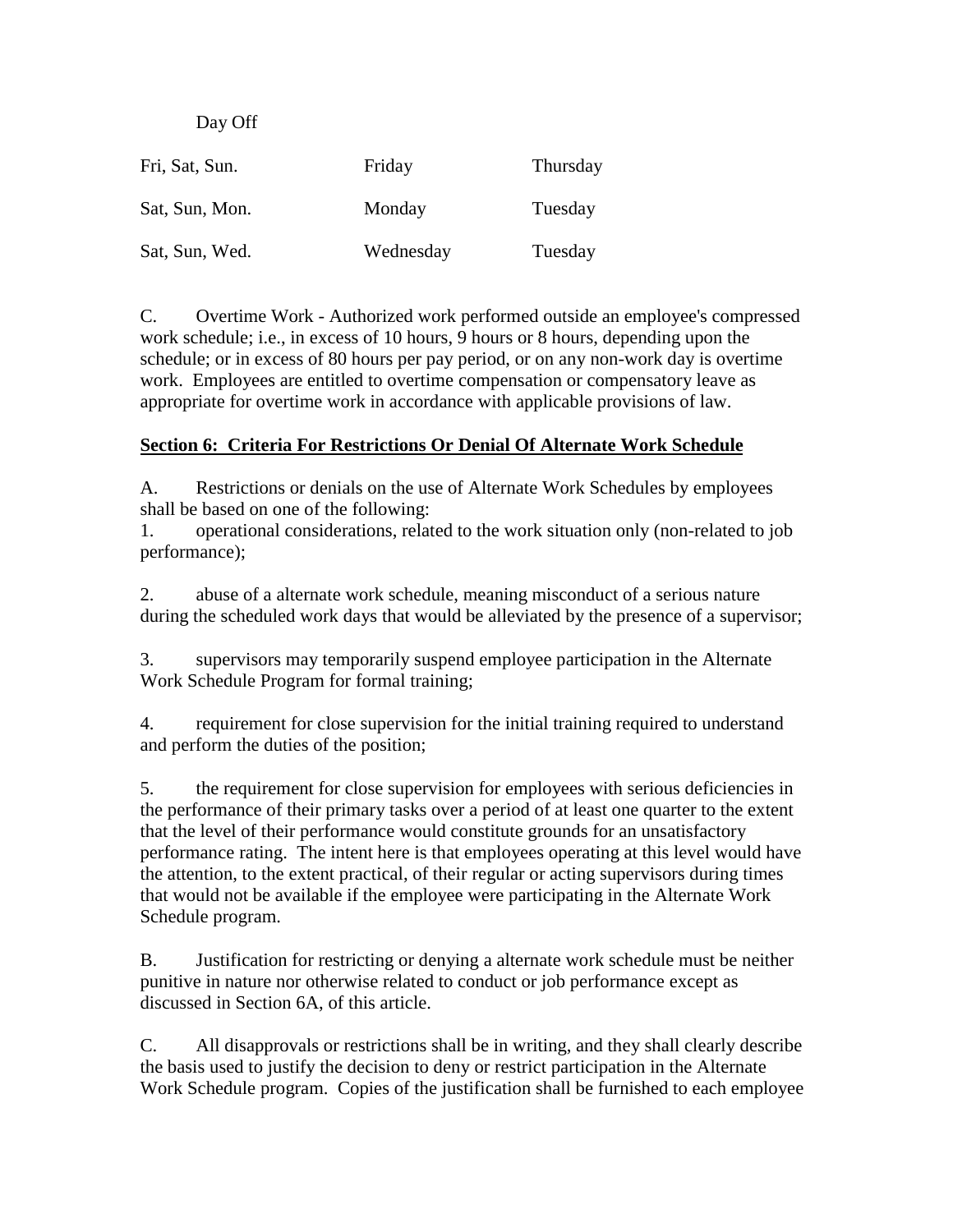affected at least two weeks prior to the time when the denial or restriction is to take effect unless the denial or restriction is caused by an emergency situation, affects a new employee, or when the nature of an office's work is such that the need for the presence, for short periods of time, of one or more employees cannot be anticipated, in which case the employee or employees will be given prior oral notice and justification. In such emergency cases, supervisors may reschedule day(s) off.

D. Justifications for restrictions or denials shall be reviewed at the request of the employee upon a change in conditions. Any changes will be effected as described in Section 4I.

E. Those employees who are not authorized or who elect not to work a Alternate work schedule shall work their normal tours of duty, but may participate in the Flexitime Program, in accordance with the terms of that program.

### **Section 7 Operational, Flexible, Core Hours And Core Days**

A. Operational, flexible, core hours, core days and public hours from Monday through Friday will be:

| 6:30 a.m. $-8:00$ p.m.   |
|--------------------------|
| $6:30$ a.m. $-9:30$ a.m. |
| $3:00$ p.m. $-8:00$ p.m. |
| $9:30$ a.m. $-3:00$ p.m. |
| Tuesday and Thursday     |
| $8:30$ a.m. $-5:00$ p.m. |
|                          |

B. Employees on a alternate work schedule may report at any time during the morning flexible band consistent with being able to work the approved 8, 9 or 10 hour day within operational hours. From the time of reporting, they must remain at work for 8 1/2, 9 1/2 or 10 1/2 hours in order to be credited with the respective hours of work and to cover a 1/2 hour period for lunch.

## **Section 8 Time Accountability**

A. *The T and A Sheet (Time, Cost, and Attendance Report, CD-238) shall continue to be used during the flexitime program and shall be the official form for recording, certifying, and reporting time and attendance.*

*B. All full time Office employees must complete and turn in to their supervisors the statement of election shown as Appendix E-3.*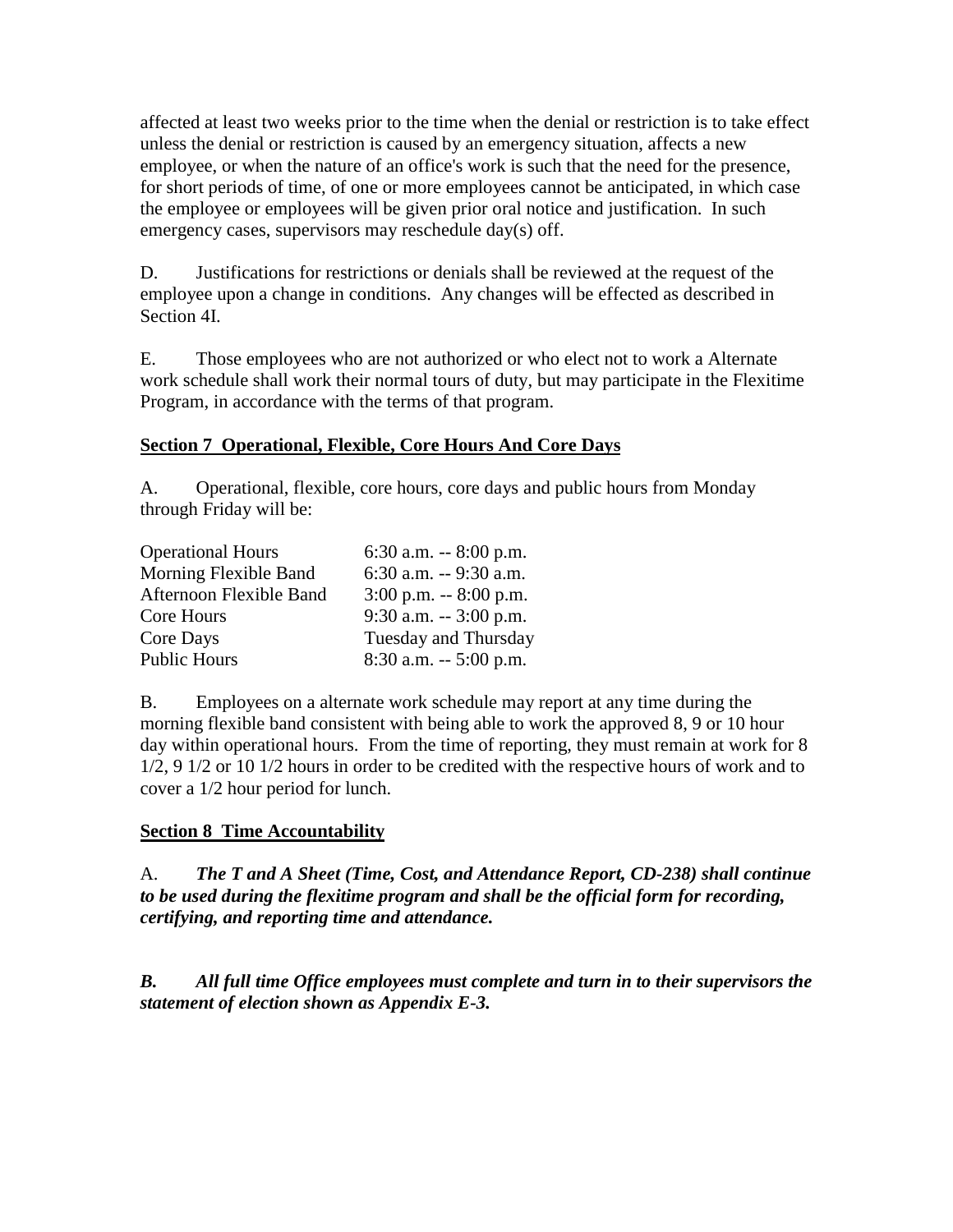#### *Article 31 Performance Based Awards*

#### *H. Section 1*

*There is no entitlement to a performance award or other type of incentive award. All awards are subject to budgetary limitations and are paid at the discretion of the Office. The award plan will be in effect for the latter half of FY 01 and for all of FY 02 and years forward.*

#### *I. Section 2*

*The following are criteria for eligibility after a determination is made to provide performance awards:*

*A. No award shall be given under this article unless the Trademark Examining Attorney is fully successful in all critical elements of the performance appraisal plan.*

*B. The employee must be employed by the Office on the last day of the performance appraisal cycle or productivity award cycle as applicable.*

*C. Approved overtime and compensatory time hours will be applied towards examination hours for the purpose of determining eligibility for awards.*

### *J. Section 3: Productivity Awards*

- *A. Any Trademark Examining Attorney receiving a rating of "5" in the Critical Element of Production and at least a rating of "3" in every other Critical Element, or any Trademark Examining Attorney working at the outstanding level of performance in Production as of mid-year and at least working at the fully successful level of performance in every other critical element as of mid-year, will be recommended for an award amount based on the productivity awards scale in Appendix X.*
- *B. Two productivity awards may be paid each year; after the first six months of the fiscal year and at the end of the fiscal year.*
- *C. Any Trademark Examining Attorney who receives a rating of "4" in the Critical Element of Production and at least a rating of "3" in every other Critical Element shall be recommended for an award if he/she attains a 105% - 109% quantity of production. Any Trademark Examining Attorney who is working at the Commendable Level of performance in production and who is working at the fully successful level of performance or better in every other critical element as of mid year shall be recommended for an award if he/she attains a 105% - 109% quantity of production. If the examining attorney examines over 300 examining hours in*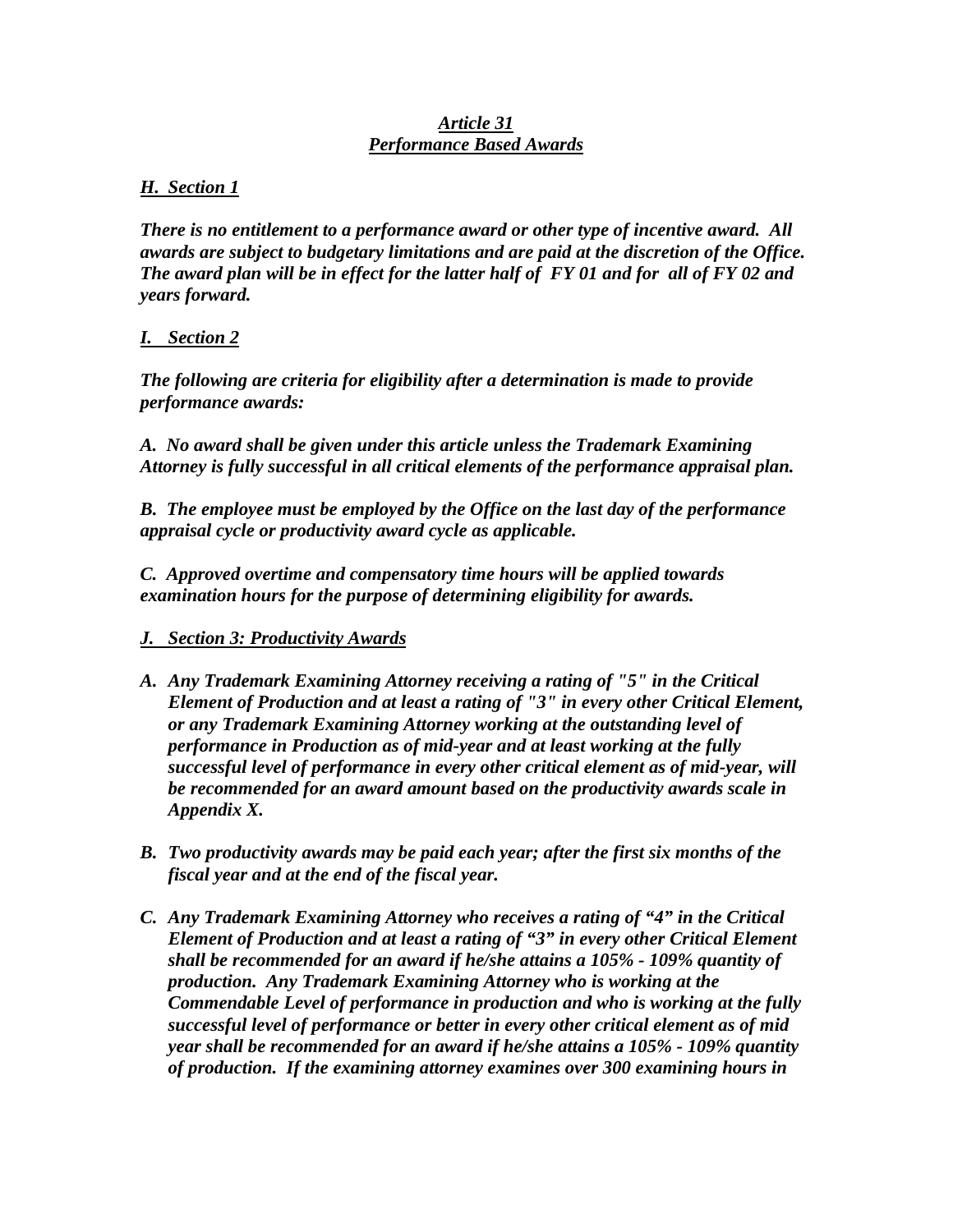*the six month award period, the recommendation will be the greater of the following:*

- *1. one half the amount shown on the productivity awards scale in Appendix X; or*
- *2. ½% of salary, if more than 625 hours on primary duties; or*
- *3. ½% of salary, if less than or equal to 625 hours on primary duties, prorated as follows:*

*Number of Hours on Primary Duties x ½% of salary = Reduced Award 625*

*A Trademark Examining Attorney must examine at least 300 hours during the six month award period to be eligible for an award under this paragraph.*

*D. No employee receiving an outstanding in production who examines at least 300 examining hours during a six-month award period will be recommended for an award lower than he/she would have been recommended for had the employee been merely commendable in production.*

*K. Section 4: Quality Awards*

*A. Any Trademark Examining Attorney who receives an average of "5" on the two Critical Elements of Quality and at least a rating of "3" on every other Critical Element shall be recommended for an award of 3% of salary.*

*B. No award shall be given under this section unless the Trademark Examining Attorney has examined at least 600 hours during the rating year. If an Examining Attorney examines more than 600 hours but less than 1250 hours in the rating year, the Examining Attorney's award shall be computed as follows:*

*Number of Hours on Primary Duties x Award = Reduced Award 1250*

*C. Quality performance awards will be only be paid after the end of a full annual performance appraisal cycle.*

*L. Section 5: Mentoring Award*

*A. Any Trademark Examining Attorney who receives an average of "5" in mentoring and at least a rating of "3" on every other Critical Element shall be recommended for an award of 1/4% of salary for every month an employee mentors another*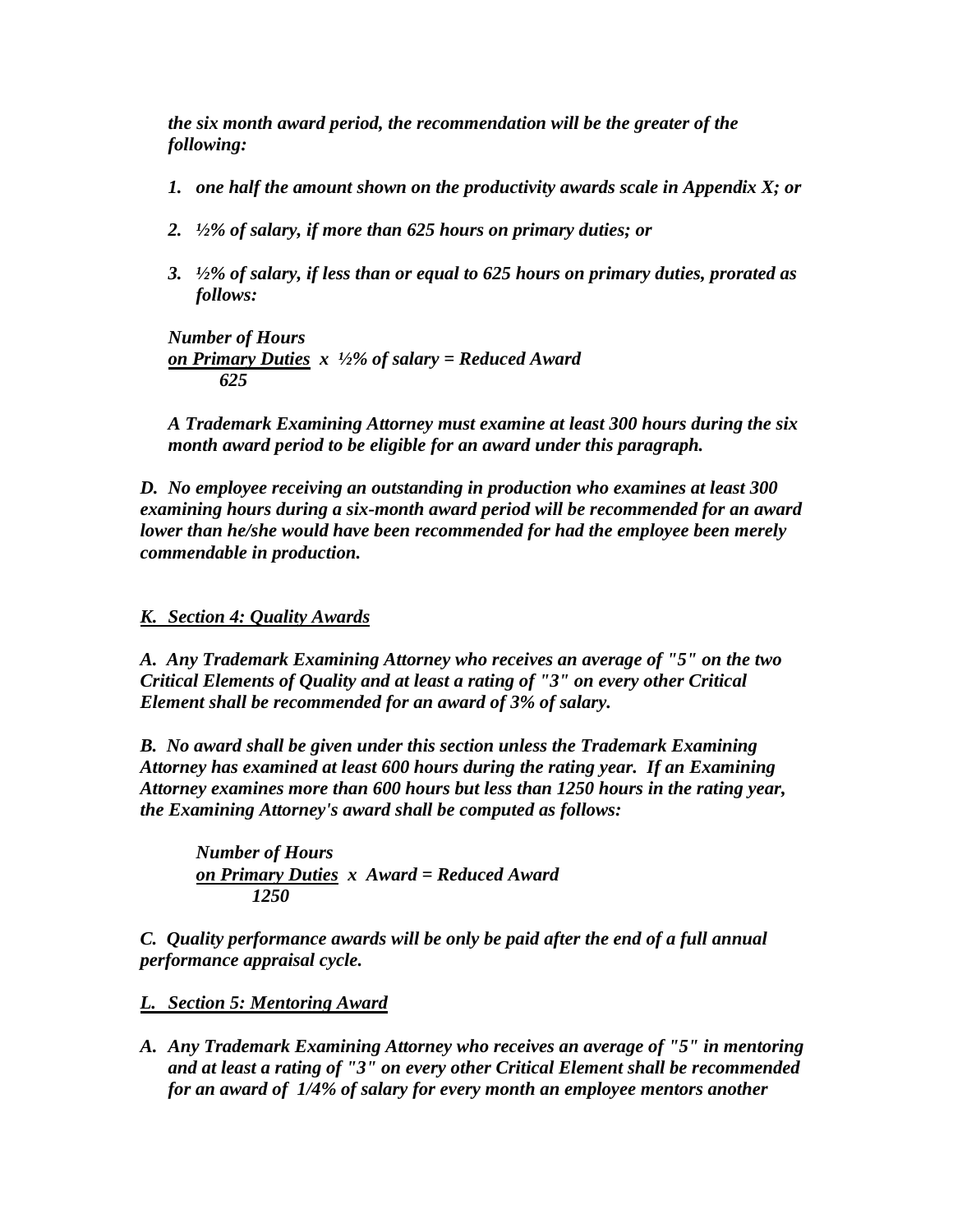*employee without partial signatory authority and/or 1/10% salary for every month an employee mentors another employee with partial signatory authority. The award amount is calculated by multiplying the % of salary times the number of employees mentored.*

*B. Mentoring awards will be only be paid after the end of a full annual performance appraisal cycle.*

### *M. Section 6*

*A. All awards recommended under this program are subject to review and approval in accordance with 5 CFR 430.504(d). Such approval shall not be withheld unless the decision is based on criteria that are uniformly applied to all employees. Notices of disapproval must be in writing and explain the reason(s) for the disapproval.*

*If, due to a shortage of funds for awards, employees do not receive the full award for which they may be eligible, they will receive a pro rata share of the awards pool.*

### *N. Section 7*

*Should the Office decide to change any portion of the performance appraisal plan which could result in a modification of the awards set forth in this article, the parties agree to reopen negotiations over the portion of the article affected by the change.*

### O. Section 8: Quality Step Increases

### A. Criteria:

To qualify an employee must:

1. have a current summary rating of outstanding for the current appraisal cycle;

2. have occupied the same grade and type of position for at least six consecutive months before the end of the appraisal cycle and be expected to continue at this high level of performance in the same grade and type of position for at least 60 days after the effective date of the increase;

3. not be in the top step of his or her pay range;

4. not have a promotion in progress or anticipated within 60 days after the effective date of the increase; and

5. not have received a QSI within 52 consecutive calendar weeks preceding the effective date of the increase.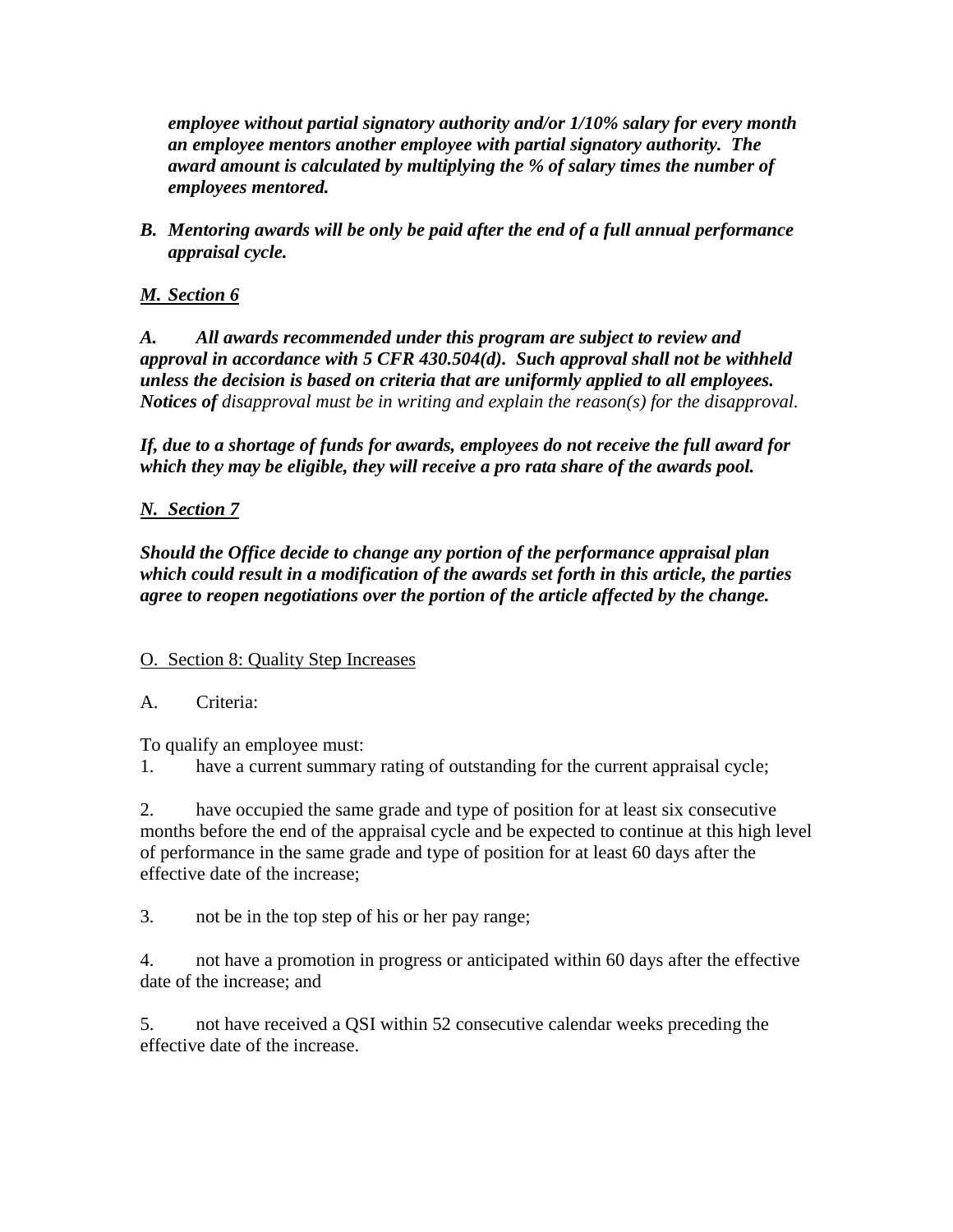B. If the employee satisfies the criteria outlined in A, the employee may receive the QSI; however, if the Office decides to grant the employee the QSI, the employee will have the option of electing between the QSI and the applicable cash award (SSP). The election need not be made until the amount of the cash award has been determined.

#### *Article 37 Partnership*

*The parties both desire a good Labor Management (L/M) relationship and recognize that Partnership may be an effective means of establishing and furthering such a relationship. In order to promote L/M partnership, the principles embodied in Executive Order (E.O.) 12871, the parties have formed a L/M Partnership Council. Partnership recommendations developed under the Council's auspices may be submitted for acceptance by management. Neither party waives its rights under any recommendation accepted by management. In any event the parties by mutual agreement may meet in partnership to discuss issues of mutual concern.*

#### **APPENDICES**

| Appendix A:          | MOU regarding the Agreement, agency head review,<br>negotiability and appeals.                                      |
|----------------------|---------------------------------------------------------------------------------------------------------------------|
| Appendix B:          | List of provisions declared non-negotiable by PTO, if applicable.                                                   |
| Appendix B-1:        | List of provisions declared non-negotiable by Agency, if<br><i>applicable.</i>                                      |
| <b>Appendix B-2:</b> | MOU to revise provisions declared non-negotiable by Agency, if<br><i>applicable.</i>                                |
| Appendix B-3:        | Agency approval of MOU on revision of non-negotiable<br><i>language, if applicable.</i>                             |
| Appendix C:          | <b>GWPAS</b> , attached for reference.                                                                              |
| Appendix D:          | <b>Public Law 101-376(Civil Service Due Process Amendments) and</b><br>legislative history, attached for reference. |
| Appendix E:          | <b>Alternate Work Schedule Election Form.</b>                                                                       |
| $Appendix F$ :       | Awards scale, attached for reference.                                                                               |